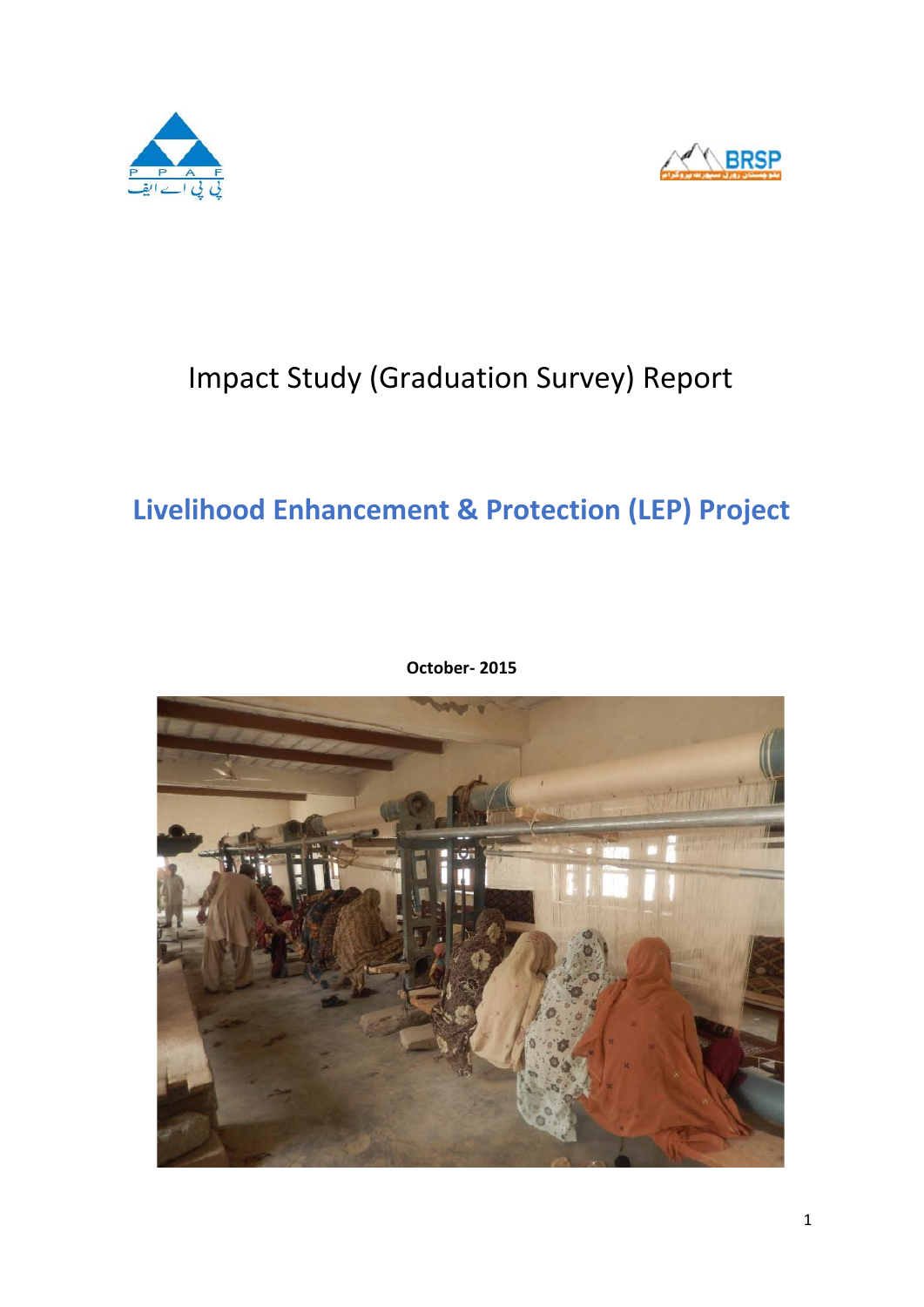**Study Conducted by: Hameedullah Khan, Development Consultant Ph: 0092 300 838 2689 Email: hameedulah@gmail.com**

*Special thanks to Mr. Naimatiullah Jan, Manager HID & Livelihoods, Mr. Mohammad Ibrahim Alvi, Manager PMER and team of district Kharan BRSP for providing every possible support in the data collection at field level and provision of necessary documentation and logistic support to carry out this Impact Study in an efficient and effective manner. It is also acknowledged that the study could not be completed successfully without the active participation and candid inputs of beneficiary households.*

*Design and Printed by:*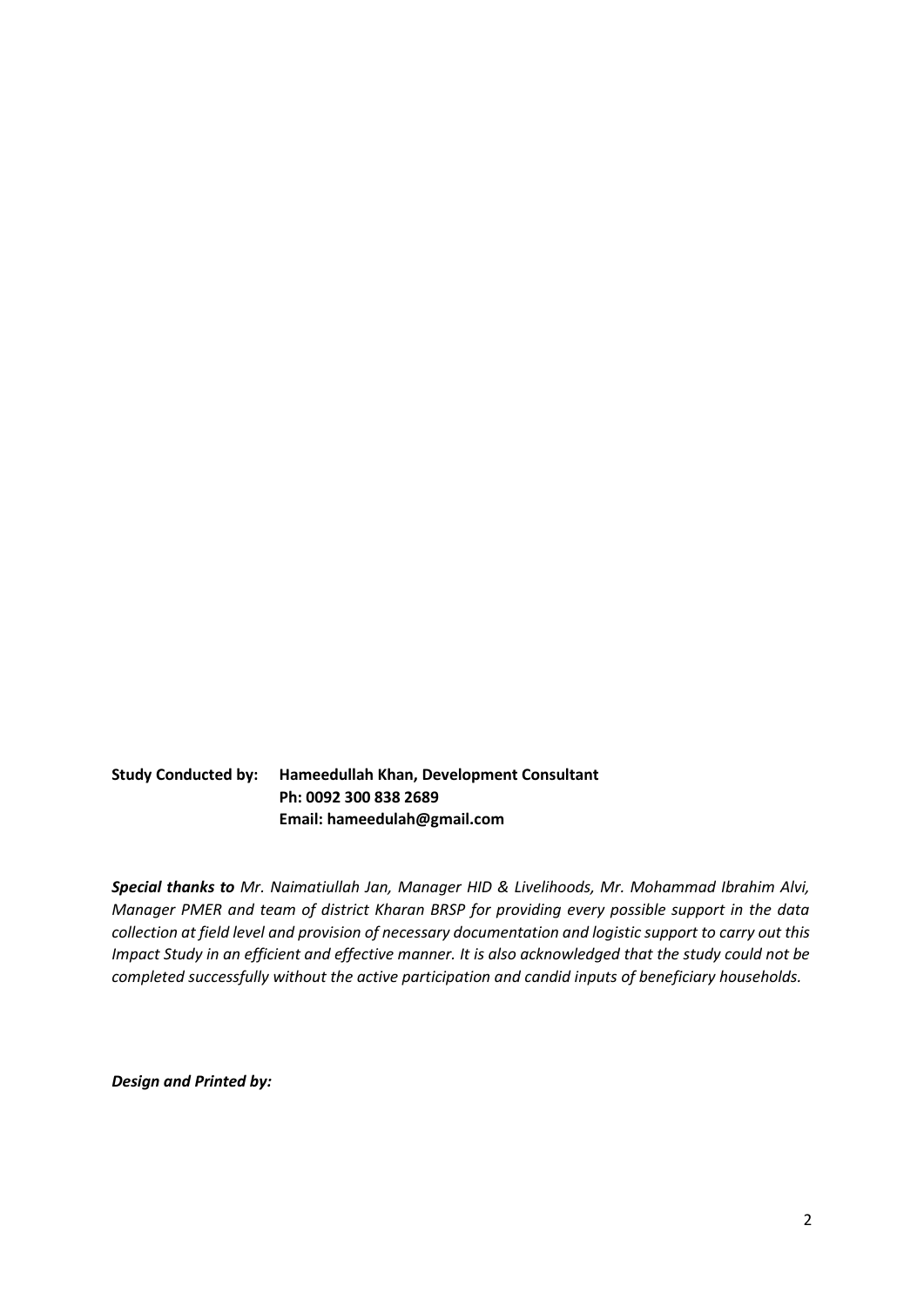# **Table of Contents**

| А. |  |
|----|--|
| В. |  |
| C. |  |
| D. |  |
|    |  |
|    |  |
| Е. |  |
| F. |  |
| G. |  |
| I. |  |
| J. |  |
|    |  |
|    |  |
|    |  |
|    |  |
|    |  |
|    |  |
|    |  |
| К. |  |
| L. |  |
|    |  |
| M. |  |
|    |  |
|    |  |
| N. |  |
| O. |  |
| P. |  |
| Q. |  |
| R. |  |
|    |  |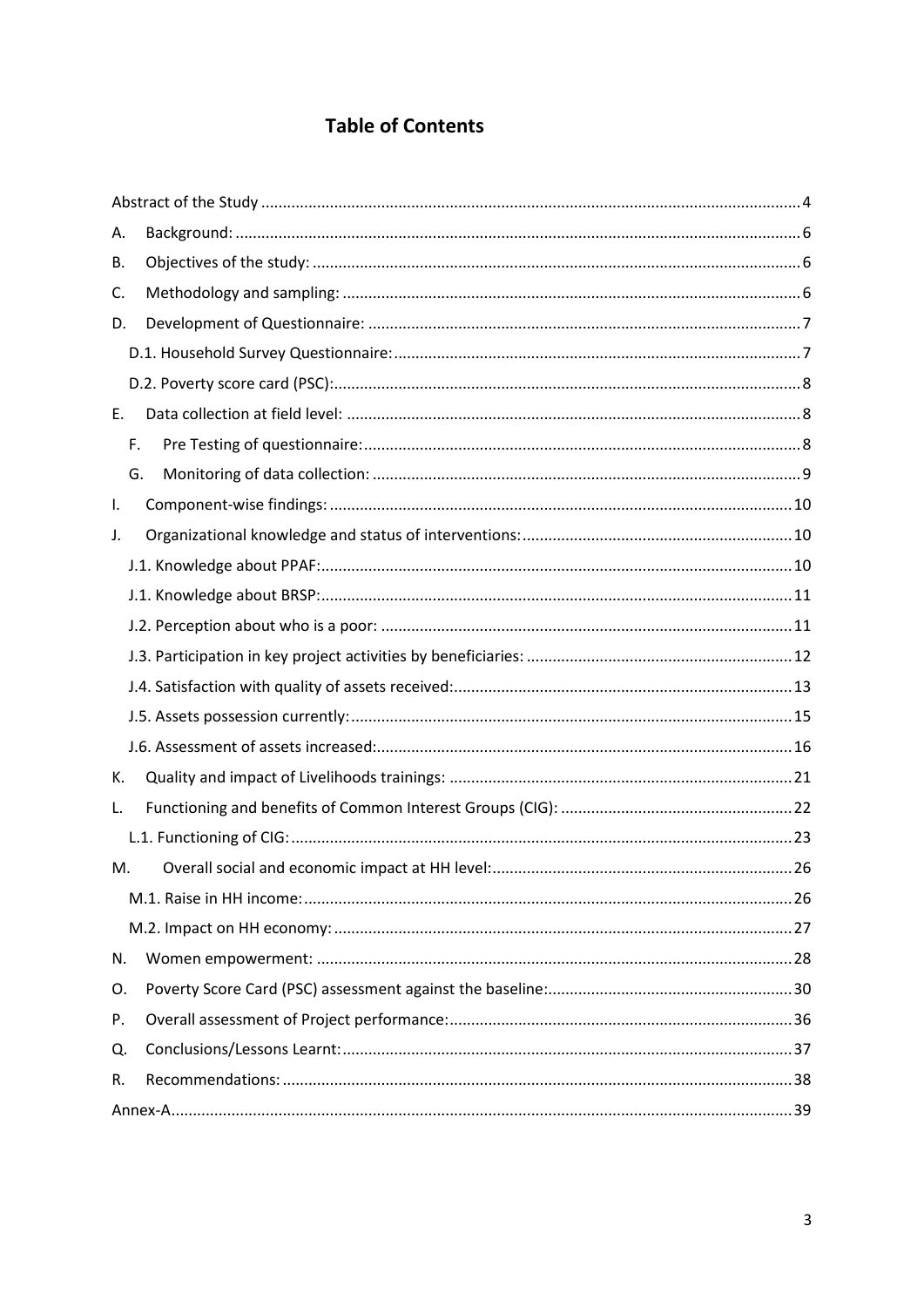## **Abstract of the Study**

This study has been envisaged to see the outcomes and impact of the Livelihood, Enhancement and Protection (LEP) project on the target group. The project was implemented by BRSP with the financial support of PPAF in 5 union councils (Jamak, Raskoh, Jod e Kalat, Sarawan & Toh Mulk) of District Kharan with the aim to develop the capacity, enhance opportunities, provide assets and improve productivity of community members to reduce their vulnerability to shocks, improve their livelihoods initiatives and strengthen their business operations.

After the data collection and verification at the field level, the overall assessment of the project is based upon the findings of the 334 households interviewed during the Household Survey about the BRSP interventions undertaken in the surveyed villages.

The key findings of the impact study include:

- Overall, it is evdient that 98% of the intrevewees were familiar with the name and or role of PPAF and 100% of the interviewees were familiar with BRSP.
- The findings of the survey reveal that there is one dominant perception of the individuals (respondents) in the study: which is: "a poor is a person who does not have basic needs to fulfill". About 56% of respondents among both the women and men were agree to this definition of the poor.
- The findings revealed that except three men, all respondents verified their participation in key project activities including in pre-project Poverty Score Card (PSC) ranking exercise, engagement in development of Livelihoods Investment Plans (LIP), assets received and membership of Common Interest Groups (CIG). However, out of 117, 66 women and 157 out of 217 men were found to be members of the CIGs.
- 83% of participants were satisfied with the quality of assets provided by BRSP, while 98% agreed that their assets have been increased after provision by BRSP. While the average asset value of per HH has been found to increase equivalent to PKR. 27314.00
- 99% of respondents verified receiving the skills and livelihoods trainings, while 99% were also satisfied with the quality of training.
- 74% respondents told to be the member of CIGs, while 76% confirmed that CIG holds regular (to some extent) meetings
- The data analyzed, revealed that on average basis PKR. 2489.00 have been increased in the respondents HH monthly income. The total raise in per month income of 331 HHs among 334 HHs have been estimated as PKR. 823,853.
- A reasonable number of respondents reported improving status of their quality of life and more expenditure now available for the HH basic needs
- The findings of impact study also revealed various level of positive changes in the social and economic empowerment of target women entrepreneurs.
- The data analysis revealed marvelous results and a sharp declined in the poverty level of the target HHs as per sample taken after the livelihoods project has been implemented in the 05 target union councils of Kharan district by BRSP. The comparison of PSC data reflects that against a total of 303 poor HHs till 2013, the total poor HHs have markedly been reduced to 138 in 2015, thus getting 165 or 54% HHs out of the vicious cycle of poverty

The decisive points to be taken into account as an overall assessment of the project are:

 It was found that the project has contributed well for promoting rapid economic growth among the poor rural communities in the rural areas of Kharan. As such all three sectors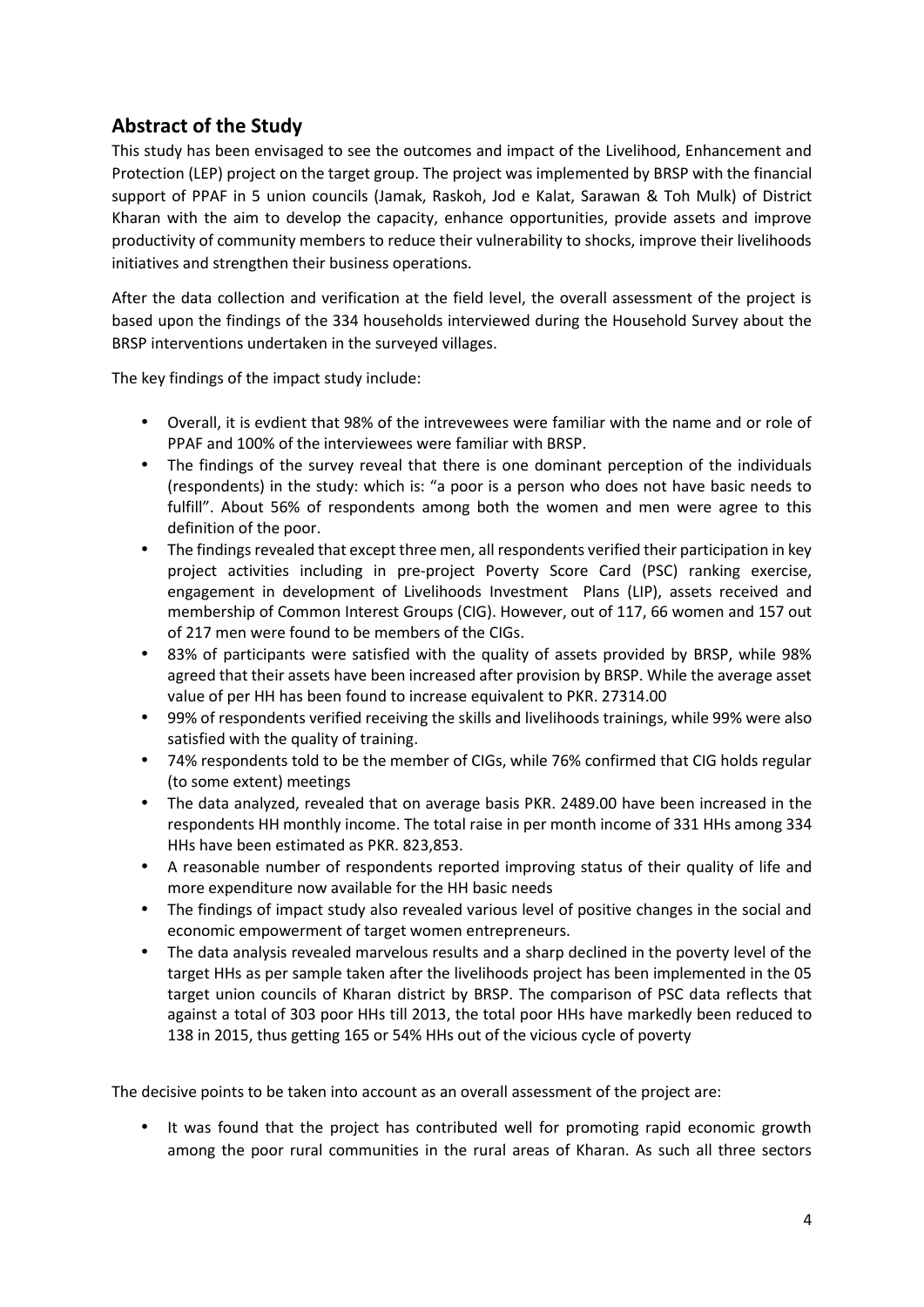including Livestock, agriculture and Enterprise have been found to be relevant to the needs of the rural communities.

- It was found that communities were satisfied with BRSP performance and wished the continuation of the project in the future.
- The baseline using the PSC data was a strong and appropriate measurable tool, due to which it was easy to determine the achievements and the change in poverty level as influenced by the overall project's interventions.
- The data collected, opinion of respondents and experience of field consultant found that the project has been satisfactory in providing capacity building training to community and that there was a clear endorsement that the community driven development approach had built capacity, created empowerment and fostered a sense of ownership of project activities by the rural communities particularly among the women target groups of the area.
- After analyzing the cumulative results of impact study, it can be fairly said and trust that the project has moved towards the overall goal to reduce poverty, raise income, addressing food insecurity and vulnerability as an overall mission linked to the vision of BRSP and PPAF strategy for poverty elevation in Balochistan.
- In many instances, women reported that they were generating enough income making them able to send some of their children to school and build better houses. It is well known, that the absence of alternative employment and income generating opportunities aggravate the poverty in rural areas of Kharan district. This was done through introduction of various income generating activities by BRSP in livestock, agriculture and enterprise sectors to increase productivity, assets and income of the target HHs.
- As part of the capacity building component, BRSP aimed at empowering women and poorest quintiles in the target areas. The interventions supported to strengthen the participants understanding of their livelihood strategies and their capability to become better entrepreneurs.
- The household survey revealed positive changes with regards to gender equality and support for women's empowerment. Women have also started to engage in non-farm activities as a result of the income generating activities which add assets and income to the household. Significant changes were also noticed as self-confidence gained by women to participate more actively in HH decision making and engage in village development as well.

.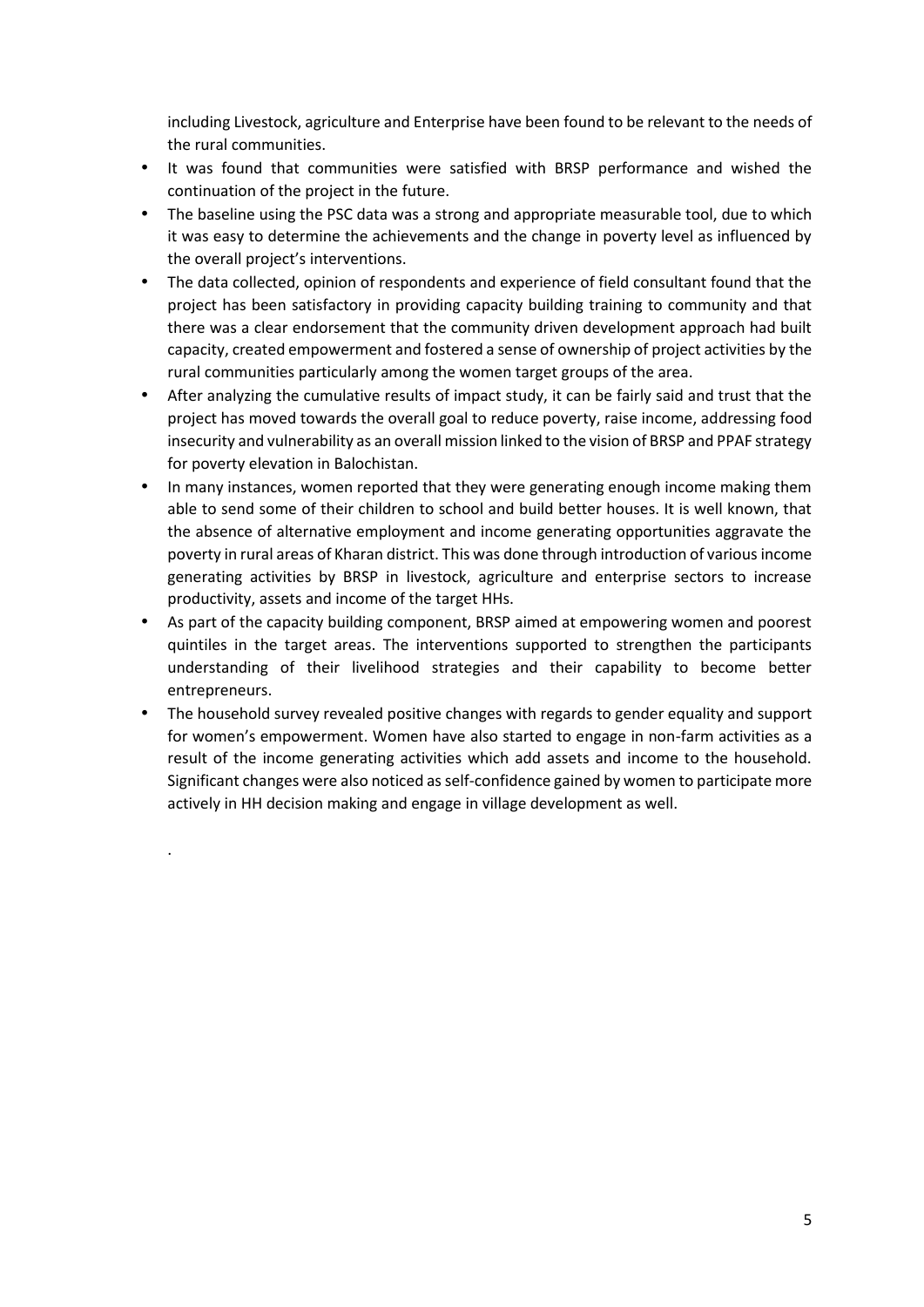## **A. Background:**

BRSP with the financial support of PPAF has implemented Livelihood Enhancement & Protection Project in 5 union councils (Jamak, Raskoh, Jod e Kalat, Sarawan & Toh Mulk) of District Kharan. The project aimed to develop the capacity, enhance opportunities, provide assets and improve productivity of community members to reduce their vulnerability to shocks, improve their livelihoods initiatives and strengthen their business operations. Major Deliverables of the project included; Poverty Score Card (PSC) assessment, Livelihood Enhancement Plan Development (LIPs), Capacity building of the communities, Assets provisions and CIG formation.

## **B. Objectives of the study:**

The study has been envisaged to see the outcomes and impact of the project activities on the target group. The primary objectives of the Impact Evaluation Study (Graduation Survey) were to:

- a) Assess changes in the livelihood, poverty levels and household assets since the project Baseline was determined in 2012 by collecting and analyzing household level data from the target-households through the use of Poverty Score Card (PSC). The baseline PSC data will be used to study the changes resulting from the program interventions.
- b) Assess the change in social and economic empowerment of poor women entrepreneurs as supported and trained by BRSP
- c) Formulate key recommendations for the future programming of BRSP around poverty eradication and livelihoods

## **C. Methodology and sampling:**

The study was conducted by taking a random sample of 334 households selected among 1718 target HHs in 5 union councils of district Kharan. The study included use of both qualitative household level surveys and Poverty Score Card (PSC) to derive results and gauge impact of the project on the income level and living conditions of the target HHs.

The sample was drawn from a subset of population of organized households from community households with which BRSP had interacted during the project's lifetime and were randomly selected to be representative of the entire group. The data for this subset was provided by BRSP.

The procedure adopted for the impact study was a two-stage sampling methodology; which ensured that each household in the project area had an equal chance of being selected for the survey considering the gender equality as well. The first stage was the selection of both target women and men beneficiaries and the second was the random selection of the households within two selected gender wise clusters. The sample size for the Impact Study therefore refers to the number of households included in the study.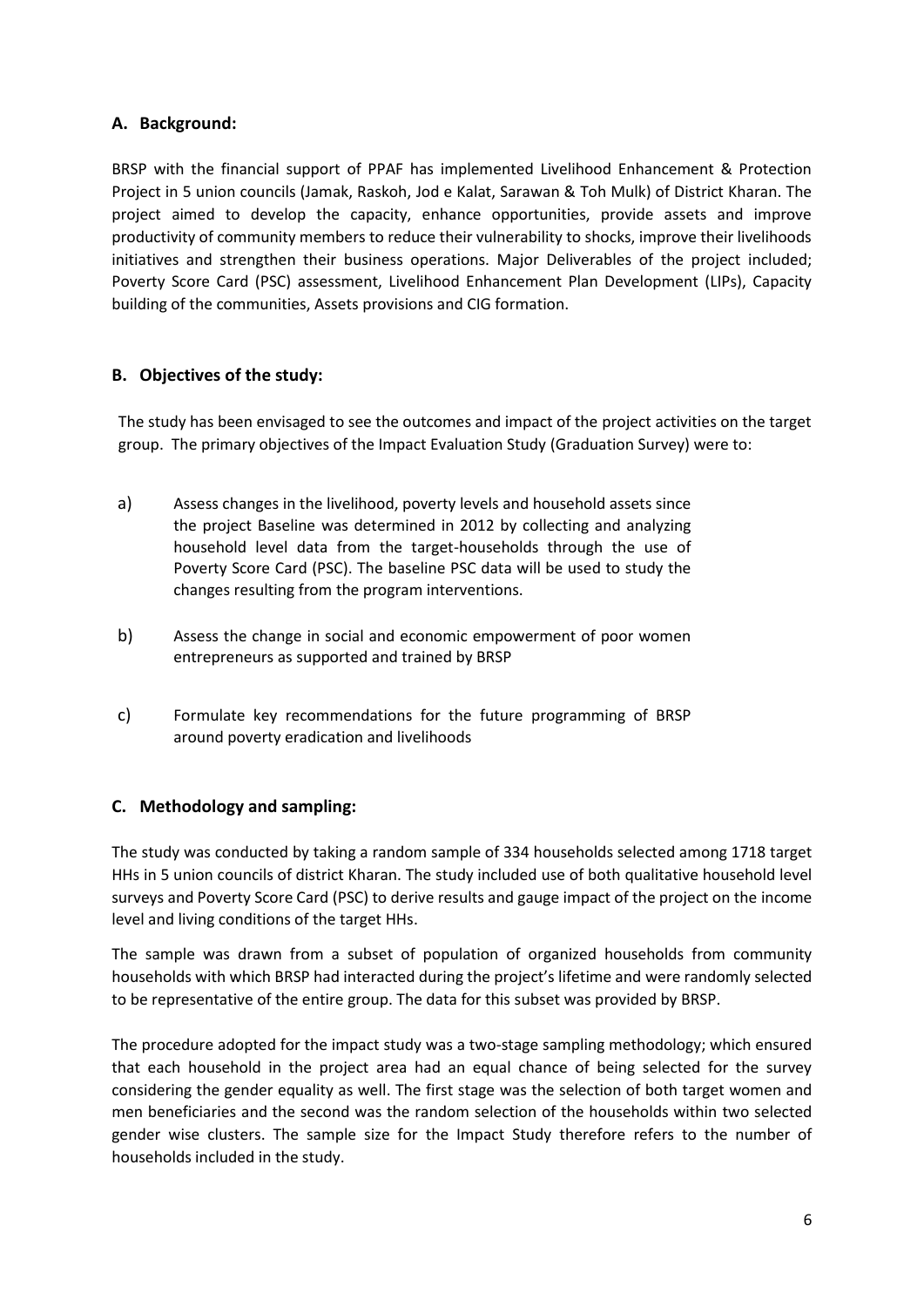As baseline PSC survey of year 2012 was available so the sample was ideally derived from the same households to gauge the change in their lives. The sampling frame was therefore constructed using population data from organized households in community organizations in each village in the project area. No households from non-selected villages in the clusters were included in the sample. During the stage, a randomized computer based sample was drawn to avoid bias and ensure equal representation of target group in the sample. The sample was drawn separately for both men and women target groups. Given the guidelines for conducting impact and evaluation studies of BRSP, a 20% sample was taken out of the total target HHs supported by the project.

Using to draw a computerized sample, with 95% level of confidence, a totalsample size was calculated as 343 HHs including 224 men and 119 women beneficiaries. Due to resource and time constraints, given the possibility of non-random sampling error, the sample size could not be raised further, hence the final sample taken for the study remained 343 households. Thus, a survey of 343 number of sample households in 164 villages of 5 union council including 28 villages in Jamak union council, 35 villages in Jod e Kalat union council, 33 villages in Rasko union council, 37 villages in Sarawan union council and 31 villages in Toh Mulk union council were selected. Thus, the final sample size was 20% randomized of both men and women beneficiaries separately in the 05 target UCs of Kharan. The beneficiaries receiving assets in year 2013 and 2014 have been considered for drawing the sample while the asset taken by beneficiaries in year 2015 have not been considered due to insufficient time-frame to gauge the impact on their lives. The sampling was primarily based on the assumption that all assets recipients have taken enterprise trainings and their baseline PSC has also been held.

| #            | UC.                | <b>Total Asset</b><br>beneficiaries (2013-<br>2014) | Sample size of<br>Men<br>beneficiaries | Sample size of<br>women<br>beneficiaries | Total sample<br><b>HHs</b> | %age of selected<br>sample against the<br>total |
|--------------|--------------------|-----------------------------------------------------|----------------------------------------|------------------------------------------|----------------------------|-------------------------------------------------|
| $\mathbf{1}$ | Jamak              | 315                                                 | 50                                     | 24                                       | 74                         | 23%                                             |
| $2^{\circ}$  | Joda e Kalat       | 331                                                 | 36                                     | 31                                       | 67                         | 20%                                             |
| 3            | Raskoh             | 345                                                 | 53                                     | 19                                       | 72                         | 21%                                             |
| 4            | Sarawan            | 429                                                 | 58                                     | 22                                       | 80                         | 19%                                             |
| 5.           | Toh Mulk           | 298                                                 | 27                                     | 23                                       | 50                         | 17%                                             |
|              | <b>Grand Total</b> | 1718                                                | 224                                    | 119                                      | 343                        | 20%                                             |

The sampling frame is given in the table below:

#### **D. Development of Questionnaire:**

#### **D.1. Household Survey Questionnaire:**

In order to carry out the Impact Study, a HH representative questionnaire containing of 07 pages was developed in consultation with the BRSP officials and after reviewing the questionnaire already used by BRSP for conducting internal impact study in Pishin district of LEP Project. Before formal application in the field, the Questionnaire **(Annex-a)** was approved by BRSP and it was then field tested in Kharan by the trained field consultant in the presence of BRSP field staff and selected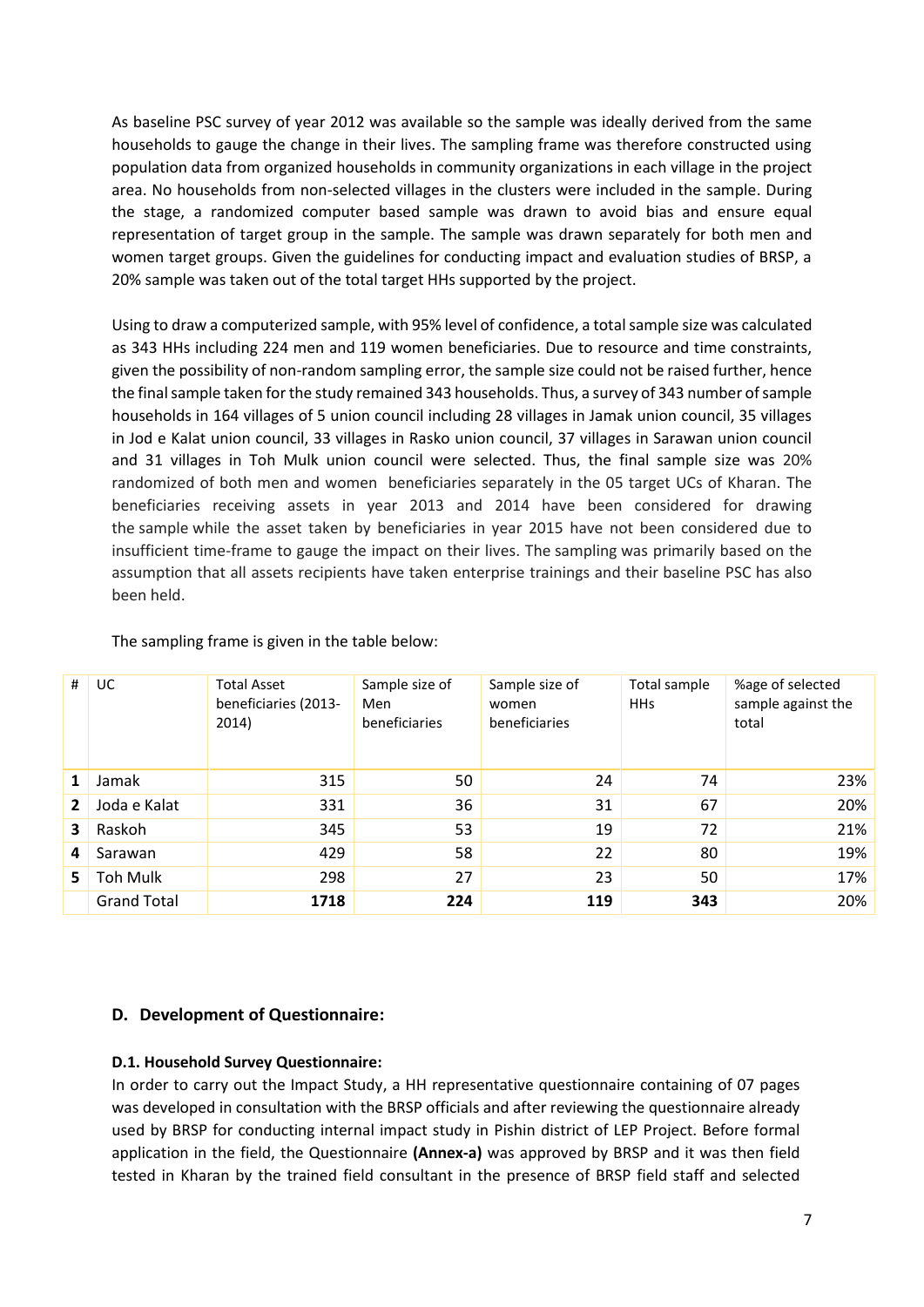Community Resource Persons (CRPs) and was found to be satisfactory and appropriate for use with both the sampled women and men target audience for seeking information and use by the data collectors (CRPs).

The Household Survey Questionnaire comprised of six types of sub-questionnaires that was to be used to present Study outputs. These were:

- **Organizational knowledge and status of interventions:** the purpose was to gauge the knowledge level of respondents about BRSP, PPAF and program activities with provision of livelihoods support to them
- **Assets and support:** The purpose wasto include all households and productive assets that BRSP target households might reasonably be expected to have acquired and linked to their economic situation if improved.
- **Quality and usefulness of training:** The format was used to assess the impact of trainings imparted to both men and women audience in the target area of BRSP
- **Benefits and importance of Common Interest Groups (CIGs):** to know the level of functioning and effectiveness of CIG as a common institution for the poor entrepreneurs to improve their level of income
- **HH livelihoods, living conditions and expenditure status**: to gauge the production, income, consumption and living conditions of sampled HHs
- **Women empowerment:** to gauge any positive or negative change in target women social and economic status within and outside the household

## **D.2. Poverty score card (PSC):**

Poverty Score Card was used to compare the poverty level of target HHs against the baseline as conducted in year 2012 and 2013 by BRSP

#### **E. Data collection at field level:**

Five (5) Community Resource Persons out of 08, already trained in use of PSC questionnaire in Kharan to conduct HH survey and PSC exercise in 5 UCs of District Kharan were selected. After the selection, detail orientation was held for them on use of questionnaires for collection of data and information from the sampled HHs.

Following are the contact details and accordingly union councils were assigned to them for data collection:

| S/No | Name of CRP    | <b>Target UC</b> | <b>Mobile Number</b> |
|------|----------------|------------------|----------------------|
|      | Abdul Majeed   | Raskoh           | 03337826906          |
| 2    | Riaz Muhammad  | Joda Kalat       | 03322259996          |
| 3    | Bashir Ahmed   | Jamak            | 03332023775          |
|      | Sarfaraz Ahmed | Sarawan          |                      |
|      | Amir Khan      | Tu Mulk          | 0333344110           |

#### **F. Pre Testing of questionnaire:**

After detail orientation of CRPs, pretesting of both questionnaires were held in selected HHs of UC Tomulk and Sarawan with the direct involvement of all CRPs to see and experience the data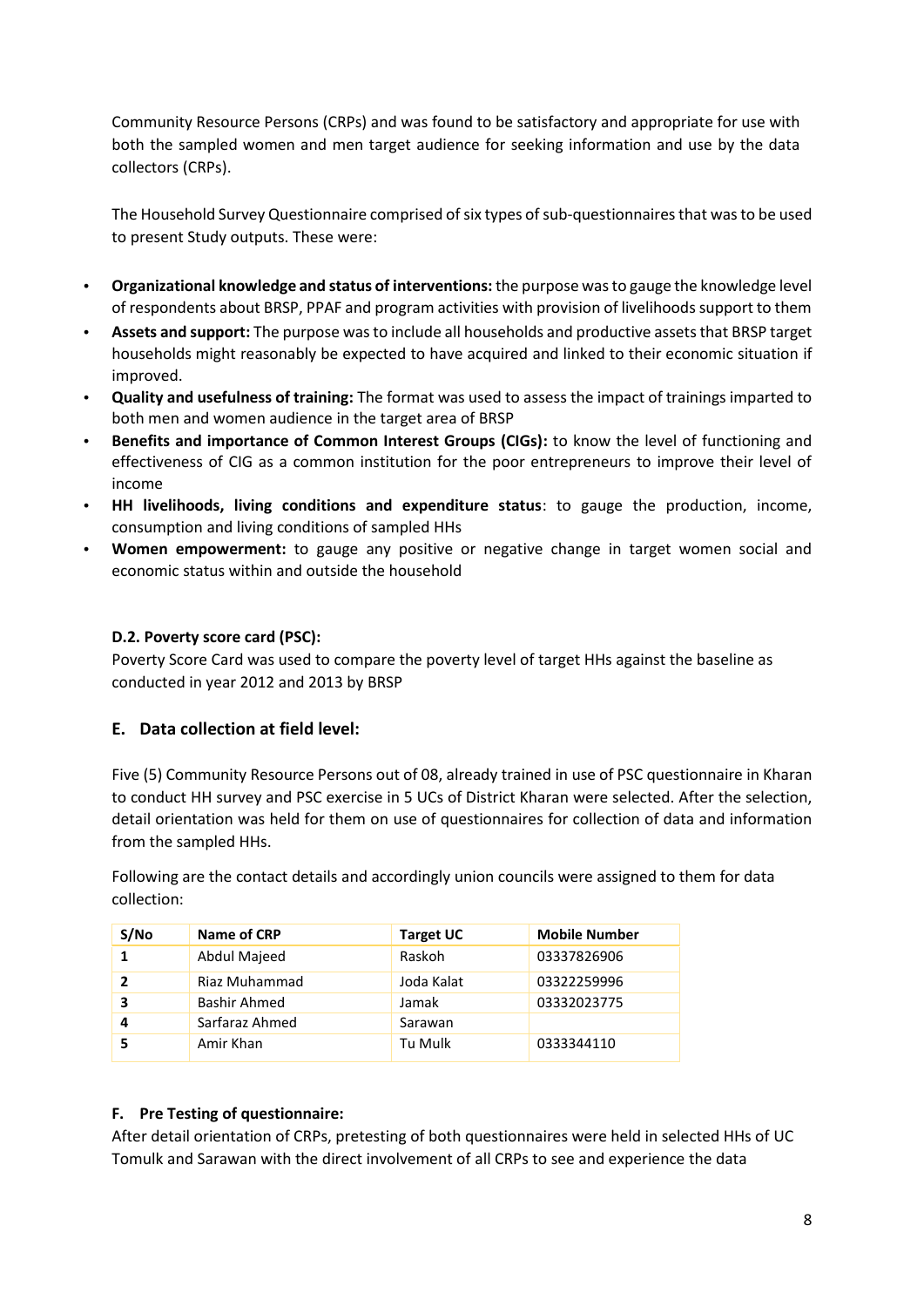collection methods and thoroughly review the survey forms to be properly filled by taking information from the respondents.

## **G. Monitoring of data collection:**

As per plan, the field consultant conducted four monitoring visits in three UCs Jamak, Saarawan and Toh Mulk to supervise and monitor the PSC data collection and individual questionnaires at the field level. Following sites were visited:

- 1. Killi Jangle
- 2. Killi Tagazai
- 3. Killi Shayan
- 4. Noroz Abad

After the data collection and verification at the field level by CRPs, a database was designed in MS Excel to feed and analyze the data received from the HH questionnaire. For analyzing and comparison of the PSC data, though BRSP provided access to its online PSC database, however due to technical issues, the database could not be used, hence another PSC database was developed and used to analyze the pre and post situation of PSC data.

## H. **Findings and impact of the Project:**

The sample size was though drawn as 343 HHs, however during the data collection at the field level, 10 HHs could not be tracked with the database provided by BRSP, hence data of 334 HHs were taken and analyzed for the findings of study. The overall assessment of the project is therefore based upon on the findings of the 334 households interviewed during the Household Survey about the BRSP interventions undertaken in the surveyed villages. Taking into account the whole array of impact assessment, the overall rating of the project is found to be moderately satisfactory.

Being part of PPAF (2000 Strategy for Balochistan), it was found that the project was relevant to PPAF mandate as well as to the needs of program participants in the rural communities of Kharan district, which focused on promoting rapid economic growth among the poor rural communities in the rural areas. As such most of the project components have been found to be relevant to the needs of the rural communities. The project interventions include a community driven development approach, where community activities took the form of participatory involvement in the implementation of testing and adapting promising small scale enterprises establishment in order to improve their livelihoods. Examples of small scale enterprises being supported by BRSP under consultation and participation of the target rural communities were around three major sectors including Livestock, Agriculture and Enterprise as well as income generating activities in order to develop alternative livelihoods for the target group.

The findings found that the project has been satisfactory in providing capacity building and livelihoods skills training at community level as during the household survey and there was a clear endorsement that the community driven development approach has built capacity, created empowerment and fostered a sense of ownership of project activities by the rural communities particularly among the women target groups.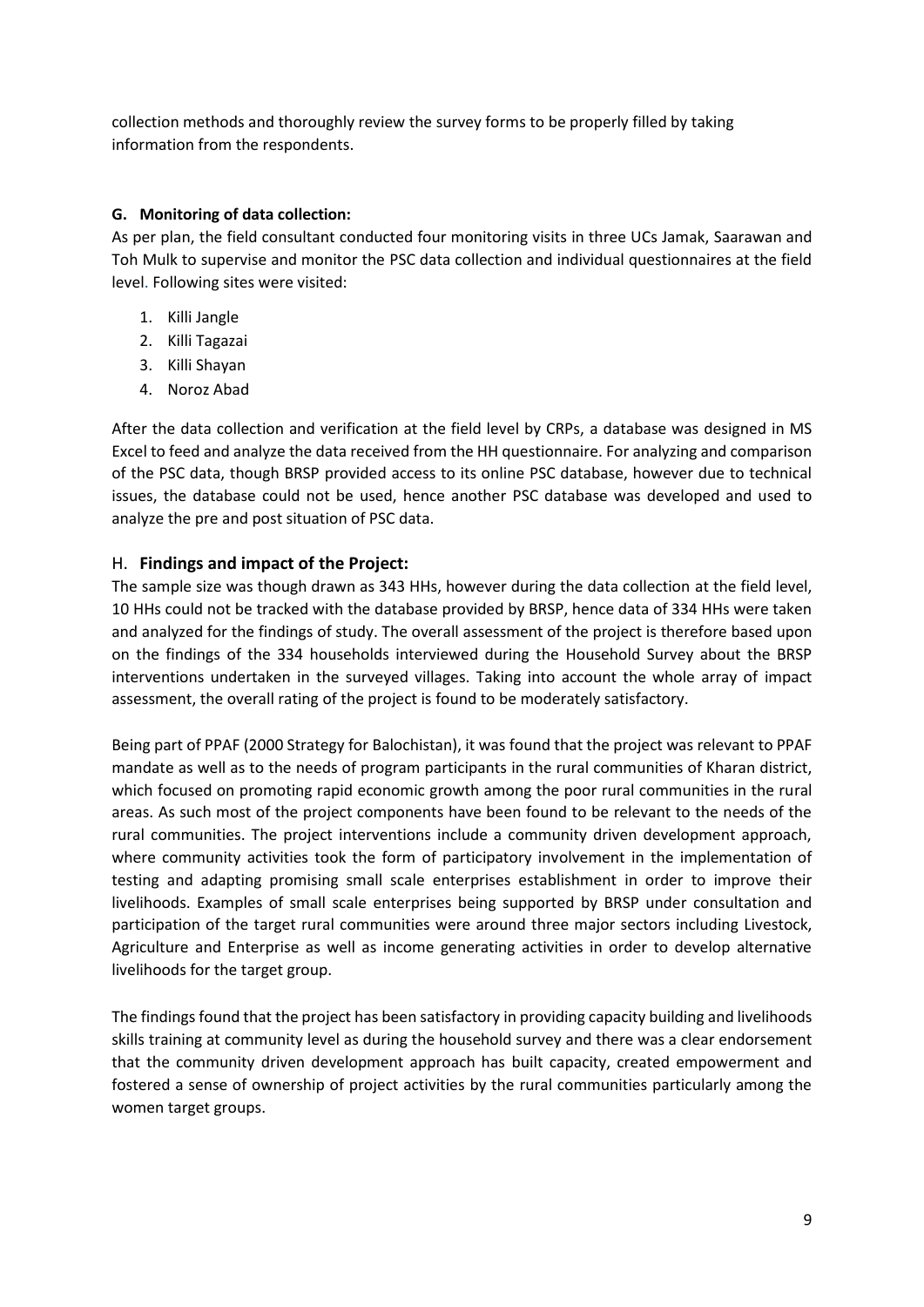Given the overall findings of the impact study, it is justified to trust that the project has moved towards the overall goal to reduce poverty, addressing food insecurity and vulnerability as an overall mission lined to the vision of BRSP and PPAF strategy for Balochistan.

## **I. Component-wise findings:**

Component-wise findings and impact gauged under the study are given as under:

## **J. Organizational knowledge and status of interventions:**

## **J.1. Knowledge about PPAF:**

A number of 334 HH representatives were interviewed and were asked if they have heard the name of PPAF or know something about the Fund. Among 116 women, the responses received depicit that 52 women were familiar with PPAF for the last 3 years or more, 35 women for the last 2 years and 26 women for the last one year, while 03 women did not know anything about the PPAF. Among men, out of 217 interviewed, 92 were knowing PPAF for the last 3 years or more, 69 for the last 2 years, 54 for the last 1 year while two interviewees were not knowing anything about PPAF. Overall, it is evdient that 98% of the intrevewees were familiar with the name and or role of PPAF.

| Knowledge about PPAF in years       |   |    |                |     |           |       |  |  |
|-------------------------------------|---|----|----------------|-----|-----------|-------|--|--|
| No. of years<br><b>Not</b><br>Grand |   |    |                |     |           |       |  |  |
| Gender                              |   | 1  | $\overline{2}$ | 3   | responded | Total |  |  |
| Women                               | 3 | 26 | 35             | 52  | 01        | 117   |  |  |
| <b>Men</b>                          |   | 54 | 69             | 92  | 0         | 217   |  |  |
| <b>Grand Total</b>                  | 5 | 80 | 104            | 144 | 01        | 334   |  |  |

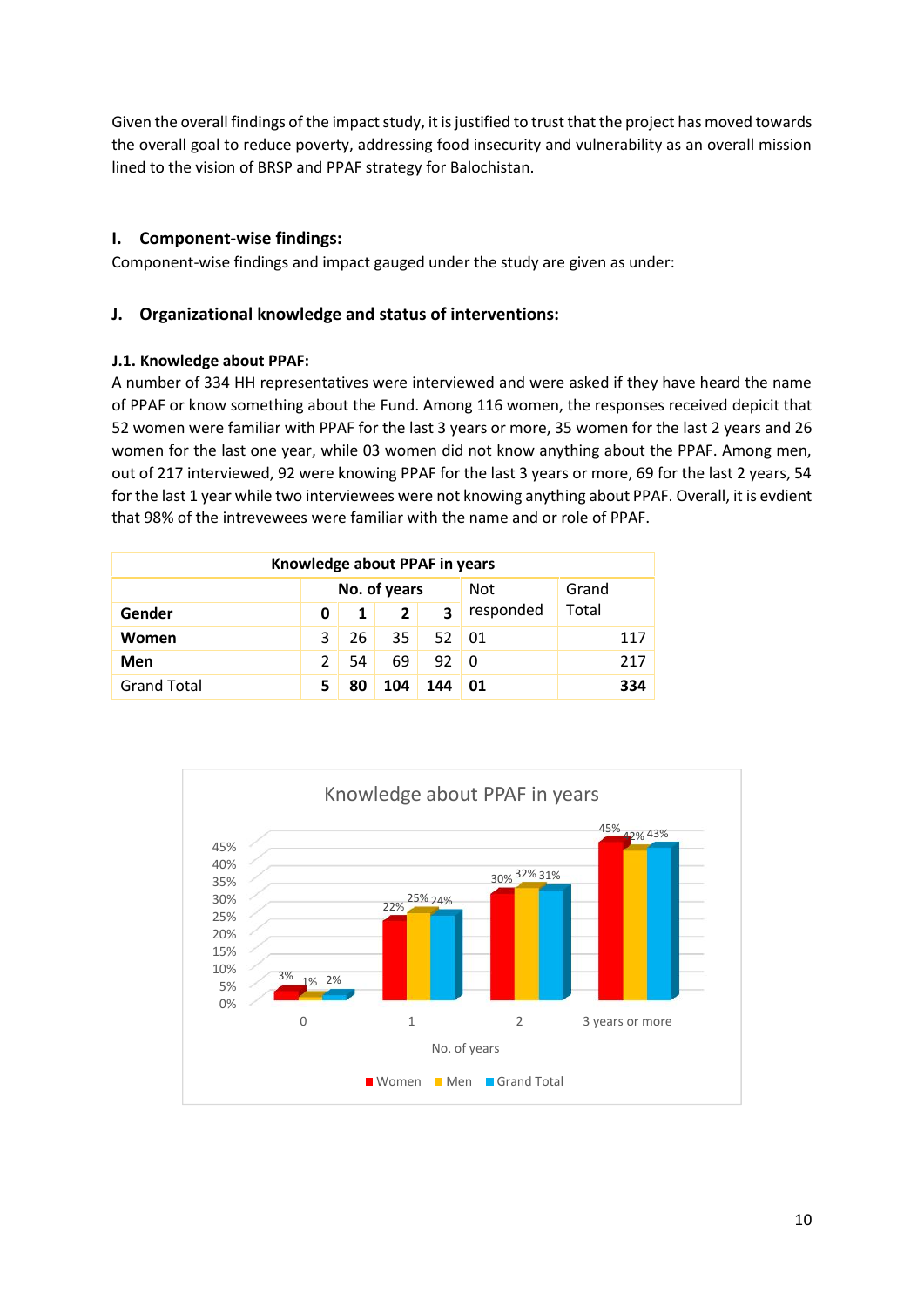## **J.1. Knowledge about BRSP:**

A number of 334 HH representatives were interviewed and were asked if they have heard the name of BRSP or know something about the organization. Among 117 women, the responses received depicit that 94 women were familiar with BRSP for the last 3 years or more, 18 women for the last 2 years and 05 women for the last one year, while two women were not familiair with BRSP. Among men, out of 217 interviewed, 164 were knowing BRSP for the last 3 years or more, 44 for the last 2 years and 7 for the last 1 year. Overall, it is evdient that 100% of the interviewees were familiar with BRSP.

| Knowledge about BRSP in years                |   |    |    |     |     |  |  |
|----------------------------------------------|---|----|----|-----|-----|--|--|
| <b>Grand Total</b><br>No. of years<br>Gender |   |    |    |     |     |  |  |
|                                              | 0 |    | 2  |     |     |  |  |
| Women                                        |   | 5  | 18 | 94  | 117 |  |  |
| Men                                          | 0 | 7  | 44 | 164 | 217 |  |  |
| <b>Grand Total</b>                           | 2 | 12 | 62 | 258 | 334 |  |  |



#### **J.2. Perception about who is a poor:**

Under the study, the community's perception of poverty was investigated. The findings of the survey reveal that there is one dominant perception of the individuals (respondents) in the study: which is: a poor is a person who does not have basic needs to fulfill. About 56% of respondents among both the women and men were agree to this definition of the poor. Another 20% of respondents define the poor who does not have a proper source of income. Surprisingly, against the earlier thinking that the poor cannot get rid of poverty as they think the poverty is their fate, under this study, only 2% of the respondents agree to this definition of the poverty. From the findings of the study, it is evident that the target group have a clear understanding of the importance of fulfilling fundamental requirements by a family that serve as the foundation for survival including shelter, food, and clothing as well as health and education are necessary to the development of a strong community and a necessary precursor to gain self-sufficiency by a household.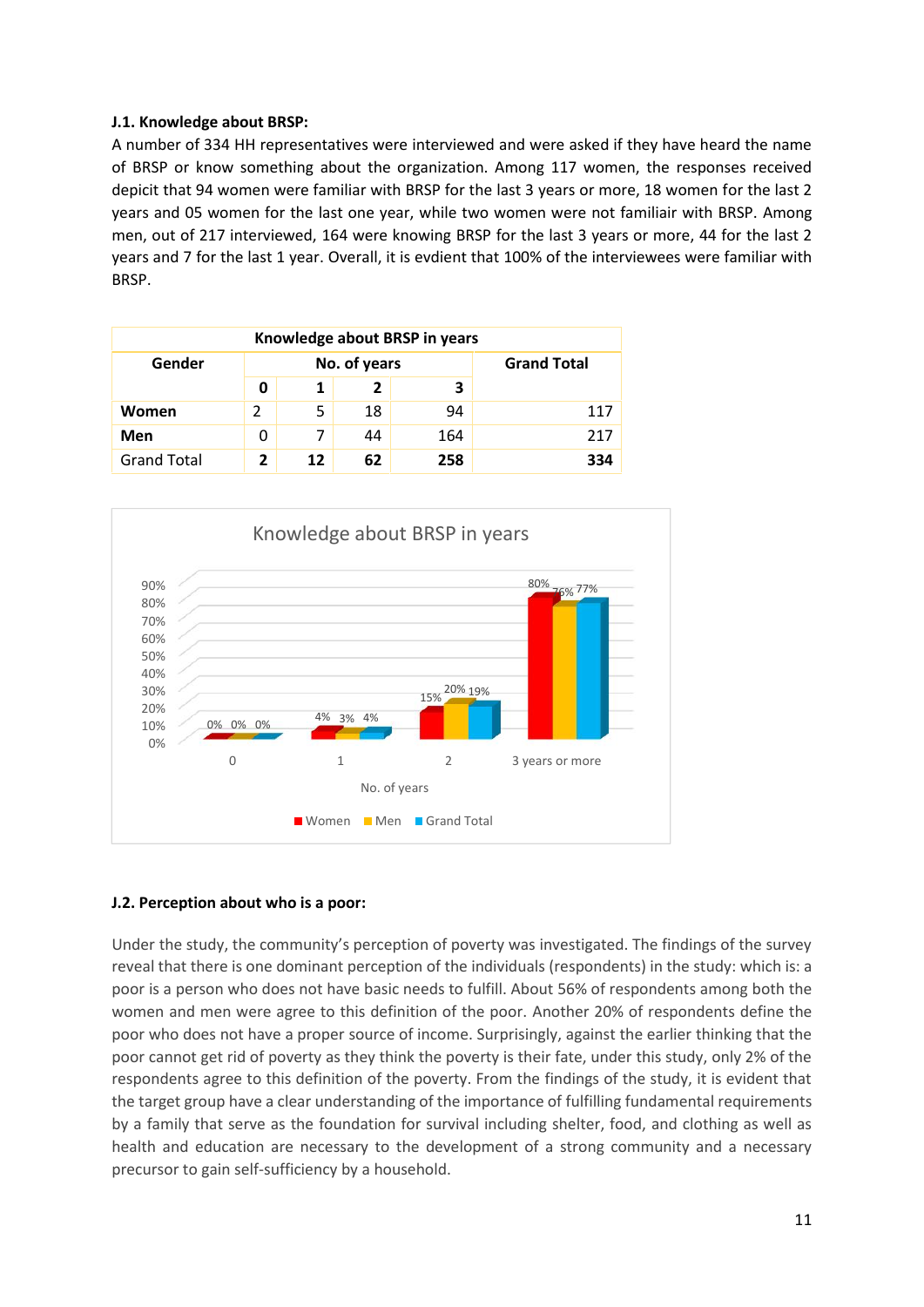Further in-depth studies are required to establish the links between the perceptions of the poor about the dynamics of poverty and how they think the poverty can be effectively addressed.

| Perception about who is a poor?                                                   |       |     |              |  |  |  |  |
|-----------------------------------------------------------------------------------|-------|-----|--------------|--|--|--|--|
| <b>Statement</b>                                                                  | Women | Men | <b>Total</b> |  |  |  |  |
| A poor is a person who does not<br>a.<br>have basic needs to fulfill              | 71    | 117 | 188          |  |  |  |  |
| A poor is a person who does not have<br>b.<br>a proper source of income           | 22    | 44  | 66           |  |  |  |  |
| A poor is a person who is poor from<br>c.<br>the ancestors                        | 10    | 17  | 27           |  |  |  |  |
| d. A poor is a person who can not<br>sufficiently feed his family                 | 6     | 18  | 24           |  |  |  |  |
| e. A poor is a person who is poor as it is<br>written in his fate                 | O     | 6   | 6            |  |  |  |  |
| f.<br>A poor is a person who does not have<br>opportunities for income generation | 7     | 13  | 20           |  |  |  |  |
| Any other:<br>g.                                                                  | 0     | 3   | 3            |  |  |  |  |
| Total:                                                                            | 116   | 218 | 334          |  |  |  |  |



## **J.3. Participation in key project activities by beneficiaries:**

A key element of the study was to gauge the level of involvement and participation of the target group in the key project activities and their ownership of the same. In this regard, 5 key elements were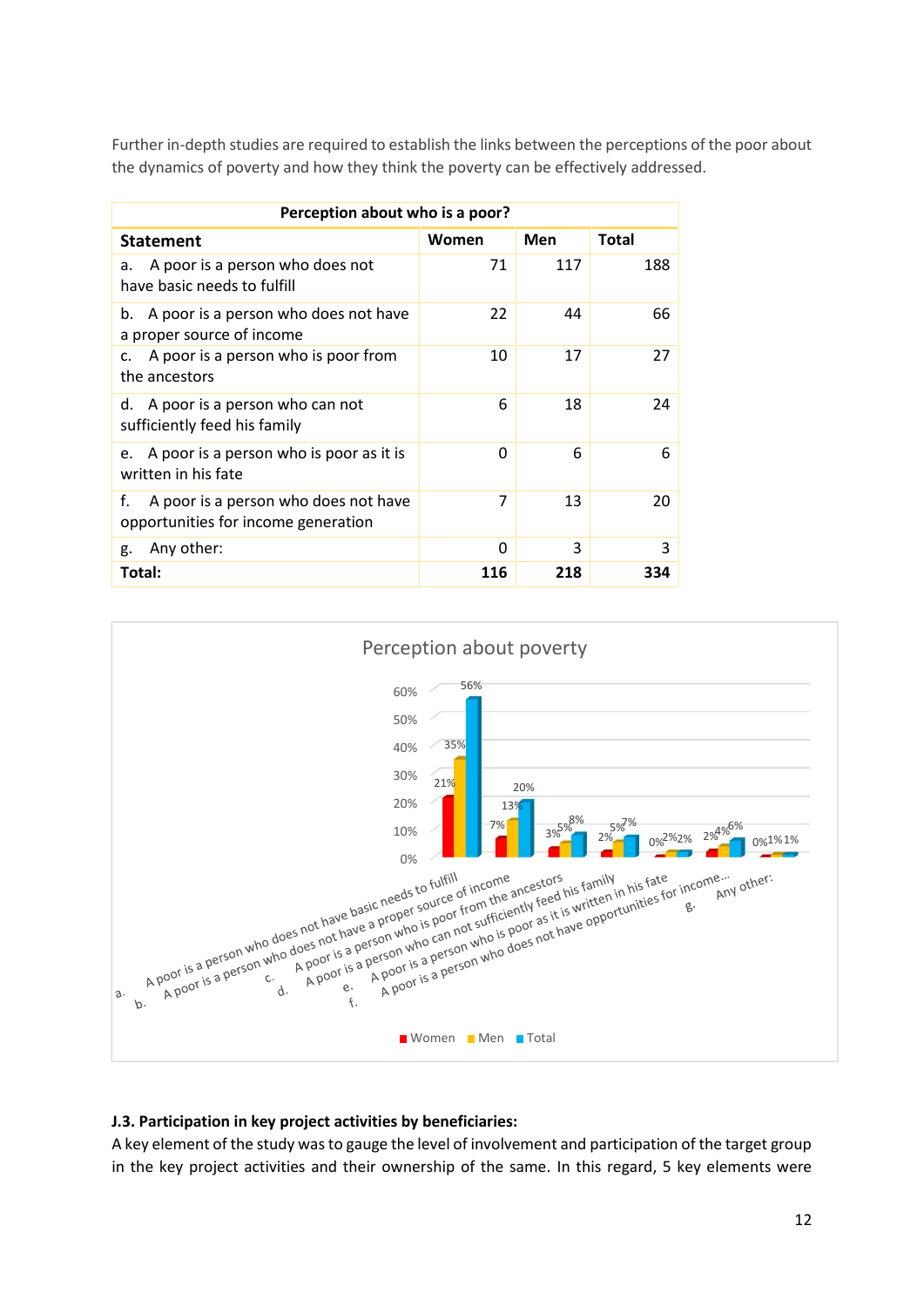selected which include the respondent engagement in pre-project Poverty Score Card (PSC) ranking exercise, engagement in development of Livelihoods Development Plans (LEP), asserts received and membership of CIG. The findings revealed that except three men, all respondents verified their participation in key project activities. However, out of 117, 66 women and 157 out of 217 men responded that they are the member of the CIG.

| Participation in key project activities by beneficiaries |       |                               |                                           |                                                   |                          |                           |  |  |  |
|----------------------------------------------------------|-------|-------------------------------|-------------------------------------------|---------------------------------------------------|--------------------------|---------------------------|--|--|--|
| Gender                                                   | Total | Involved<br>in PSC<br>ranking | Engagement<br>in<br>development<br>of LIP | Livelihood/<br>enterprise<br>training<br>received | <b>CIG</b><br>membership | <b>Assets</b><br>received |  |  |  |
| Women                                                    | 117   | 117                           | 117                                       | 117                                               | 66                       | 117                       |  |  |  |
| Men                                                      | 217   | 217                           | 214                                       | 216                                               | 157                      | 217                       |  |  |  |
| <b>Total</b>                                             | 334   | 334                           | 331                                       | 333                                               | 223                      | 334                       |  |  |  |



## **J.4. Satisfaction with quality of assets received:**

Out of 334 HHs as sample derived for impact study, 50 were related to agriculture, 110 were from enterprise and 172 HHs were related to Livestock sector. The details with cost of transferred assets by BRSP are given in the below table:

| #   | Sector & Sub-Sector           | No. of<br><b>HHs</b> |
|-----|-------------------------------|----------------------|
| a   | <b>Agriculture</b>            | 48                   |
| a.1 | Agriculture Inputs            | 23                   |
| a.2 | Irrigation pump (Agriculture) | 25                   |
| b   | <b>Enterprise</b>             | 112                  |
| b.1 | Atta Chakki                   | 5                    |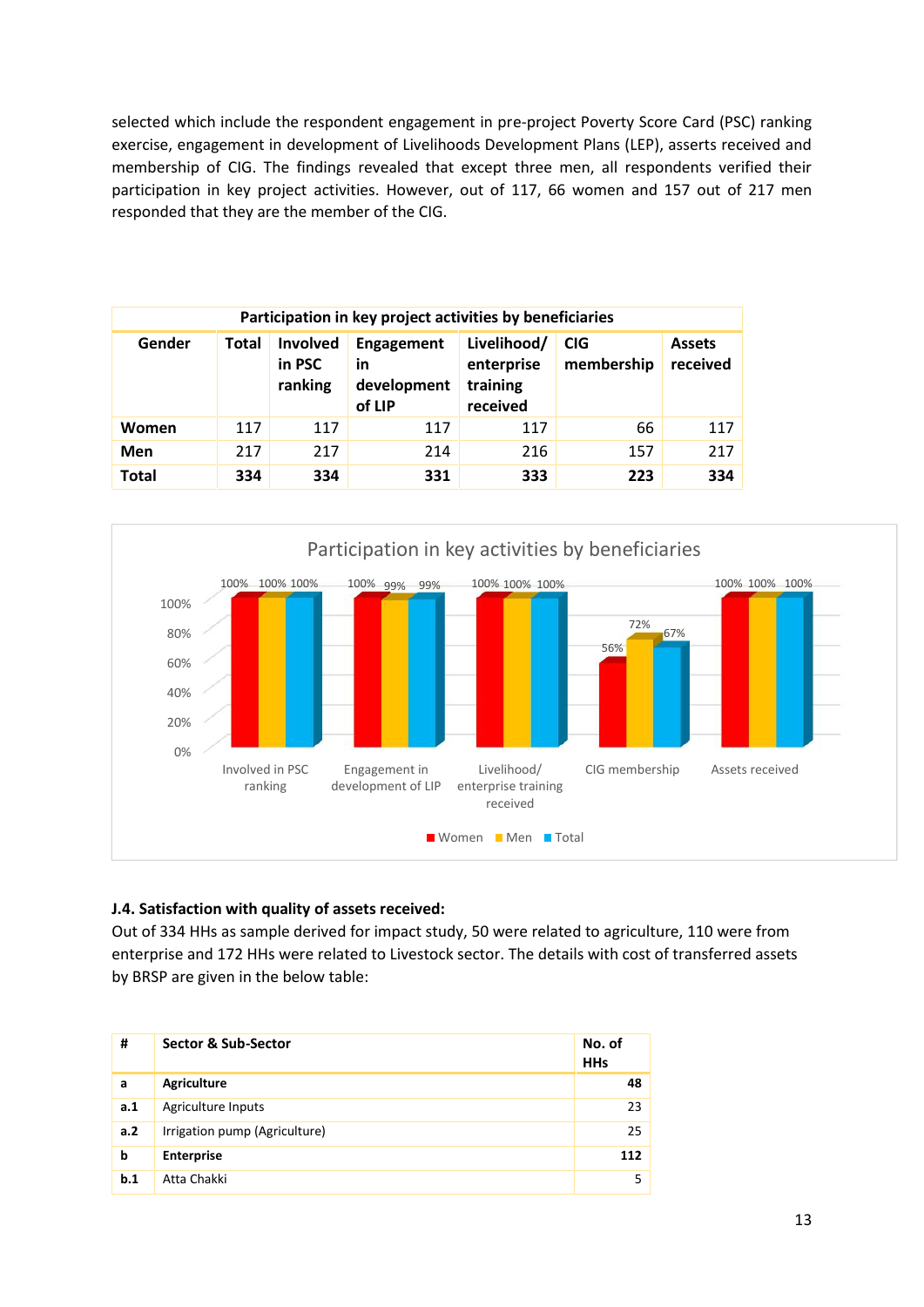| b.2  | Cart                             | $\mathbf{1}$   |
|------|----------------------------------|----------------|
| b.3  | Cement & Blocks/Shop             | $\mathbf{1}$   |
| b.4  | Chicken meat Shop                | $\overline{2}$ |
| b.5  | Cold Drink Shop/ Items           | 5              |
| b.6  | Cosmetic Shop/Items              | $\overline{2}$ |
| b.7  | Donkey Cart with Water Tank      | $\overline{2}$ |
| b.8  | <b>Electrical Store</b>          | $\mathbf{1}$   |
| b.9  | Fruit/Vegetable Shop/Cart        | $\mathbf{1}$   |
| b.10 | Garments shop                    | $\mathbf{1}$   |
| b.11 | General Store/ Items             | 74             |
| b.12 | Grocery Shop                     | 4              |
| b.13 | Jokey Machine                    | $\overline{2}$ |
| b.14 | Mobile Shop                      | $\mathbf{1}$   |
| b.15 | Motor Cycle Spare Parts          | $\overline{2}$ |
| b.16 | Piko Machiene Japani (Tailoring) | $\mathbf{1}$   |
| b.17 | Puncture Shop                    | $\mathbf{1}$   |
| b.18 | Seat Cushion                     | $\mathbf{1}$   |
| b.19 | Sewing Machine                   | $\mathbf{1}$   |
| b.20 | Stationary Shop/ Material        | $\mathbf{1}$   |
| b.21 | Tailoring Shop(Already Skilled)  | $\mathbf{1}$   |
| b.22 | Tailoring Shop/Items             | $\mathbf{1}$   |
| b.23 | Water Mill/tank                  | $\mathbf{1}$   |
| C    | <b>Livestock</b>                 | 174            |
| c.1  | Livestock (Goats & Sheep)        | 174            |
|      | Total:                           | 334            |

Respondents were queried about the quality of assets they received form BRSP. 96 women out of 115 and 57 men out of 158 were fully satisfied with the quality of physical assets they received. The number of respondents who were satisfied to some extent with the quality of physical assets they received were 19 women and 57 men. No respondents identified or showed any reservations if they have received assets with having poor quality, which reflects that the project was quite successful in provision of good quality assets to the target groups including both women and men.

| Value of satisfaction with the quality of assets received |                        |                                       |                      |                         |                    |  |  |  |
|-----------------------------------------------------------|------------------------|---------------------------------------|----------------------|-------------------------|--------------------|--|--|--|
| Gender                                                    | <b>Fully satisfied</b> | <b>Satisfied</b><br>to<br>some extent | <b>Not satisfied</b> | <b>Not</b><br>responded | <b>Grand Total</b> |  |  |  |
| Women                                                     | 96                     | 19                                    | 0                    | 02                      | 117                |  |  |  |
| Men                                                       | 158                    | 57                                    | 0                    | 02                      | 217                |  |  |  |
| <b>Grand Total</b>                                        | 254                    | 76                                    | 0                    | 04                      | 334                |  |  |  |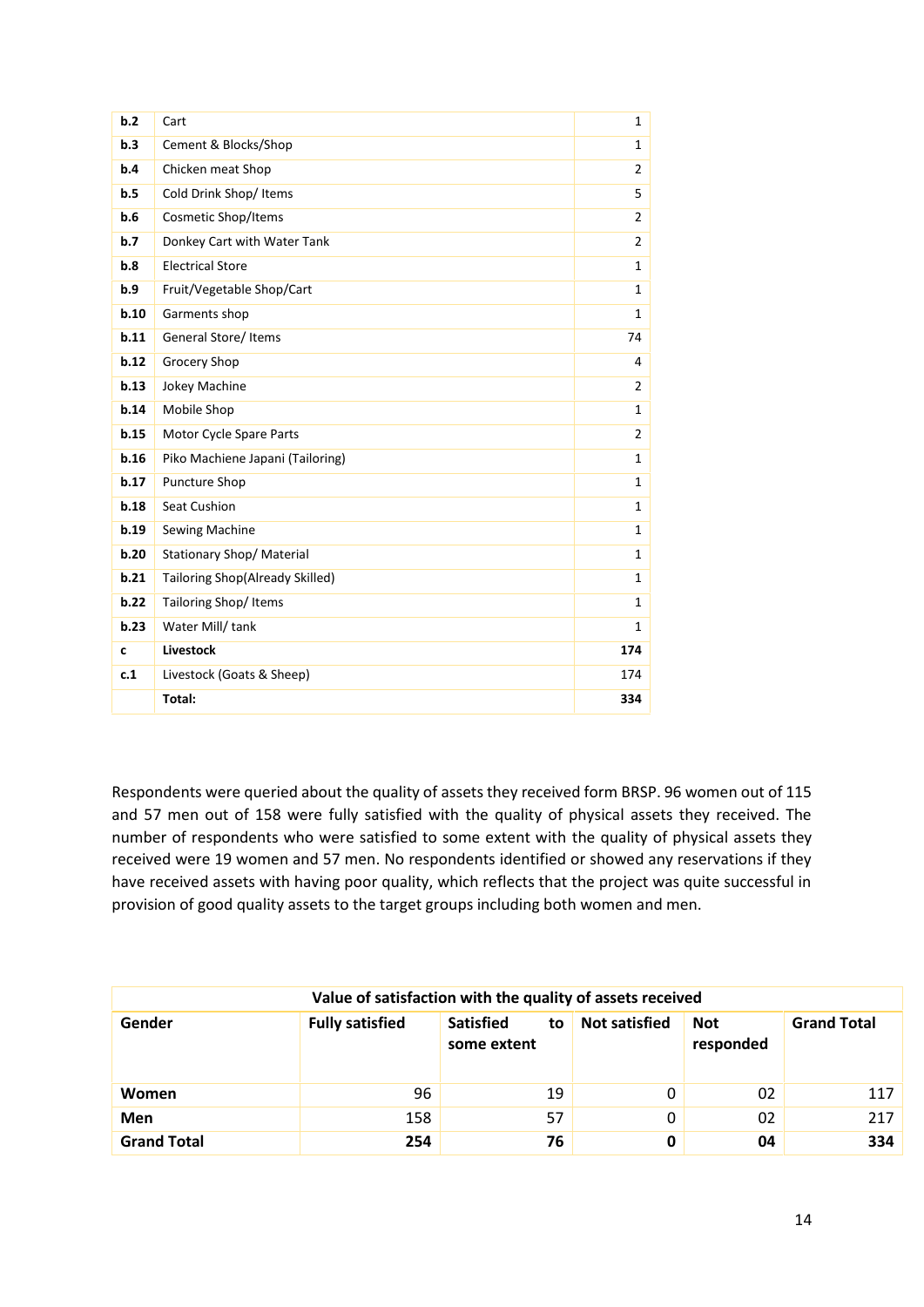

## **J.5. Assets possession currently:**

The respondents were inquired about if they have still the same assets till now after the provision by BRSP. An encouraging 100% response was positive as 115 women and 219 men were having still in possession of the same assets. Further, the respondents were asked the status of assets currently as if either their assets have been increased, decreased or remain the same. Among 117 women, 115 told that their assets have increased, while among 219 men, 211 responded that their assets have been increased.

| <b>Assets possession currently</b> |     |    |                    |  |  |  |
|------------------------------------|-----|----|--------------------|--|--|--|
| Gender                             | Yes | No | <b>Grand Total</b> |  |  |  |
| <b>Women</b>                       | 115 |    | 115                |  |  |  |
| Men                                | 219 |    | 219                |  |  |  |
| <b>Grand Total</b>                 | 334 | 0  | 334                |  |  |  |

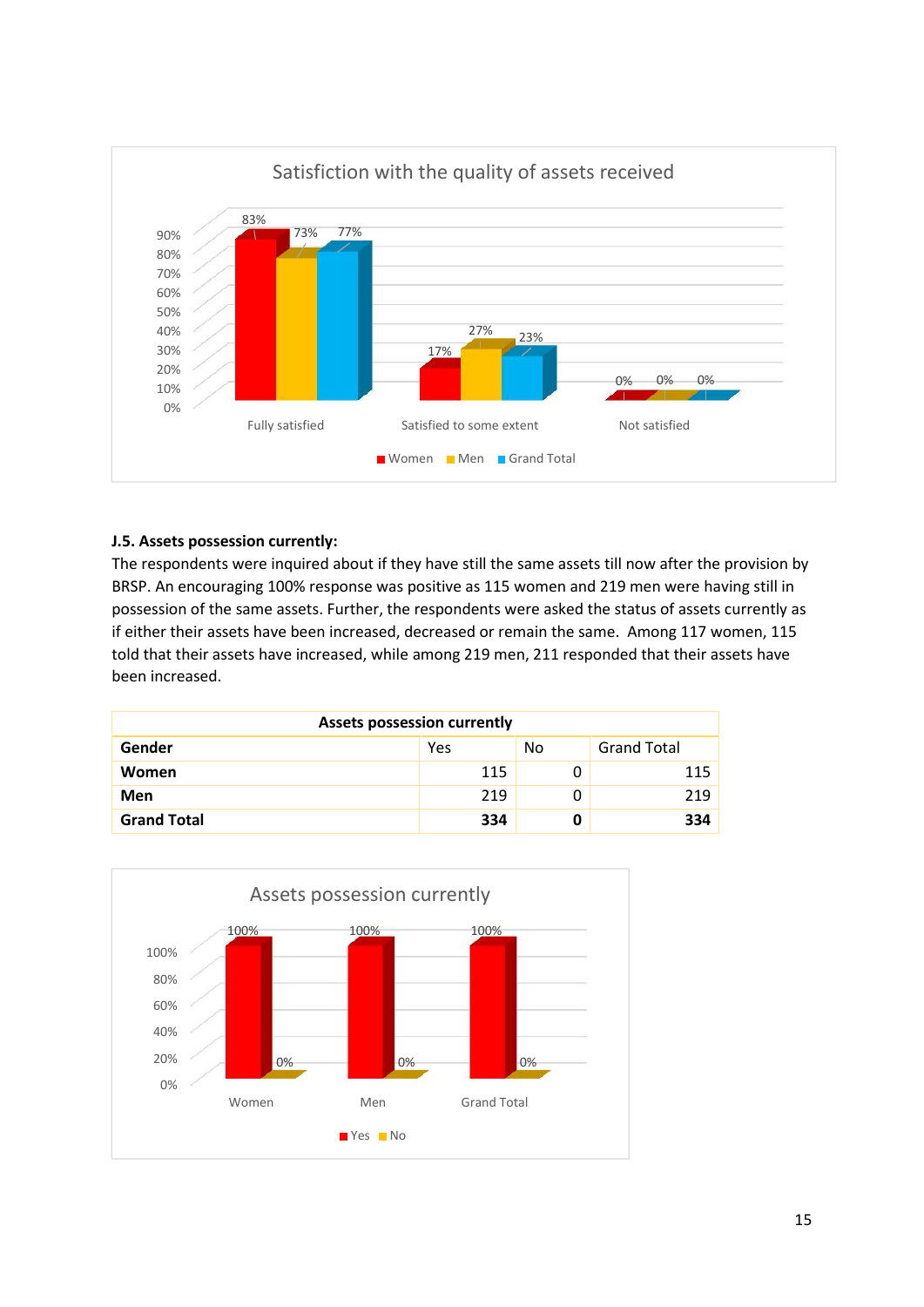| <b>Current status of assets</b> |                            |                            |                                       |                                            |                    |  |  |  |
|---------------------------------|----------------------------|----------------------------|---------------------------------------|--------------------------------------------|--------------------|--|--|--|
| Gender                          | <b>Assets</b><br>increased | <b>Assets</b><br>decreased | <b>Assets</b><br>non-<br>existent now | <b>Assets</b><br>are<br>the<br>same<br>now | <b>Grand Total</b> |  |  |  |
| Women                           | 115                        | 1                          | 0                                     |                                            | 117                |  |  |  |
| Men                             | 211                        | 4                          | 0                                     | 2                                          | 217                |  |  |  |
| <b>Grand Total</b>              | 326                        | 5                          | 0                                     | 5                                          | 334                |  |  |  |



## **J.6. Assessment of assets increased:**

The study revealed that a substantial number of respondents agreed that their assets have increased till date after provision by BRSP. In this regard, two main responses were received in terms of an increased in assets. First were those respondents who told that their assets were increased in terms of numbers and the second group of respondents agreed that their assets were increased in terms of monetary gain. In livestock sector, a number of 150 HHs who were provided goat and sheep by BRSP responded with a total raise of 406 goats and sheep. Similarly, in agriculture, assets were increased of 11 HHs while in Enterprise, assets were increased of 19 HHs. On average basis, 3 assets per HH where increased in livestock, 3 in agriculture and 3 in enterprise as given in the table below:

| <b>Sector</b>      |   |    |              |    | No. of assets |    |          |    |    |              | Total      | Total               | Average/HH          |
|--------------------|---|----|--------------|----|---------------|----|----------|----|----|--------------|------------|---------------------|---------------------|
|                    | 0 |    | $\mathbf{2}$ | 3  | 4             | 5. | 6        | -8 | 9  | 10           | <b>HHs</b> | assets<br>increased | assets<br>increased |
| <b>Livestock</b>   |   | 9  | 60           | 58 | 15            | 4  |          |    |    |              | 150        | 406                 | 3                   |
| <b>Agriculture</b> | 0 |    | 3            | 4  |               |    | 0        | 0  | 0  | 0            | 11         | 32                  | 3                   |
| <b>Enterprise</b>  |   | 2  |              |    | 3             |    | $\Omega$ |    | 00 | $\mathbf{1}$ | 19         | 70                  | 4                   |
| <b>Grand Total</b> |   | 12 | 65           | 69 | 20            | 6  |          |    |    |              | 180        | 508                 | 3                   |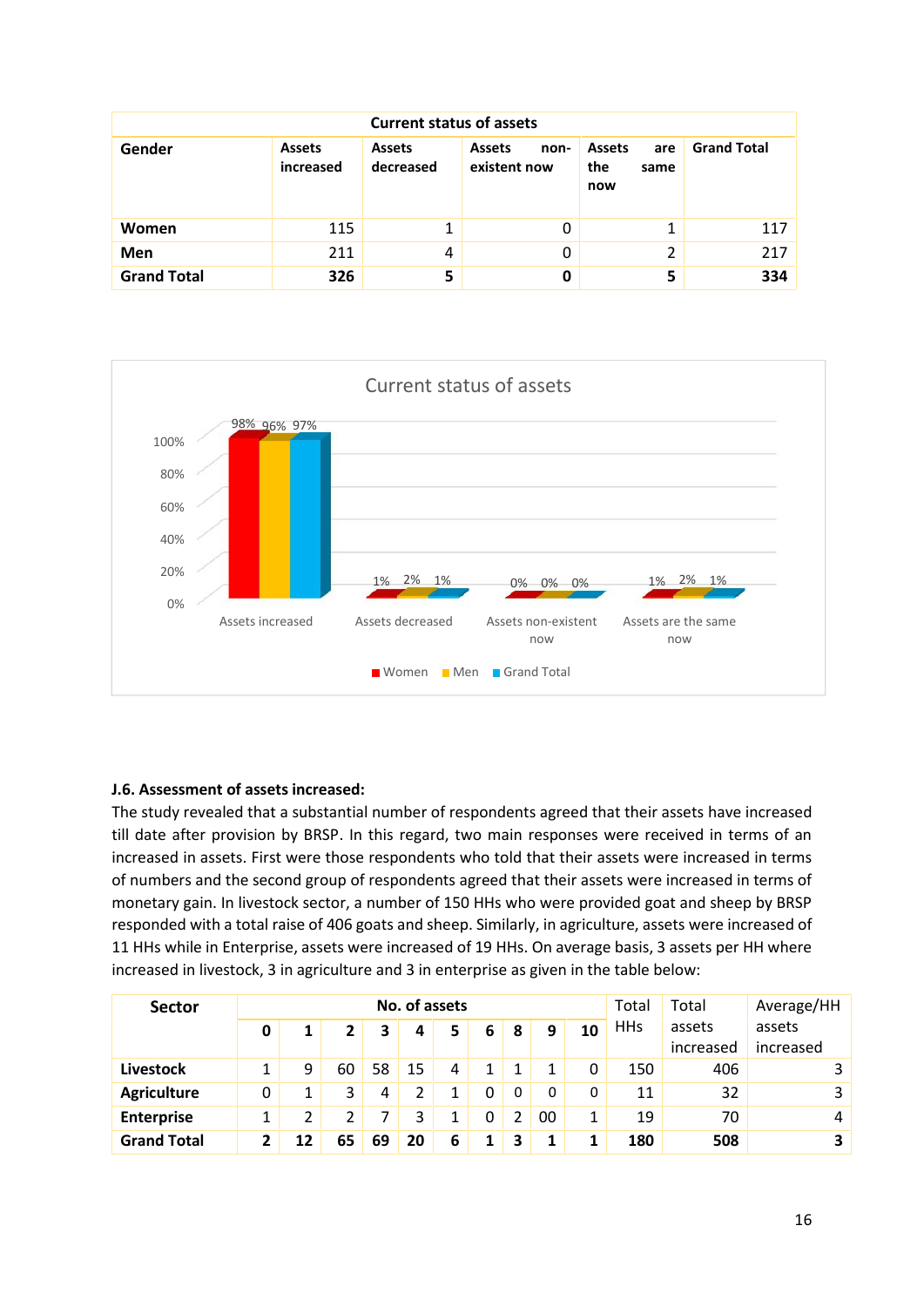

In terms of monetary value, a number of 121 respondents told that value of their assets have been increased. The total value of this gain has been estimated as 3.3 million rupees. In livestock, the cumulative value of assets of 16 HHs have been increased to PkR. 351000, while in agriculture PkR. 1545000 of 30 HHs and PkR. 1409000 of 75 HHs have been increased. The highest value of assets gained have been in agriculture as an average of PkR. 51500 value was increased of each HH, followed by livestock at PkR. 21938 per HH and enterprise has been increased at PkR. 18787 per HH.

| Asset increased in terms of monitory value |           |                    |                   |                       |                 |  |  |  |  |
|--------------------------------------------|-----------|--------------------|-------------------|-----------------------|-----------------|--|--|--|--|
| Amount range of assets increased           |           | No. of HHs         |                   |                       |                 |  |  |  |  |
|                                            | Livestock | <b>Agriculture</b> | <b>Enterprise</b> | Grand<br><b>Total</b> | Total<br>amount |  |  |  |  |
| 2000-10000                                 | 9         | 5                  | 24                | 38                    | 251000          |  |  |  |  |
| 11000-20000                                | 1         | 2                  | 36                | 39                    | 718000          |  |  |  |  |
| 22000-40000                                | 3         | 3                  | 12                | 18                    | 581000          |  |  |  |  |
| 45000-120000                               | 3         | 20                 | 3                 | 26                    | 1755000         |  |  |  |  |
| <b>Grand total:</b>                        | 16        | 30                 | 75                | 121                   | 3305000         |  |  |  |  |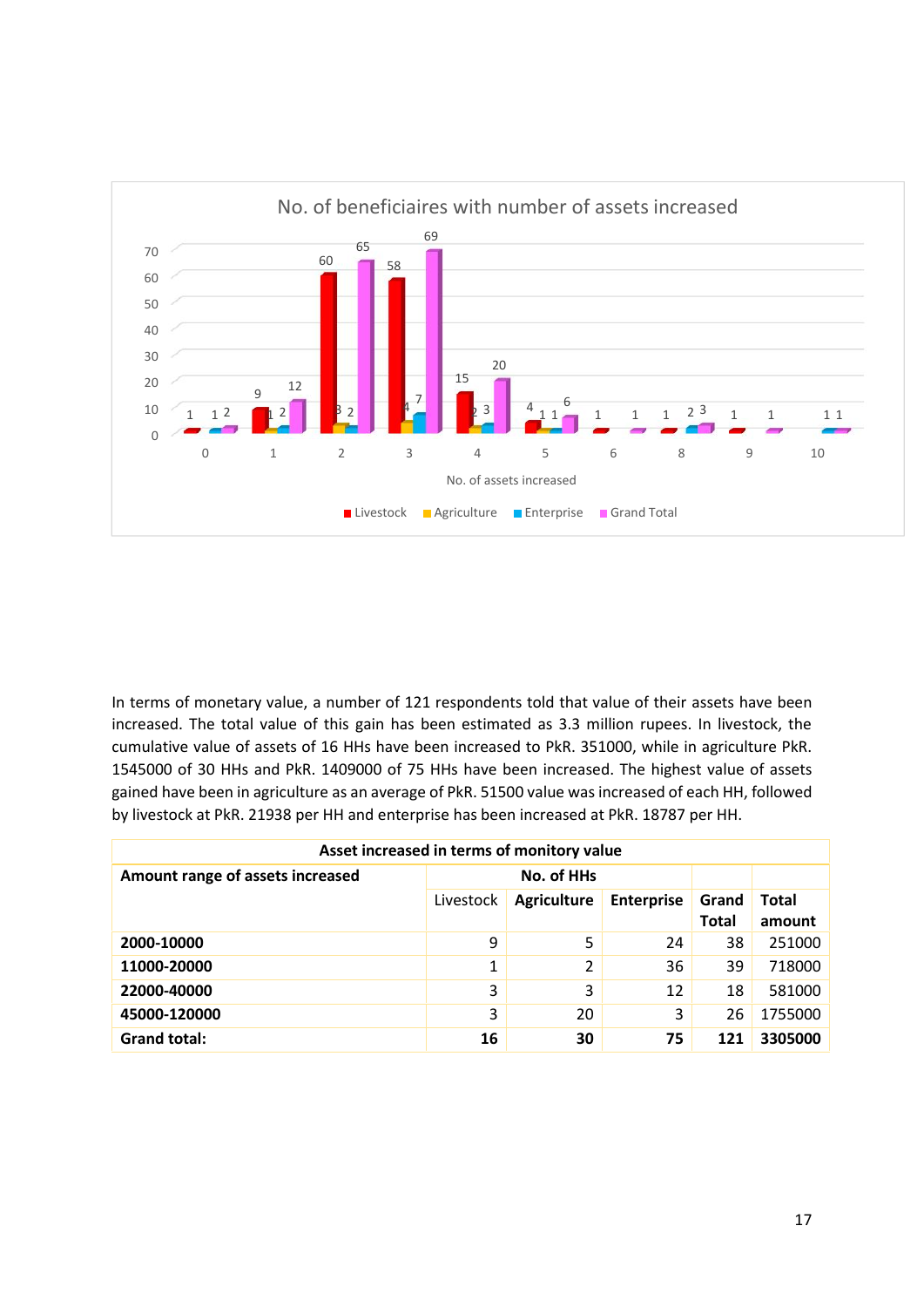

| Sector-wise amount of assets increased |                         |                  |                                         |  |  |  |  |  |
|----------------------------------------|-------------------------|------------------|-----------------------------------------|--|--|--|--|--|
| <b>Sector</b>                          | <b>Amount increased</b> | <b>Total HHs</b> | Average asset value<br>increased per HH |  |  |  |  |  |
| Livestock                              | 351000                  | 16               | 21938                                   |  |  |  |  |  |
| <b>Agriculture</b>                     | 1545000                 | 30               | 51500                                   |  |  |  |  |  |
| <b>Enterprise</b>                      | 1409000                 | 75               | 18787                                   |  |  |  |  |  |
| <b>Total amount</b>                    | 3305000                 | 121              | 27314                                   |  |  |  |  |  |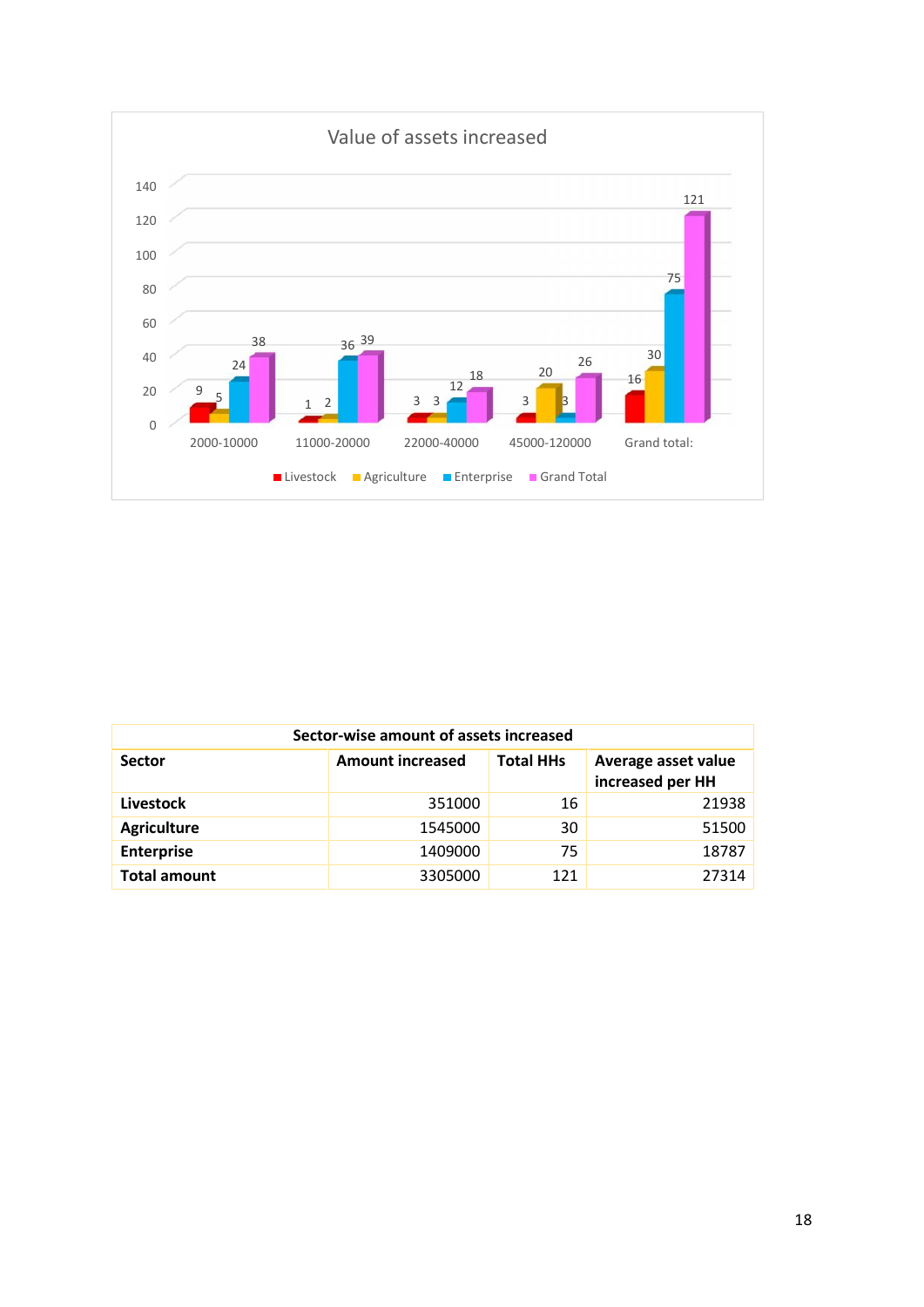

|                  |               | Asset increased in terms of monitory value |                    |                   |                       |              |
|------------------|---------------|--------------------------------------------|--------------------|-------------------|-----------------------|--------------|
| Amount range of  |               |                                            | No. of HHs         |                   |                       | <b>Total</b> |
| assets increased | <b>Amount</b> | Livestock                                  | <b>Agriculture</b> | <b>Enterprise</b> | Grand<br><b>Total</b> | amount       |
| 2000 to 10000    | 2000          |                                            | $\overline{2}$     |                   | $\overline{2}$        | 4000         |
|                  | 3000          | $\overline{2}$                             |                    |                   | $\overline{2}$        | 6000         |
|                  | 4000          | $\overline{4}$                             |                    |                   | $\overline{4}$        | 16000        |
|                  | 5000          | $\mathbf{1}$                               |                    | $\overline{4}$    | 5                     | 25000        |
|                  | 6000          | $\mathbf{1}$                               |                    | 5                 | 6                     | 36000        |
|                  | 7000          | $\mathbf{1}$                               |                    | 4                 | 5                     | 35000        |
|                  | 8000          |                                            |                    | 4                 | $\overline{4}$        | 32000        |
|                  | 9000          |                                            | $\overline{2}$     | $\mathbf{1}$      | $\overline{3}$        | 27000        |
|                  | 10000         |                                            | $\mathbf 1$        | 6                 | 7                     | 70000        |
| Sub-Total:       |               | 9                                          | 5                  | 24                | 38                    | 251000       |
| 11000-20000      | 11000         |                                            |                    | $\mathbf{1}$      | $\mathbf{1}$          | 11000        |
|                  | 12000         | $\mathbf{1}$                               | $\mathbf 1$        |                   | $\overline{2}$        | 24000        |
|                  | 14000         |                                            |                    | $\mathbf{1}$      | $\mathbf{1}$          | 14000        |
|                  | 15000         |                                            |                    | 3                 | $\overline{3}$        | 45000        |
|                  | 16000         |                                            |                    | $\overline{2}$    | $\overline{2}$        | 32000        |
|                  | 18000         |                                            |                    | $\overline{4}$    | $\overline{4}$        | 72000        |
|                  | 20000         |                                            | $\mathbf{1}$       | 25                | 26                    | 520000       |
| Sub-Total:       |               | $\mathbf{1}$                               | $\overline{2}$     | 36                | 39                    | 718000       |
| 22000-40000      | 22000         |                                            |                    | $\overline{2}$    | $\overline{2}$        | 44000        |
|                  | 25000         | $\mathbf{1}$                               |                    |                   | $\mathbf{1}$          | 25000        |
|                  | 30000         | $\mathbf{1}$                               | $\mathbf{1}$       | $\boldsymbol{6}$  | 8                     | 240000       |
|                  | 36000         |                                            |                    | $\mathbf 2$       | $\overline{2}$        | 72000        |
|                  | 40000         | $\mathbf 1$                                | $\overline{2}$     | $\overline{2}$    | 5                     | 200000       |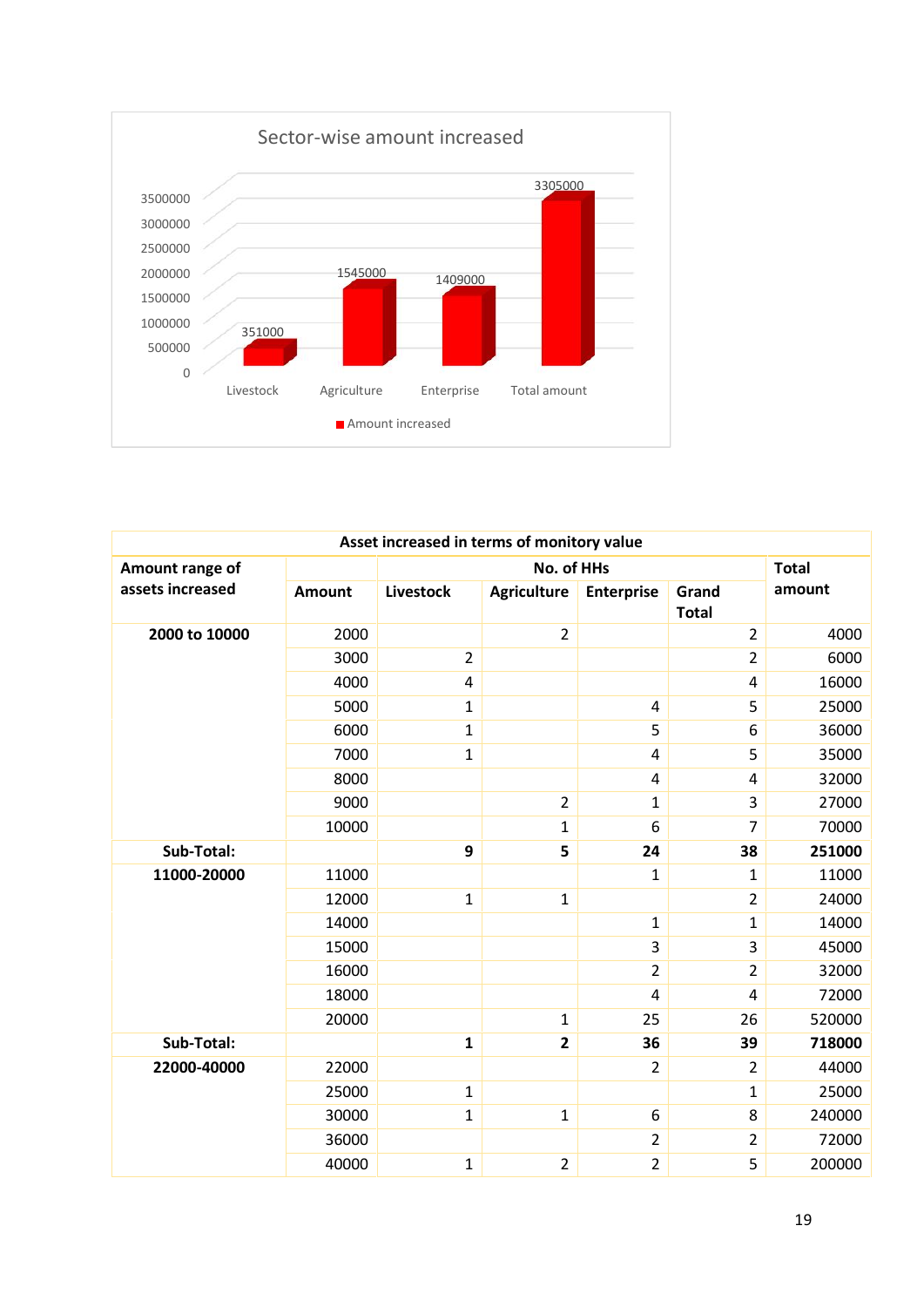| Sub-Total:   |                | 3            | 3              | 12           | 18  | 581000  |
|--------------|----------------|--------------|----------------|--------------|-----|---------|
| 45000-120000 | 45000          |              | 1              |              | 1   | 45000   |
|              | 48000          | $\mathbf{1}$ |                |              | 1   | 48000   |
|              | 50000          |              | 5              | $\mathbf{1}$ | 6   | 300000  |
|              | 60000          | $\mathbf{1}$ | 4              | 1            | 6   | 360000  |
|              | 70000          |              | $\overline{2}$ | $\mathbf{1}$ | 3   | 210000  |
|              | 72000          |              | 3              |              | 3   | 216000  |
|              | 84000          |              | 2              |              | 2   | 168000  |
|              | 96000          | $\mathbf{1}$ | 2              |              | 3   | 288000  |
|              | 120000         |              | 1              |              | 1   | 120000  |
| Sub-Total:   |                | 3            | 20             | 3            | 26  | 1755000 |
|              | Grand<br>Total | 16           | 30             | 75           | 121 | 3305000 |

| Asset increased in terms of monitory value |           |                |                    |                     |         |  |  |  |  |
|--------------------------------------------|-----------|----------------|--------------------|---------------------|---------|--|--|--|--|
| Amount range of assets                     |           | No. of HHs     | <b>Grand Total</b> | <b>Total amount</b> |         |  |  |  |  |
| increased                                  | Livestock | Agriculture    | <b>Enterprise</b>  |                     |         |  |  |  |  |
| 2000-10000                                 | 9         | 5              | 24                 | 38                  | 251000  |  |  |  |  |
| 11000-20000                                | 1         | $\overline{2}$ | 36                 | 39                  | 718000  |  |  |  |  |
| 22000-40000                                | 3         | 3              | 12                 | 18                  | 581000  |  |  |  |  |
| 45000-120000                               | 3         | 20             | 3                  | 26                  | 1755000 |  |  |  |  |
| <b>Grand total:</b>                        | 16        | 30             | 75                 | 121                 | 3305000 |  |  |  |  |

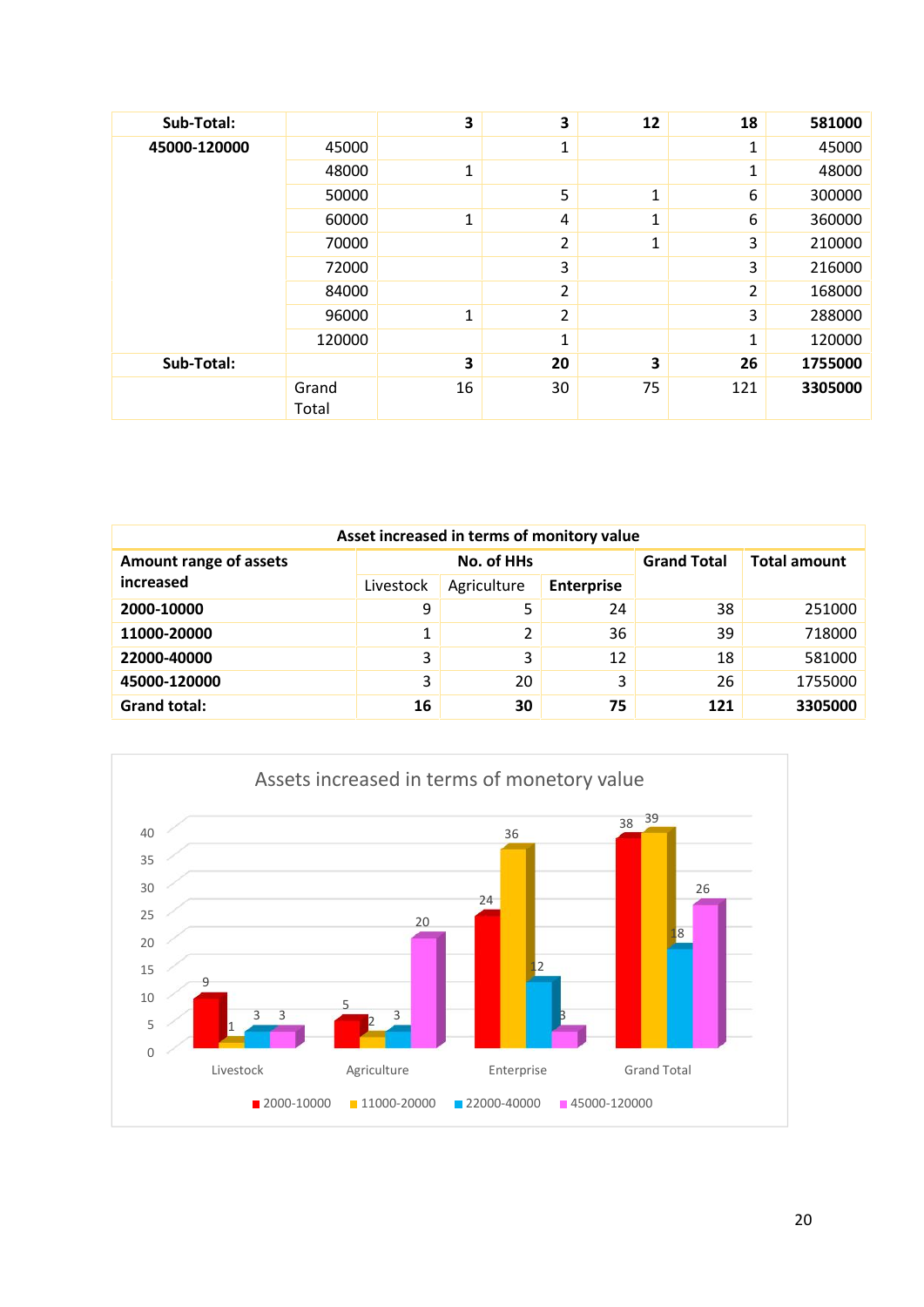## **K. Quality and impact of Livelihoods trainings:**

As per information received from BRSP, all beneficiaries have received livelihoods and enterprise training and all the respondents except two men also verified the same. Regarding the quality and relevance of training, except 4 men respondents, all participants were happy with the quality and relevance of training.

The respondents were also inquired about the practical usefulness of training after they received the training. Among 114 women, 76 termed the training as very good, 30 as good and 8 as satisfactory. While among 213 men respondents, 102 considered the training as very good, 95 as good, 14 as satisfactory while 2 respondents were not satisfied with the practical utility of training.

| No. of participants agreed receiving the training |                         |     |                       |  |  |  |  |
|---------------------------------------------------|-------------------------|-----|-----------------------|--|--|--|--|
| Gender                                            | No                      | Yes | Grand<br><b>Total</b> |  |  |  |  |
| Women                                             | 0                       | 117 | 117                   |  |  |  |  |
| Men                                               | 2                       | 215 | 217                   |  |  |  |  |
| <b>Grand Total</b>                                | $\overline{\mathbf{2}}$ | 332 | 334                   |  |  |  |  |



| Satisfaction with the quality and relevance of training |     |           |       |  |
|---------------------------------------------------------|-----|-----------|-------|--|
| Gender                                                  | Yes | <b>No</b> | Total |  |
| Women                                                   | 117 | 0         | 117   |  |
| Men                                                     | 214 | 3         | 217   |  |
| <b>Grand Total</b>                                      | 331 | 3         | 334   |  |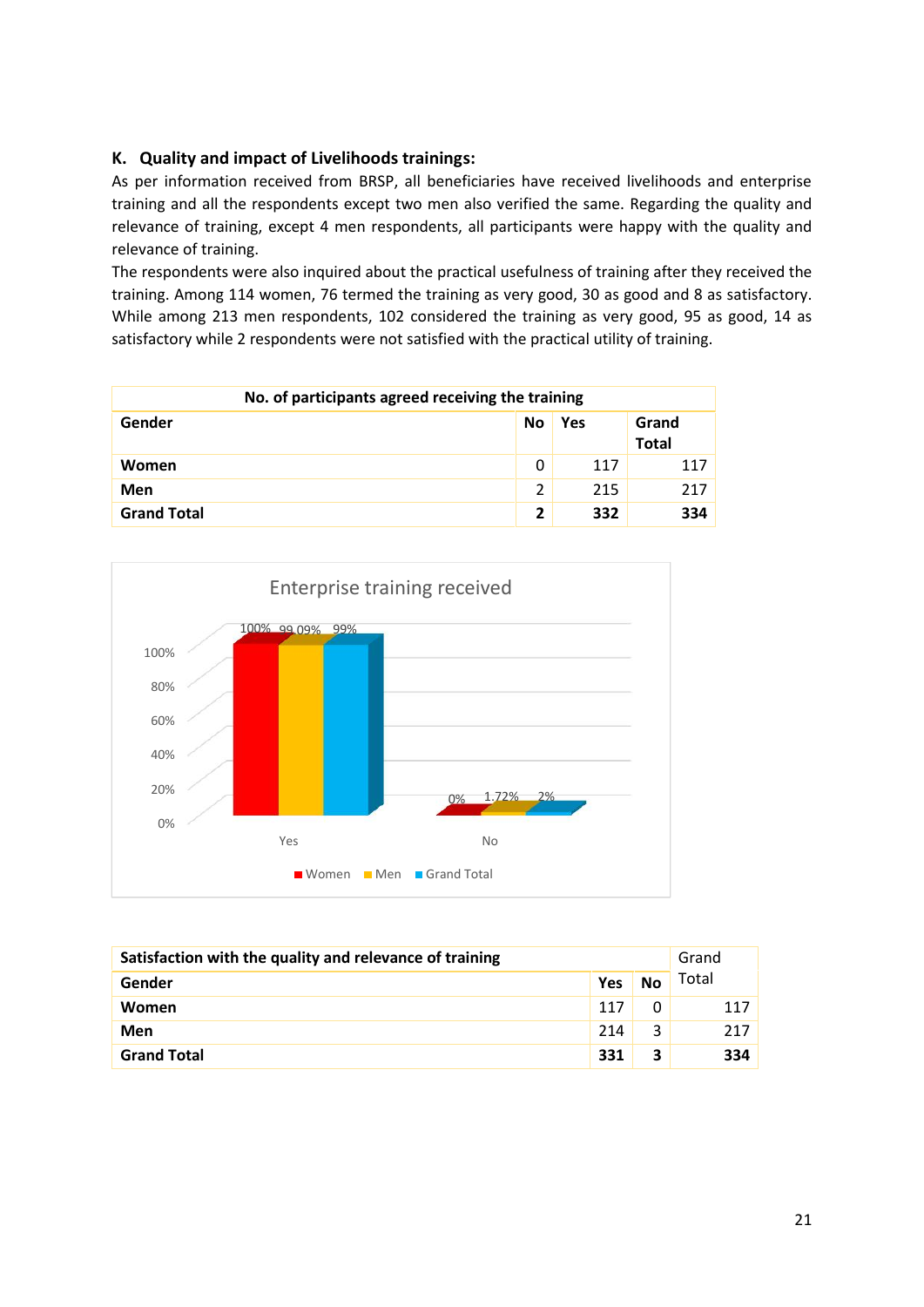

| Degree of usefulness of the training |                     |      |              |      |                         |                    |  |  |  |
|--------------------------------------|---------------------|------|--------------|------|-------------------------|--------------------|--|--|--|
| Gender                               | <b>Very</b><br>good | Good | Satisfactory | Poor | <b>Not</b><br>responded | <b>Grand Total</b> |  |  |  |
| Women                                | 76                  | 30   | 8            |      | 03                      | 117                |  |  |  |
| Men                                  | 102                 | 95   | 14           | 2    | 04                      | 217                |  |  |  |
| <b>Grand Total</b>                   | 178                 | 125  | 22           | 3    | 07                      | 334                |  |  |  |



## **L. Functioning and benefits of Common Interest Groups (CIG):**

An important element of the study was to gauge the effectiveness and utility of CIG as a common institution for the BRSP supported entrepreneurs to share ideas and synergies for the common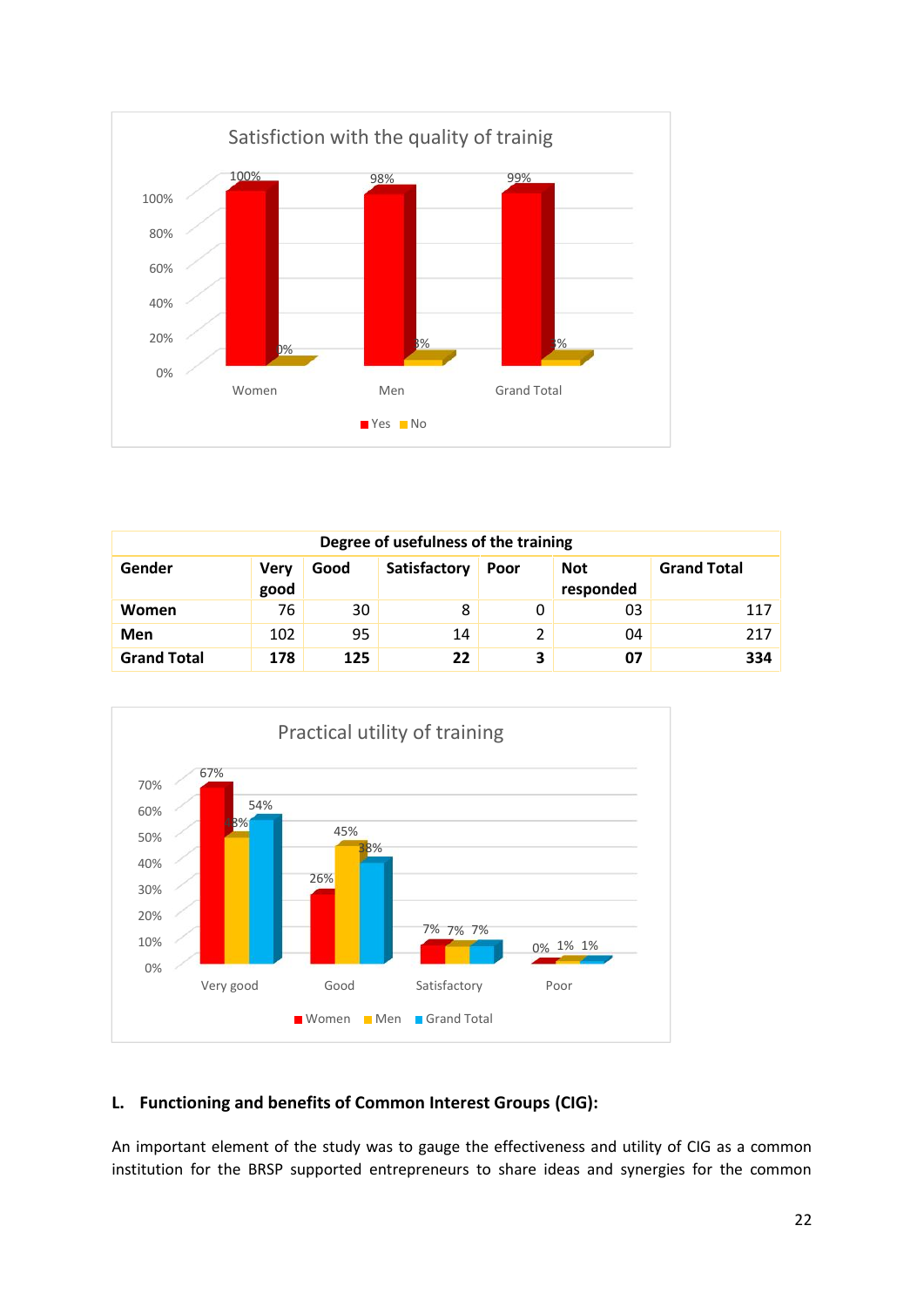interest and support their enterprises and income generation activities. Respondents were asked if they were the member of the CIG. Among 117 women, 73 answered in positive while among 217 men, 160 told that they are the member of CIG. Hence, 74% (65% women and 78% men) respondents verified to be the member of the CIG.

| <b>Membership of CIG (Common Interest Group)</b> |    |     |                         |                    |  |  |  |  |
|--------------------------------------------------|----|-----|-------------------------|--------------------|--|--|--|--|
| Gender                                           | No | Yes | <b>Not</b><br>responded | <b>Grand Total</b> |  |  |  |  |
| Women                                            | 39 | 73  | 05                      | 117                |  |  |  |  |
| <b>Men</b>                                       | 44 | 160 | 13                      | 217                |  |  |  |  |
| <b>Grand Total</b>                               | 82 | 233 | 18                      | 334                |  |  |  |  |



## **L.1. Functioning of CIG:**

Respondents were asked if the CIGs are functioning properly with holding regular meetings to pursue common agenda of the entrepreneurs and support them in raising their income. Regarding the query if CIGs are holding regular meeting, none of the women responded positively, while on behalf of men respondents, only 6 men replied that CIGs meets regularly. Further, among 69 women CIG members, a number of 51 women and 122 men out of 158 responded that CIG are regular to some extent. A number of 10 women and 13 men told that CIGs meet infrequent, 3 women and 3 men told that CIG meetings are highly infrequent, and 8 women and 14 men told that CIG meetings have not been held since long.

| <b>CIG meetings frequency</b> |                          |                                  |            |                             |                        |  |                       |  |  |
|-------------------------------|--------------------------|----------------------------------|------------|-----------------------------|------------------------|--|-----------------------|--|--|
| Gender                        | <b>Highly</b><br>regular | <b>Regular to</b><br>some extent | Infrequent | <b>Highly</b><br>infrequent | Not held since<br>long |  | Grand<br><b>Total</b> |  |  |
| <b>Women</b>                  | O.                       | 51                               | 10         |                             | 8                      |  | 69                    |  |  |
| Men                           | 6                        | 122                              | 13         |                             | 14                     |  | 158                   |  |  |
| <b>Grand Total</b>            | 6                        | 173                              | 23         | 3                           | 22                     |  | 227                   |  |  |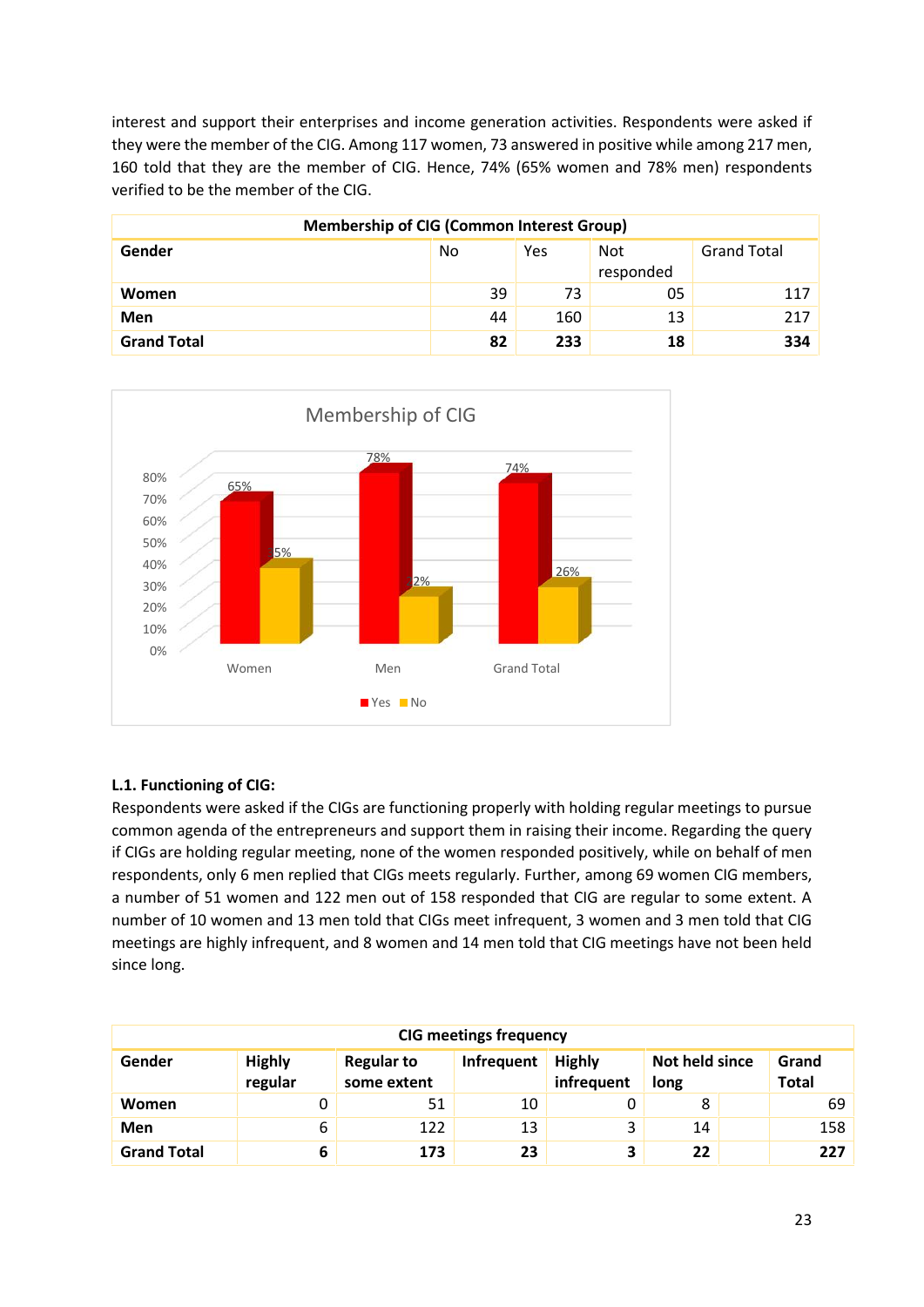

The most prominent reason described for the CIG for not holding regular meetings, were the time constraint with the members out of their livelihoods and income generating activities as mentioned by 6 women and 20 men participants. Among other reasons, 1 woman and 4 men thought that CIG is not beneficial, one women participant told that CIG they are not clear on the purpose of CIG, 2 men members mentioned that there is conflict among the members and another 2 men members mentioned other reasons responsible for not holding meetings by the CIGs.

|                    |                          |                       | Reasons if CIG does not hold regular meetings |                                    |               |                       |
|--------------------|--------------------------|-----------------------|-----------------------------------------------|------------------------------------|---------------|-----------------------|
| <b>Row Labels</b>  | CIG is not<br>beneficial | We don't<br>have time | We are not<br>clear on the<br>purpose of CIG  | There is conflict<br>among members | <b>Others</b> | Grand<br><b>Total</b> |
| Women              |                          | 6                     |                                               | 0                                  | 0             | 8                     |
| Men                |                          | 20                    |                                               | 2                                  |               | 29                    |
| <b>Grand Total</b> |                          | 26                    |                                               | 2                                  |               | 37                    |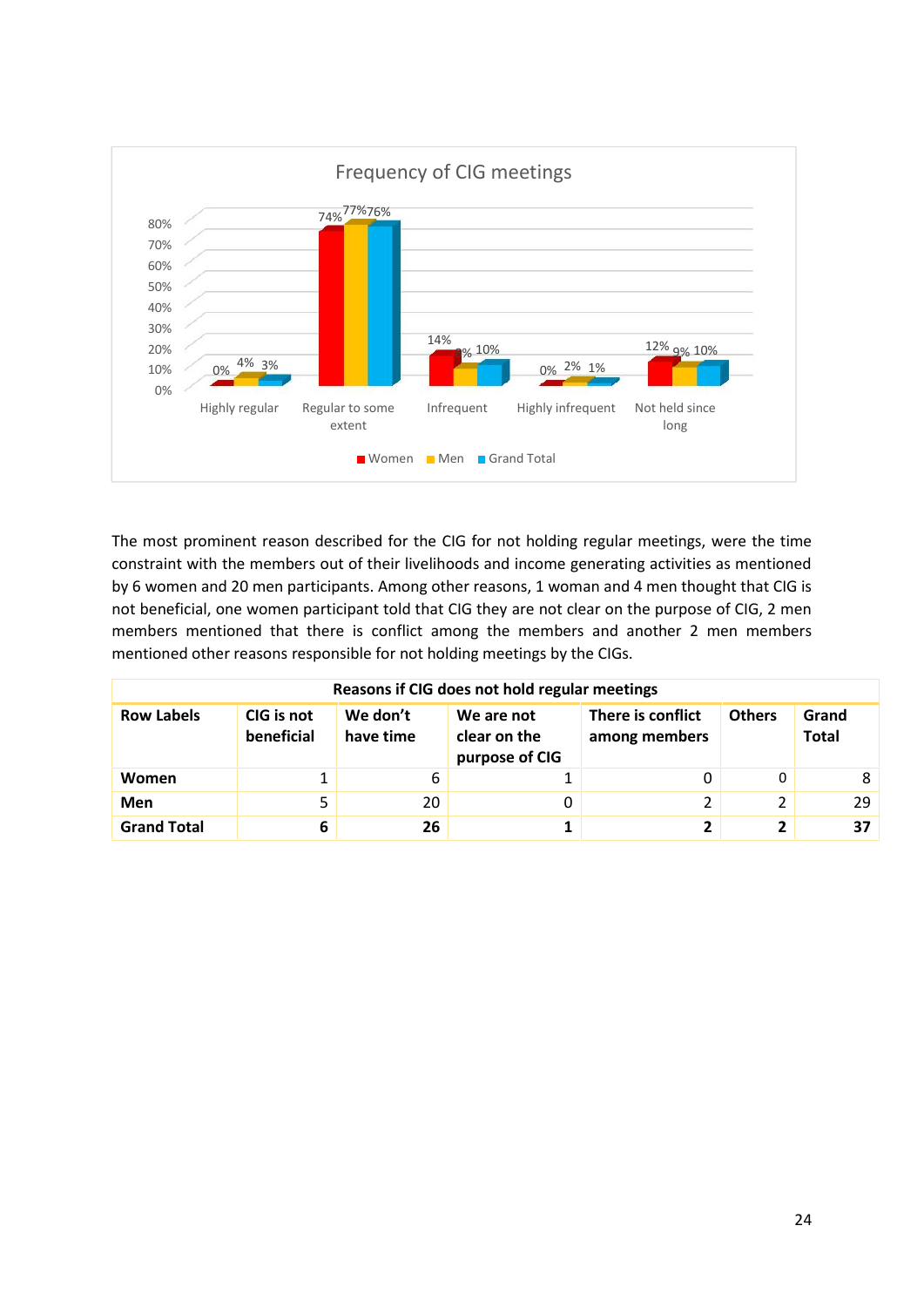

Under the study, perception of respondents was also gauged if they agree to the efficacy and benefits of CIG as a common institution for the poor entrepreneurs to share ideas and work on common grounds for gaining benefits. Among 41 women respondents, 24 and among 82 men respondents, 33 told that CIG is highly beneficial. 64 respondents (17 women and 47 men) were of the opinion that CIG is beneficial to some extent, while 4 respondents were not sure that if CIG is beneficial at all. The results are given as in the table below:

| Benefit level of CIG for improving common livelihoods |                                                                                                                                                           |    |  |              |     |  |  |  |  |  |
|-------------------------------------------------------|-----------------------------------------------------------------------------------------------------------------------------------------------------------|----|--|--------------|-----|--|--|--|--|--|
| Gender                                                | <b>Beneficial to</b><br><b>Not beneficial</b><br><b>Highly</b><br>Limitedly<br>Grand<br>beneficial<br>beneficial<br>at all<br><b>Total</b><br>some extent |    |  |              |     |  |  |  |  |  |
| Women                                                 | 24                                                                                                                                                        | 17 |  |              | 41  |  |  |  |  |  |
| Men                                                   | 33                                                                                                                                                        | 47 |  | 1            | 82  |  |  |  |  |  |
| <b>Grand Total</b>                                    | 57                                                                                                                                                        | 64 |  | $\mathbf{2}$ | 123 |  |  |  |  |  |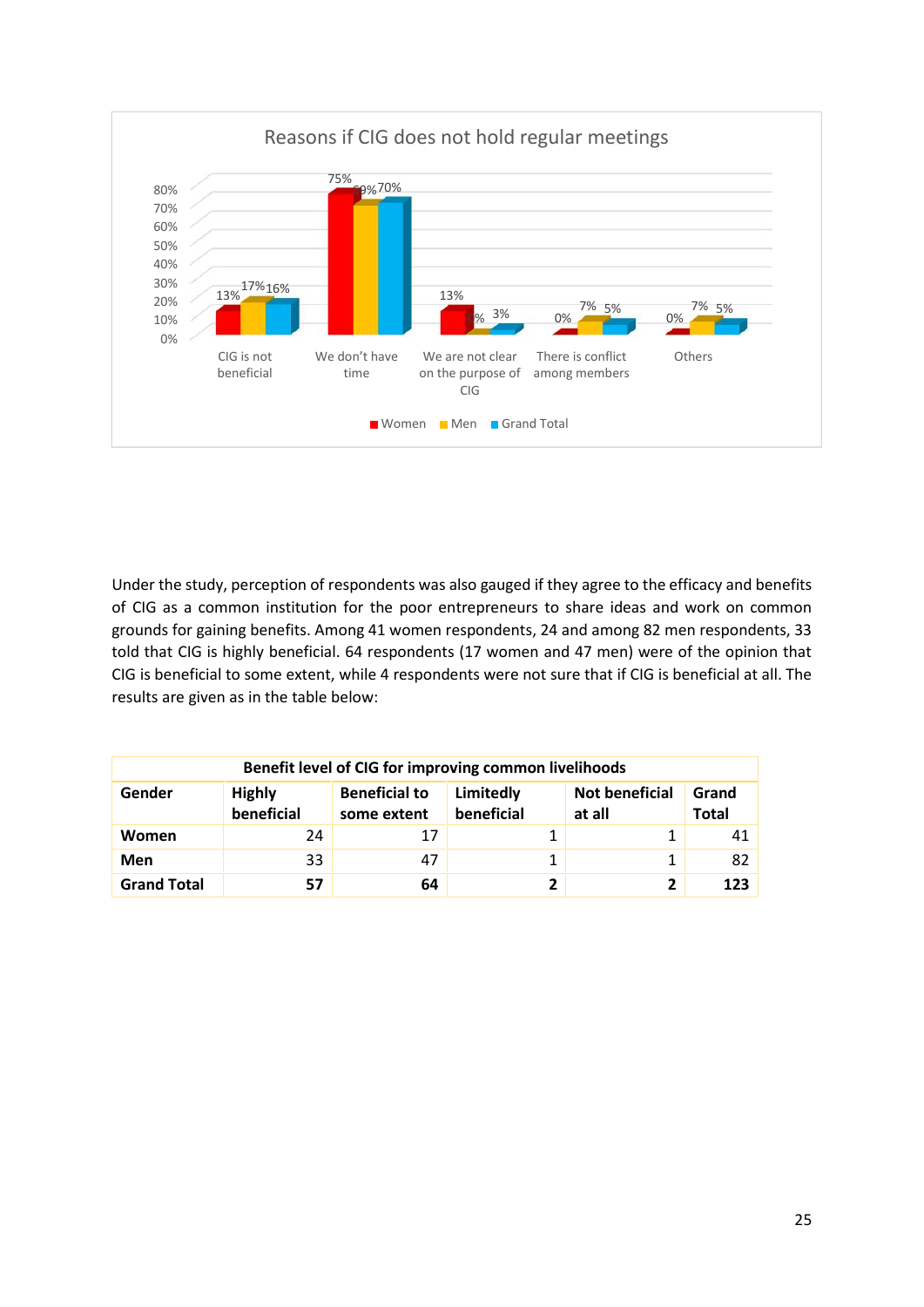

## **M. Overall social and economic impact at HH level:**

## **M.1. Raise in HH income:**

An important aspect of the study was to measure any gain or loss in the income level of target HHs. The respondents were asked to respond by quoting an approximate amount as a raise or loss in the HH monthly income due to project intervention and support extended to them. The highest raise in average HH income was recorded from Carts, Various shops, water mill, embroidery, sewing machines given to a number of 15 HHs as PkR. 12467 followed by Cosmetic shop as PkR. 7650.00 as raise in monthly income. The lowest raise in income has been from livestock; i.e. sheep & goats as PKR. 1717 per month, however the reason for lowest income in livestock could be because the farmers do not usually sell out their livestock production on monthly basis.

The average raise in income in all sub-sectors of relevant HHs are given in the table below, however, among 334 respondents, 03 did not respond to the query.

| #              | <b>Sector</b>                                                        | <b>Total HHs income</b><br>raised | <b>Average HH income</b><br>per month | <b>Total</b><br><b>HHs</b> |
|----------------|----------------------------------------------------------------------|-----------------------------------|---------------------------------------|----------------------------|
| $\mathbf{1}$   | Carts, Various shops, water mill,<br>embroidery, sewing machines etc | 187001                            | 12467                                 | 15                         |
| $\overline{2}$ | <b>Cosmetic Shop/Items</b>                                           | 15300                             | 7650                                  | 2                          |
| 3              | Tailoring Shop/Items                                                 | 14300                             | 7150                                  | $\overline{2}$             |
| 4              | Chicken meat Shop                                                    | 13300                             | 6650                                  | $\overline{2}$             |
| 5              | Jokey Machine                                                        | 13300                             | 6650                                  | 2                          |
| 6              | Donkey Cart with Water Tank                                          | 12300                             | 6150                                  | $\overline{2}$             |
| $\overline{7}$ | Motor Cycle Spare Parts                                              | 12300                             | 6150                                  | $\overline{2}$             |
| 8              | Cold Drink Shop/ Items                                               | 16300                             | 5433                                  | 3                          |
| 9              | <b>Grocery Shop</b>                                                  | 18300                             | 4575                                  | 4                          |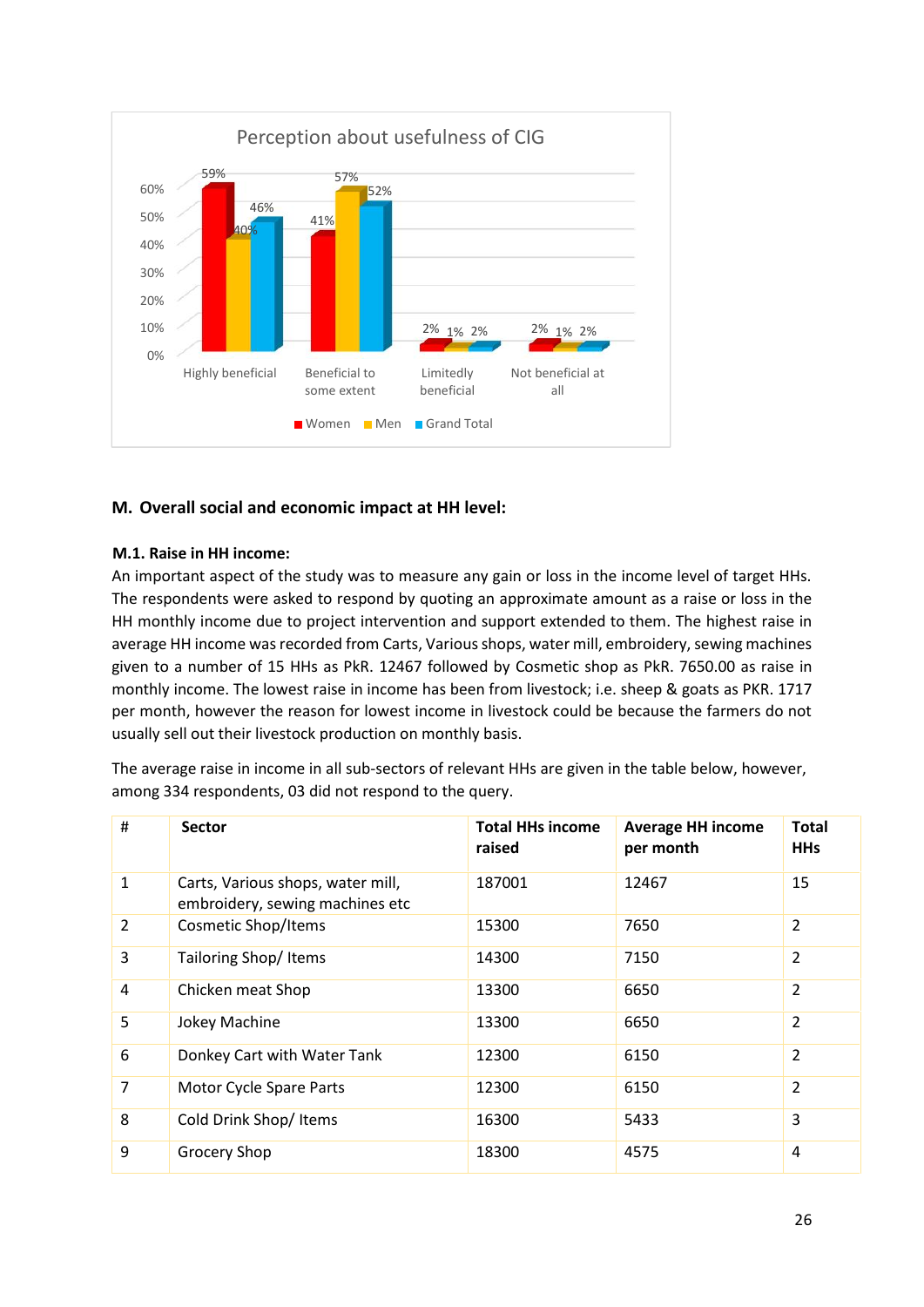| 10 | Atta Chakki                         | 22300  | 4460 | 5   |
|----|-------------------------------------|--------|------|-----|
| 11 | Irrigation water pump (Agriculture) | 48300  | 1932 | 25  |
| 12 | Agriculture Inputs                  | 38950  | 1693 | 23  |
| 13 | Livestock (Goats & Sheep)           | 293601 | 1717 | 171 |
| 14 | General Store/Items                 | 118301 | 1621 | 73  |
|    | Total                               | 823853 | 2489 | 331 |

## **M.2. Impact on HH economy:**

One of the important aspect of the study was to gauge the impact of livelihood project on the overall status of HH economy, living conditions and expenditure for fulfilling fundamental family needs. As described in the table below, responses were received about 9 key needs of a household from the respondents.

- **Food** (Meat, vegetables, Rice, beans, cereals, etc) Maize, Beans, Oil, Sugar, etc): About 55% respondents told a bit improvement in their main food consumption, while 25% responded that the main food provision to their families have been improved substantially and 10% responded that their main food availability has been improved a lot.
- **Other food** (Milk, tea, fruit, etc): About 29% respondents noticed no improvement in their supplemented food consumption, while 48% responded that the supplemented food provision to their families have been improved a bit, 21% responded that their supplemented food availability has been improved substantially, while 10% experienced that the food supplementation has been improved a lot.
- **HH items** (Soap, Washing Powder, Matches, Candles, Kerosene, etc): 20% respondents noticed no improvement in the HH items, 32% said, it improved a bit, 24% of the opinion that it improved substantially, while 23% told that it improved a lot.
- **Fuel** (Charcoal, Wood, cooking Gas etc): 42% of the participants were of the opinion that the fuel related supplies and expenditures did not improve at the HH level, 50% thought that it improved a bit, 3% said that it improved substantially, while 4% said that it improved a lot.
- **Water:** A noticeable 8% of the participants shared that the water provision at their houses have been worsened during the time, the situation remain the same in 41% HHs, improved a bit in 24% households, improved substantially in 6% HHs while the water provision improved a lot in 20% HHs.
- **Education:** (stationery, fees, pocket money, Uniforms, etc): the support and provision of supplies to the school going children was remain the same for 6% of respondents, it improved a bit in 62% HHs, improved substantially in 20% HHs and improved a lot in 12% HHs of respondents.
- **Health** (Medicine, treatment, hospitalization etc): Regarding health expenditure, the situation was remain the same for 12% of the respondents, improved a bit for 65% of respondents, improved substantially for 21% and improved a lot for 3% of respondents HHs.
- **Clothing and shoes:** 29% respondents did not experienced any improvement at their HH level, 37% agreed that it improved a bit, 32% were of the opinion that the provision of clothing and shoes to their family members improved substantially, while 2% responded that it improved a lot.
- **Quality of physical infrastructure of home/space:** 57% of respondents found no improvement in the physical infrastructure of their houses and improvement in internal space, 18% told that it hasimproved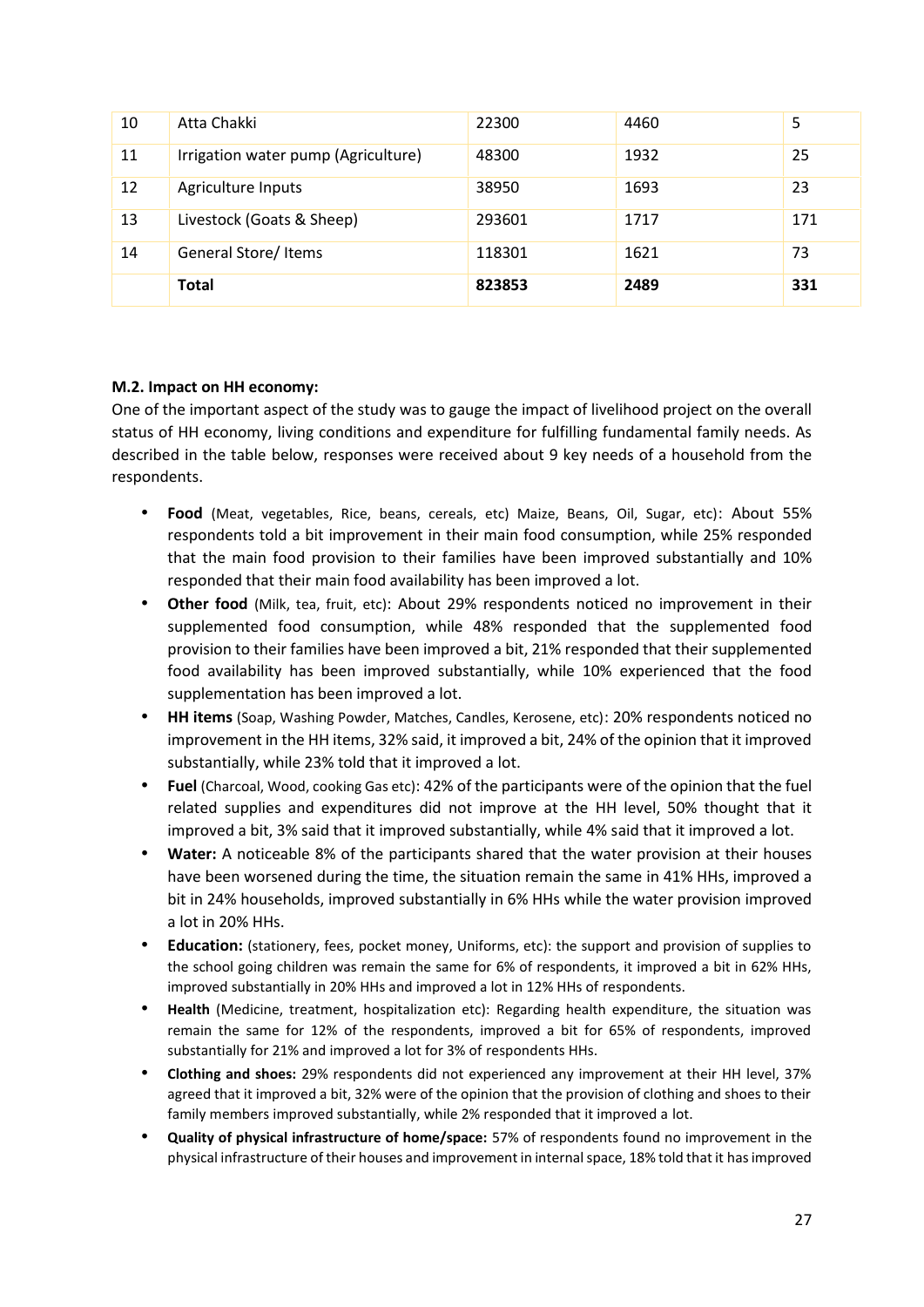a little bit, 23% responded that the physical infrastructure has improved substantially, while for 2% shared that it has improved a lot after the project intervention and support to them.

|                | <b>Overall improvement in HH conditions</b>                  |                |          |            |               |          |           |       |  |  |  |  |
|----------------|--------------------------------------------------------------|----------------|----------|------------|---------------|----------|-----------|-------|--|--|--|--|
| $\#$           | Area                                                         | Got            | Remain   | Improved a | Improved      | Improved | Not       | Grand |  |  |  |  |
|                |                                                              | worsen         | the same | little bit | substantially | a lot    | responded | Total |  |  |  |  |
| 1              | Main food                                                    | 0              | 32       | 170        | 77            | 31       | 24        | 334   |  |  |  |  |
| $\overline{2}$ | Other foods                                                  | $\overline{2}$ | 91       | 148        | 64            | 5        | 24        | 334   |  |  |  |  |
| 3              | Household<br>items                                           | $\mathbf{1}$   | 63       | 100        | 74            | 72       | 24        | 334   |  |  |  |  |
| 4              | Fuel                                                         | 4              | 129      | 156        | 9             | 12       | 24        | 334   |  |  |  |  |
| 5              | Water                                                        | 26             | 127      | 74         | 20            | 63       | 24        | 334   |  |  |  |  |
| 6              | Education                                                    | $\mathbf{1}$   | 19       | 191        | 63            | 36       | 24        | 334   |  |  |  |  |
| 7              | Health                                                       | 0              | 36       | 202        | 64            | 8        | 24        | 334   |  |  |  |  |
| 8              | Clothing and<br>shoes                                        | 1              | 90       | 115        | 99            | 5        | 24        | 334   |  |  |  |  |
| 9              | Quality of<br>physical<br>infrastructure<br>of<br>home/space | $\mathbf 1$    | 177      | 56         | 71            | 5        | 24        | 334   |  |  |  |  |



#### **N. Women empowerment:**

Women's economic empowerment is a fundamental key in poverty eradication and inclusive economic growth. Women are the main contributor to improve HH economy, however, they remain disproportionately affected by poverty, discrimination and exploitation as well. Since women perform the bulk of household work, they often have little time left to pursue economic opportunities. One of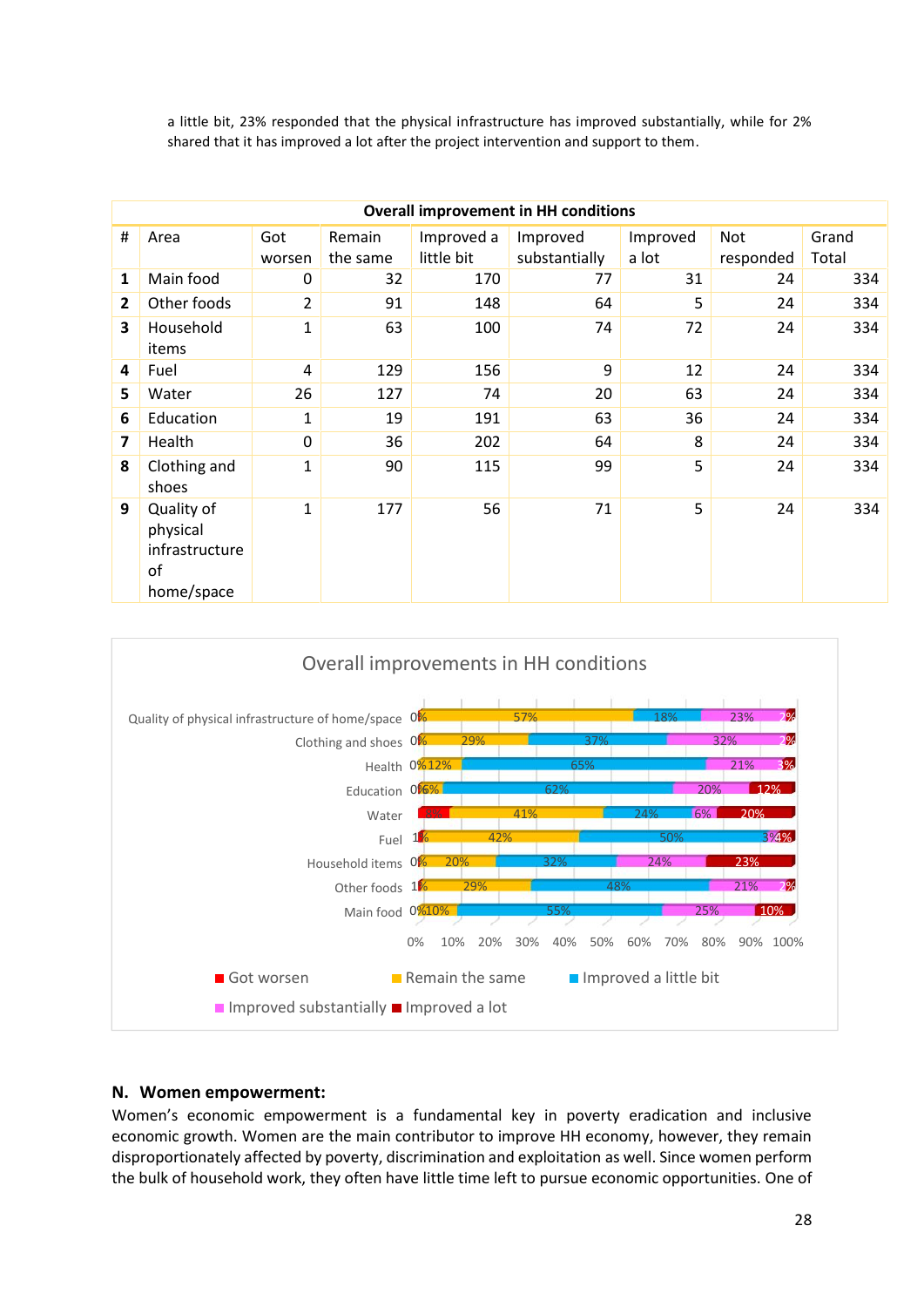the objective of the project was therefore to improve skills of women entrepreneurs and provide assistance to them so that on one way their workload is lessened through improving their skills and on the other hand, their role as a main contributor to the HH is recognized through economic empowerment. A key aspect of the study was therefore to gauge the economic empowerment of poor women entrepreneurs supported by BRSP. 5 key aspects around women economic and social empowerment were selected and were gauged during the study. It was revealed that overall the project has contributed positively in improving social and economic empowerment of target women groups in the target union councils of Kharan district. Results are given as under:

- **Ownership of HH assets:** 27% respondents experienced a little bit improvement with regard to ownership of HH assets including livestock, poultry, electric and electronic appliances and furniture and fixtures etc. 34% noticed substantial improvement while 38% told that the ownership of HH assets improved a lot since after the implementation of the project.
- **Family related decision making:** 6% respondents experienced no positive or negative change in their role in family related decision making, 23% told that it improved a little bit, 64% were of the opinion that it improved a lot, while the rest of 7% have experienced a lot of improvement in this area.
- **Spending of cash:** 7% women did not experienced any change in decision making for spending cash available, 32% responded that it improved a little bit, 20% told that their decision making to spend cash has been improved substantially, while a major portion of 40% respondents experienced that the situation has improved a lot.
- **Mobility outside home:** 11% women responded that there has been no change in their mobility outside the home, 37% experienced a little bit improvement in this area, 50% were quite positive and told that their liberty in terms of outside mobility of the house have been improved substantially, while 2% told that this area has improved a lot.
- **Confidence level:** 7% women respondents did not notice any positive or negative change in their confidence level, 29% told their confidence level has improved a little bit, 25% told that their confidence level has improved substantially, while a good proportion of 39% women respondents told that their confidence level has improved a lot.

|                                                            |               |                    | Women empowerment        |                           |                   |                         |                       |
|------------------------------------------------------------|---------------|--------------------|--------------------------|---------------------------|-------------------|-------------------------|-----------------------|
| Area                                                       | Got<br>worsen | Remain<br>the same | Improved<br>a little bit | Improved<br>substantially | Improved<br>a lot | <b>Not</b><br>responded | Grand<br><b>Total</b> |
| I have now the ownership of<br>assets                      | 0             | 1                  | 29                       | 37                        | 41                | 09                      | 117                   |
| I can now participate in family<br>related decision making | $\mathbf{0}$  | 6                  | 25                       | 68                        | 9                 | 09                      | 117                   |
| The level of honor & respect in<br>family                  | $\Omega$      | 5                  | 27                       | 34                        | 42                | 09                      | 117                   |
| I can now spend cash with my<br>own decision               | $\Omega$      | 8                  | 35                       | 22                        | 43                | 09                      | 117                   |
| My mobility outside the home                               | $\Omega$      | 12                 | 40                       | 54                        | $\overline{2}$    | 09                      | 117                   |
| My confidence level has now<br>became                      | $\Omega$      | 8                  | 31                       | 27                        | 42                | 09                      | 117                   |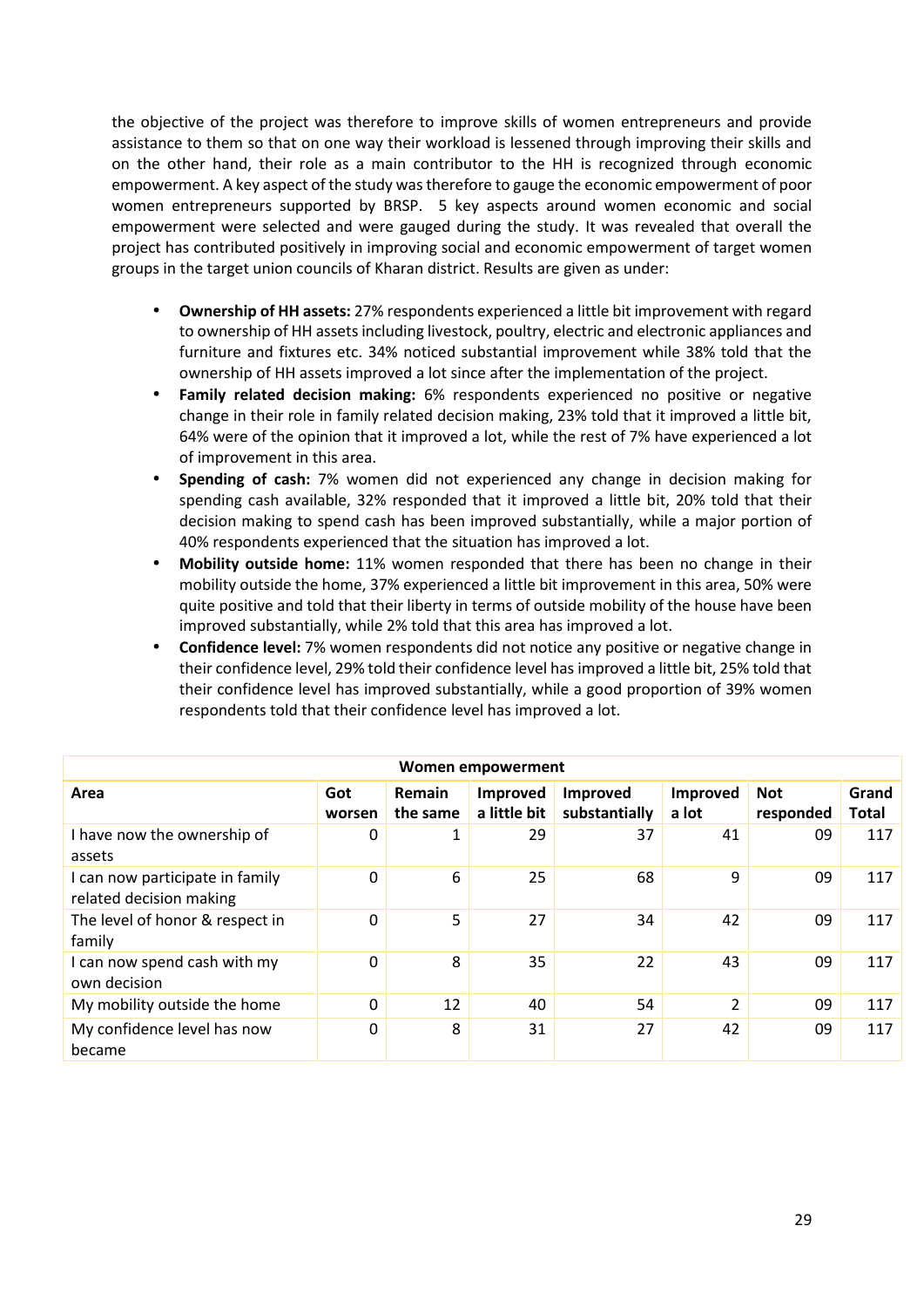

## **O. Poverty Score Card (PSC) assessment against the baseline:**

In the study, PSC data of all 343 sample HHs were also to be taken to compare against the baseline PSC data taken in 2012 by BRSP. However, due to unavailability of primary keys in PSC data provided by BRSP, data of only 308 HHs could be tracked and matched with baseline PSC data for comparison.

The data analysis revealed marvelous results and a sharp declined in the poverty level of the target HHs as per sample taken after the livelihoods project has been implemented in the 05 target union councils of Kharan district by BRSP. The comparison of PSC data reflects that against a total of 308 poor HHs in 2012 with 0 Transitory poor HHs, 157 ultra-poor HHs and 151 vulnerable HHs, in 2015, the total poor HHs have been drastically reduced to 138, thus getting 165 or 54% HHs out of the vicious cycle of poverty. However, the 95 transitory poor HHs would be requiring further support by the organization to make these HHs safe avoiding again sinking below the poverty line.

The union council wise analysis of PSC comparison against the baseline are given as under:

- 1. **Jamak:** In this union council, against the total 308 total sample taken, poor HHs were 51 till 2013 with 0 transitory poor, 26 ultra-poor and 37 vulnerable poor. Current PSC data revision revealed that that the number of transitory poor HHs are now 9, ultra poor HHs are none, and vulnerable poor HHs are now 03 thus overall declining the poor HHs from 63 to 12 and getting 51 or 81% HHs out of poverty.
- 2. **Joda e Kalat:** In this union council, total poor HHs among the 308 sampled HHs were 60 till 2013 with 0 transitory poor, 29 ultra-poor and 31 vulnerable poor. Current PSC data revision revealed that the number of transitory poor HHs are now 23, ultra poor HHs are none, and vulnerable poor HHs are now 10, thus overall declining the poor HHs from 60 to 33 and getting 27 or 45% HHs out of poverty.
- 3. **Rasko:** In this union council, against the total 308 total sample taken, poor HHs were 66 till 2013 with 0 transitory poor HH, 33 ultra-poor HHs and 33 vulnerable poor. PSC data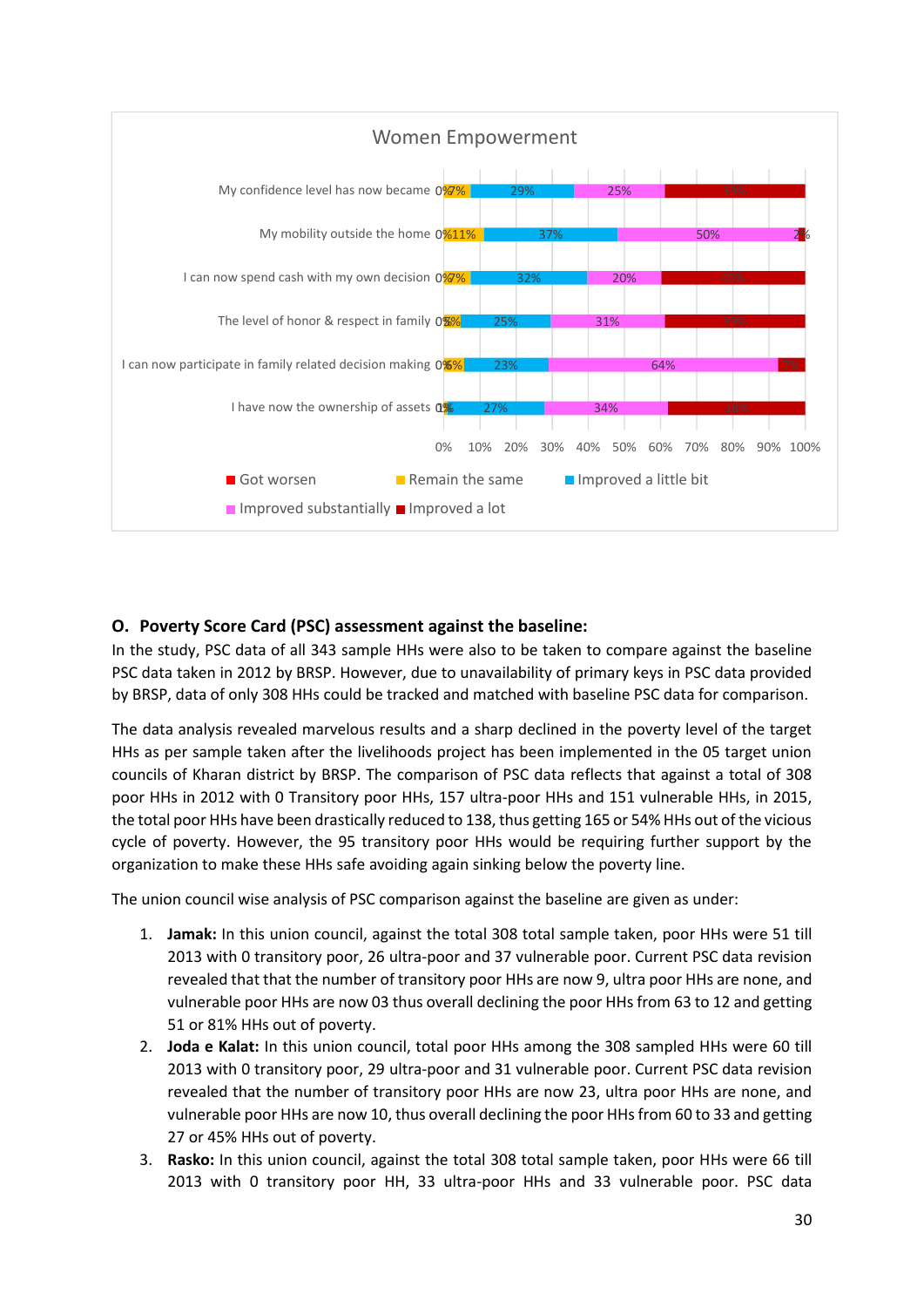comparison revealed that that the number of transitory poor HHs are now 24, ultra poor HHs are 03, and vulnerable poor HHs are now 19, thus overall declining the poor HHs from 66 to 33 and getting 27 or 45% HHs out of poverty.

- 4. **Sarawan:** In this union council, against the total 308 total sample taken, poor HHs were 74 till 2013 with 0 transitory poor HH, 46 ultra-poor HHs and 28 vulnerable poor. Current PSC data retake revealed that the number of transitory poor HHs are now 28, ultra poor HHs are none, and vulnerable poor HHs are now 07, thus overall declining the poor HHs from 74 to 35 and thus getting 39 or 53% HHs out of poverty.
- 5. **Toh Mulk:** In this union council, against the total 308 HHs sample taken, poor HHs were 45 till 2013 with 0 transitory poor HH, 23 ultra-poor HHs and 22 vulnerable poor. Current PSC data taken told that the number of transitory poor HHs are now 11, ultra poor HHs are none, and vulnerable poor HHs are now only 01, thus overall declining the poor HHs from 45 to 12 and thus getting 33 or 73% HHs out of poverty.

|              | Union council Wise PSC baseline (2012 and 2013) and comparison in 2015 |                     |      |                                         |    |                       |   |                            |    |  |  |  |
|--------------|------------------------------------------------------------------------|---------------------|------|-----------------------------------------|----|-----------------------|---|----------------------------|----|--|--|--|
| #            | <b>Union Council</b>                                                   | <b>PSC Category</b> |      |                                         |    |                       |   |                            |    |  |  |  |
|              |                                                                        | <b>Non-Poor HHs</b> |      | <b>Transitory</b><br>Poor<br><b>HHs</b> |    | <b>Ultra-poor HHs</b> |   | <b>Vulnerable Poor HHs</b> |    |  |  |  |
|              |                                                                        | 2012,<br>2013       | 2015 | 2012,<br>2015<br>2013                   |    | 2015<br>2012,<br>2013 |   | 2012, 2013<br>2015         |    |  |  |  |
| $\mathbf{1}$ | Jamak                                                                  |                     | 51   |                                         | 9  | 26                    | 0 | 37                         | 3  |  |  |  |
| 2            | Joda e Kalat                                                           |                     | 27   |                                         | 23 | 29                    | 0 | 31                         | 10 |  |  |  |
| 3            | Rasko                                                                  |                     | 20   |                                         | 24 | 33                    | 3 | 33                         | 19 |  |  |  |
| 4            | Sarawan                                                                |                     | 39   |                                         | 28 | 46                    | 0 | 28                         | ⇁  |  |  |  |
| 5            | Toh Mulk                                                               |                     | 33   |                                         | 11 | 23                    | 0 | 22                         | 1  |  |  |  |
|              | Total:                                                                 |                     | 170  |                                         | 95 | 157                   | 3 | 151                        | 40 |  |  |  |

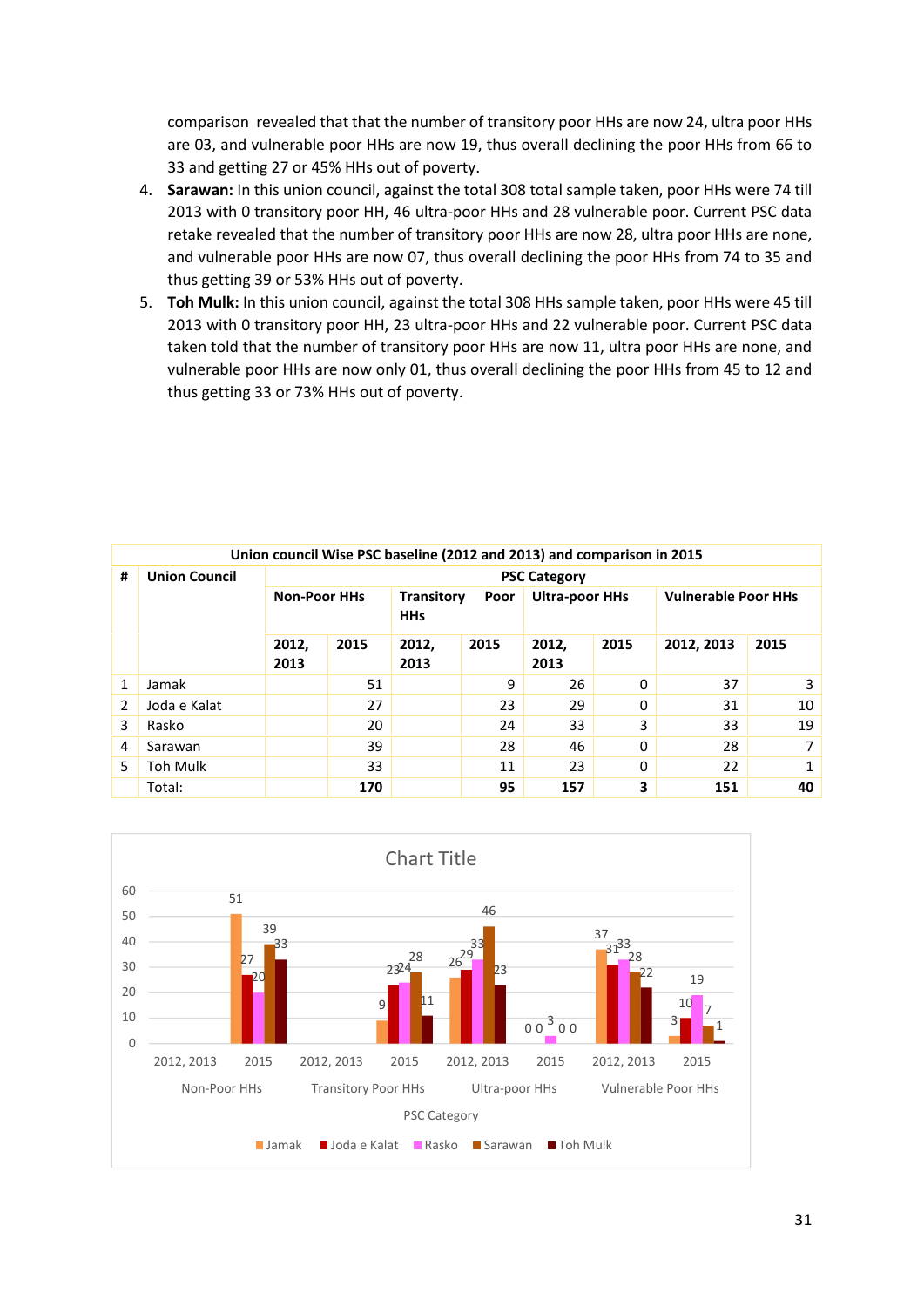|                | <b>Comparison of change in HH poverty</b> |                              |               |                                      |                                 |                                                      |  |  |  |  |  |  |
|----------------|-------------------------------------------|------------------------------|---------------|--------------------------------------|---------------------------------|------------------------------------------------------|--|--|--|--|--|--|
| #              | UC                                        | <b>Total</b><br>HHs,<br>2013 | poor<br>2012, | <b>Total</b><br>poor<br>HHs,<br>2015 | Poor HHs<br>declined<br>in 2015 | of Poor<br>%<br><b>HHs</b><br>declined<br>in<br>2015 |  |  |  |  |  |  |
| 1              | Jamak                                     |                              | 63            | 12                                   | 51                              | 81%                                                  |  |  |  |  |  |  |
| $\overline{2}$ | Joda e Kalat                              |                              | 60            | 33                                   | 27                              | 45%                                                  |  |  |  |  |  |  |
| 3              | Rasko                                     |                              | 66            | 46                                   | 20                              | 30%                                                  |  |  |  |  |  |  |
| 4              | Sarawan                                   |                              | 74            | 35                                   | 39                              | 53%                                                  |  |  |  |  |  |  |
| 5              | <b>Toh Mulk</b>                           |                              | 45            | 12                                   | 33                              | 73%                                                  |  |  |  |  |  |  |
|                | Total:                                    |                              | 308           | 138                                  | 165                             | 54%                                                  |  |  |  |  |  |  |



|       |                               | Village-wise PSC baseline (2012 and 2013) and comparison in 2015 |                                                                              |      |               |              |              |                |      |                |  |  |  |
|-------|-------------------------------|------------------------------------------------------------------|------------------------------------------------------------------------------|------|---------------|--------------|--------------|----------------|------|----------------|--|--|--|
|       |                               |                                                                  | PSC Category                                                                 |      |               |              |              |                |      |                |  |  |  |
|       | Village                       |                                                                  | Vulnerable Poor<br>Ultra Poor<br>Non Poor<br><b>Transitory Poor</b><br>Grand |      |               |              |              |                |      |                |  |  |  |
|       |                               | 2012                                                             | 2015                                                                         | 2012 | 2015          | 2012         | 2015         | 2012           | 2015 | Total          |  |  |  |
| Jamak | Bado Dur Mohammad             |                                                                  | $\overline{2}$                                                               |      |               | 3            |              |                |      | 3              |  |  |  |
|       | Eijbarhi DilMurad             |                                                                  | 3                                                                            |      | $\mathcal{P}$ | 5            | $\mathbf{1}$ |                |      | 6              |  |  |  |
|       | gazi                          |                                                                  | 6                                                                            |      |               | 3            |              | 3              |      | 6              |  |  |  |
|       | Hamro Haji Faqeer<br>Mohammad |                                                                  |                                                                              |      |               | $\mathbf{1}$ |              |                |      | $\overline{2}$ |  |  |  |
|       | heejbari dad<br>Mohammad      |                                                                  | 3                                                                            |      |               | $\mathbf{1}$ |              | $\overline{2}$ |      | 3              |  |  |  |
|       | jamak                         |                                                                  | $\mathbf{1}$<br>$\mathbf{A}$                                                 |      |               |              |              |                |      |                |  |  |  |
|       | Jangal Haji ilam khan         |                                                                  | $\mathbf{1}$                                                                 |      |               | $\mathbf{1}$ |              |                |      | $\mathbf{A}$   |  |  |  |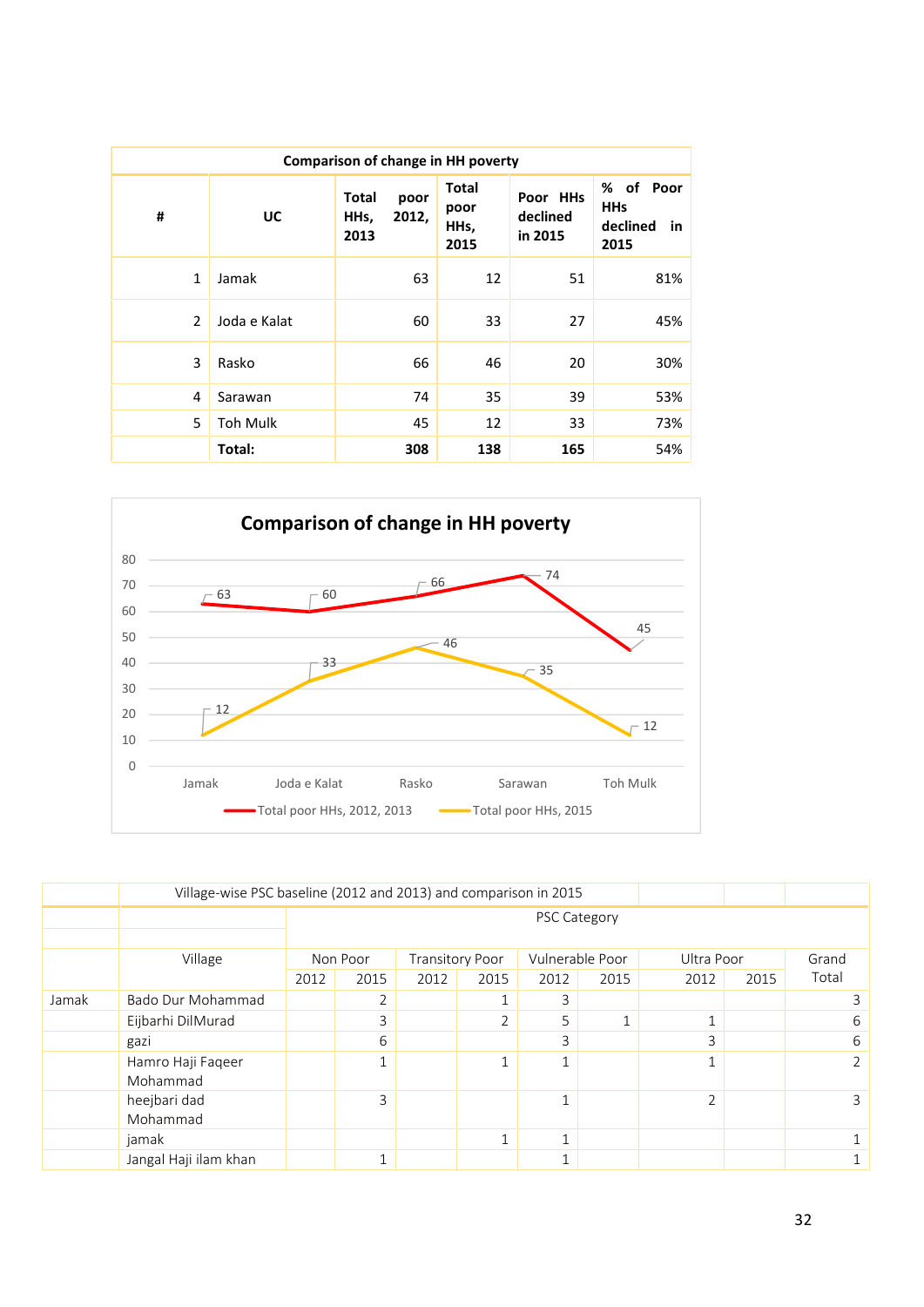|        | Jangal meer abdul<br>Razaq  | 1              |                | $\mathbf 1$    |              |                                | $\mathbf{1}$                     |
|--------|-----------------------------|----------------|----------------|----------------|--------------|--------------------------------|----------------------------------|
|        | Jangal Meer Abdul           | $\mathbf{1}$   |                | $\mathbf 1$    |              |                                | $\mathbf{1}$                     |
|        | Wahid                       |                |                |                |              |                                |                                  |
|        | Jangal Meer Rahmat          | $\overline{4}$ | $\mathbf{1}$   | 4              |              | $\mathbf{1}$                   | 5                                |
|        | ullah<br>Jangal Meer Rasool | $1\,$          |                | $\mathbf 1$    |              |                                | $\mathbf{1}$                     |
|        | Buksh                       |                |                |                |              |                                |                                  |
|        | kashmir                     | $1\,$          |                |                |              | $\mathbf{1}$                   | $\mathbf{1}$                     |
|        | katto                       | $\overline{2}$ |                |                |              | $\overline{2}$                 | $\overline{2}$                   |
|        | Khowasti khan               | $\overline{2}$ | $\mathbf{1}$   | $\mathbf 1$    |              | $\overline{2}$                 | 3                                |
|        | killi merza khan jamak      | $1\,$          |                | $\mathbf{1}$   |              |                                | $\,1\,$                          |
|        | Mehtab Meer Taj             | $\mathbf{1}$   |                | $\mathbf 1$    |              |                                | $\mathbf{1}$                     |
|        | Mohammad                    |                |                |                |              |                                |                                  |
|        | Mehti Meer                  | $\overline{2}$ |                |                |              | $\overline{2}$                 | $\overline{2}$                   |
|        | Mohammad kareem             |                |                |                |              |                                |                                  |
|        | mohmmad hassan bado         | $\overline{2}$ |                | $\overline{2}$ |              |                                | $\overline{2}$                   |
|        | Moyap<br>Noordin            | $\mathbf{1}$   | $\mathbf{1}$   |                |              | $\mathbf 1$<br>$\mathbf{1}$    | $\mathbf{1}$<br>$\mathbf 1$      |
|        | notani                      | $1\,$          |                |                |              | $\mathbf 1$                    | $\mathbf{1}$                     |
|        | perpait                     | $1\,$          | $\mathbf{1}$   |                |              | $\overline{2}$                 | $\overline{2}$                   |
|        | piro                        | $\mathbf{1}$   |                |                |              | $\mathbf 1$                    | $\mathbf{1}$                     |
|        | Racheel                     | $\mathbf 1$    |                | $\mathbf 1$    |              |                                | $1\,$                            |
|        | Racheel ghulam              | $\mathbf{1}$   |                |                |              | $\mathbf{1}$                   | $\mathbf{1}$                     |
|        | mohammad                    |                |                |                |              |                                |                                  |
|        | Tagzai Nahib Hasil khan     | $\overline{4}$ |                | 3              | $\mathbf{1}$ | $\overline{2}$                 | 5                                |
|        | zayan                       | $\overline{4}$ |                | 4              | $\mathbf{1}$ | $\mathbf{1}$                   | 5                                |
|        | Zoor Abad                   | 3              |                | $\overline{2}$ |              | $\mathbf{1}$                   | 3                                |
| Jamak  |                             | 51             | 9              | 37             | 3            | 26                             | 63                               |
| Total  |                             |                |                |                |              |                                |                                  |
| Joda e | Bada                        |                | $\overline{2}$ |                |              | $\overline{2}$                 | $\overline{2}$                   |
| Kalat  |                             |                |                |                |              |                                |                                  |
|        | bada tamas khan             | $\mathbf{1}$   | $\mathbf{1}$   | $\mathbf 1$    |              | $\mathbf{1}$                   | $\overline{2}$                   |
|        | chibbi                      | $\mathbf 1$    | $\overline{2}$ | $\overline{2}$ |              | $\mathbf 1$                    | 3                                |
|        | dano mir abdul rehman       |                | $\mathbf{1}$   | $\mathbf{1}$   |              |                                | $\mathbf{1}$                     |
|        | kharan<br>darazi kharan     |                |                | $\mathbf{1}$   | $\mathbf{1}$ |                                |                                  |
|        | Gehra Manri Kotan           | $\overline{2}$ | $\mathbf{1}$   |                |              | $\mathbf{1}$<br>$\overline{2}$ | $\overline{2}$<br>$\overline{2}$ |
|        | Ghareeb Abad                | $\mathbf{1}$   |                | $1\,$          |              |                                | $\mathbf 1$                      |
|        | goze sar                    | $1\,$          |                |                |              | $1\,$                          | $1\,$                            |
|        | jalalzai                    | $\mathbf{1}$   |                | $\mathbf 1$    |              |                                | $\mathbf{1}$                     |
|        | joda-e-kalat                | $\mathbf 1$    |                | $\mathbf 1$    |              |                                | $1\,$                            |
|        | kanri 1                     |                | $\overline{2}$ | $\mathbf 1$    | $\mathbf{1}$ | $\overline{2}$                 | 3                                |
|        | kanri 2                     | $\overline{2}$ |                | $\mathbf 1$    | $\mathbf{1}$ | $\overline{2}$                 | 3                                |
|        | Killi Kasag 2               | $1\,$          |                |                |              | $1\,$                          | $1\,$                            |
|        | killi Maseeyat              | $\mathbf{1}$   |                |                |              | $\mathbf{1}$                   | $\mathbf{1}$                     |
|        | Killi Sobak                 | $\mathbf 1$    |                | $\mathbf 1$    | $\mathbf{1}$ | $\mathbf 1$                    | $\overline{2}$                   |
|        | kotan                       |                | $\overline{4}$ |                | $\mathbf{1}$ | 5                              | 5                                |
|        | meer khan muhammad          | $\mathbf{1}$   | $1\,$          | $\mathbf 1$    |              | $\mathbf 1$                    | $\overline{2}$                   |
|        | Meer Mohammad               | $1\,$          |                | $\mathbf 1$    |              |                                | $\mathbf{1}$                     |
|        | Bangalzai                   |                |                |                |              |                                |                                  |
|        | Meer Sultan                 | $\mathbf{1}$   |                |                |              | $\mathbf{1}$                   | $\mathbf{1}$                     |
|        | Mohammad Channal            |                |                |                |              |                                |                                  |
|        | Miskan Kalat                | $\mathbf{1}$   |                |                |              | $\mathbf{1}$                   | $\mathbf{1}$                     |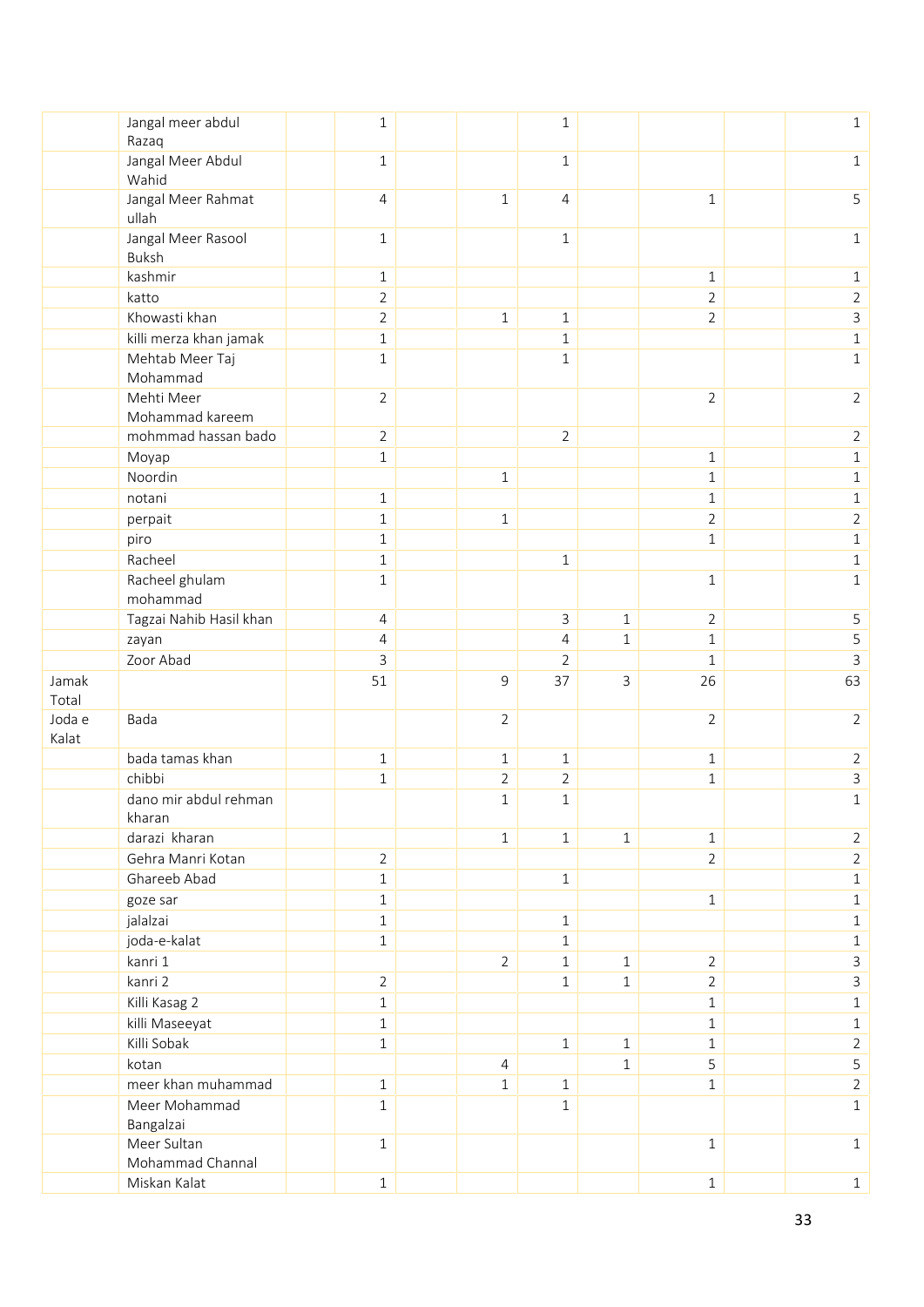|        | mohammad azma<br>bungulazai  | $1\,$          |                | $\mathbf{1}$   |                |                |       | $\mathbf{1}$   |
|--------|------------------------------|----------------|----------------|----------------|----------------|----------------|-------|----------------|
|        | Nagap                        | $\overline{2}$ |                | $\overline{2}$ |                |                |       | $\overline{2}$ |
|        | Naro                         | $\overline{2}$ |                | $1\,$          | $\,1$          | $\overline{2}$ |       | 3              |
|        | Naronki Shah Murad           | $1\,$          |                | $\mathbf{1}$   |                |                |       | $\mathbf{1}$   |
|        | Naukabad                     |                | $\mathbf 1$    | $\mathbf 1$    |                |                |       | $\mathbf{1}$   |
|        | nilai                        |                | $\overline{2}$ | 3              | $\overline{2}$ | $\mathbf{1}$   |       | 4              |
|        | nok abad nali jod-kalat-     | $1\,$          |                |                |                | $\,1\,$        |       |                |
|        | kharan                       |                |                |                |                |                |       | $\mathbf{1}$   |
|        | sahib khan hooki             |                | $\mathbf 1$    | $1\,$          |                |                |       | $\mathbf 1$    |
|        | saleem abad gark             |                | $\mathbf{1}$   | $\mathbf{1}$   |                |                |       | $\mathbf{1}$   |
|        | Seraise                      | $\mathbf{1}$   |                | $\mathbf 1$    |                |                |       | $\mathbf{1}$   |
|        | shah deen kor                |                | $\mathbf{1}$   |                |                | $\mathbf{1}$   |       | $\mathbf{1}$   |
|        | shahan                       |                |                | $\overline{2}$ | $\overline{2}$ |                |       | $\overline{2}$ |
|        | sibi                         | $\overline{2}$ | $\mathbf 1$    | $\overline{2}$ |                | $1\,$          |       | $\mathsf 3$    |
|        | tamp                         |                | $\overline{2}$ | $\overline{2}$ |                |                |       | $\overline{2}$ |
| Joda e |                              | 27             | 23             | 31             | 10             | 29             |       | 60             |
| Kalat  |                              |                |                |                |                |                |       |                |
| Total  |                              |                |                |                |                |                |       |                |
| Rasko  | banap                        |                | $\mathbf 1$    |                |                | $1\,$          |       | $\mathbf 1$    |
|        | bor bor                      |                | $\overline{2}$ | $\overline{4}$ | $\overline{2}$ |                |       | 4              |
|        | ea rkalag                    |                | $\mathbf{1}$   | $1\,$          |                |                |       | $\mathbf 1$    |
|        | ea rkalag qasim abad         |                |                | $\mathbf{1}$   | $\overline{2}$ | $1\,$          |       | $\overline{2}$ |
|        | eari kalag kasim abad        |                | $\mathbf 1$    | $\mathbf{1}$   |                |                |       | $1\,$          |
|        | eari kalag kohe aab          |                |                | $\mathbf{1}$   |                |                | $1\,$ | $1\,$          |
|        | eari kalag qasim abad        |                |                | $\mathbf 1$    | $1\,$          |                |       | $1\,$          |
|        | gadeen                       | $\mathsf{3}$   | $\mathbf 1$    | 3              | $\overline{2}$ | $\mathsf{3}$   |       | 6              |
|        | gardak                       |                | $\mathbf{1}$   |                |                | $\mathbf{1}$   |       | $\mathbf{1}$   |
|        | gork                         | $\mathbf{1}$   |                |                |                | $\mathbf{1}$   |       | $\mathbf 1$    |
|        | holangi cor                  |                | $\mathbf 1$    | $\overline{2}$ | $\mathbf{1}$   |                |       | $\overline{2}$ |
|        |                              |                | $\mathbf{1}$   | $\mathbf 1$    | $1\,$          | $\,1\,$        |       | $\overline{2}$ |
|        | Holangi tang                 | $\mathbf{1}$   |                |                |                | $\overline{2}$ | $1\,$ | $\overline{2}$ |
|        | holangi tank<br>joleen sheaf | $1\,$          |                |                |                |                |       | $\overline{2}$ |
|        |                              |                | $\mathbf 1$    | $\mathbf{1}$   |                | $1\,$          |       |                |
|        | Joseen shap                  |                | $\mathbf 1$    | $\mathbf 1$    |                |                |       | $1\,$          |
|        | Kalan                        | $\,1\,$        |                |                |                | $\mathbf{1}$   |       | $\mathbf{1}$   |
|        | kalan chebi                  |                |                |                | $\,1$          | $1\,$          |       | $1\,$          |
|        | kalshinan                    | $\overline{2}$ |                | $\overline{2}$ |                |                |       | $\overline{2}$ |
|        | kalshnan                     | $1\,$          |                |                |                | $1\,$          |       | $1\,$          |
|        | khomi                        | $\mathbf{1}$   |                |                |                | $\mathbf{1}$   |       | $1\,$          |
|        | koki aab                     | $1\,$          | $1\,$          |                |                | $\overline{2}$ |       | $\overline{2}$ |
|        | Markan                       | $\mathsf{3}$   |                |                |                | 3              |       | $\mathsf{3}$   |
|        | Padoon                       |                | $1\,$          | $1\,$          |                |                |       | $1\,$          |
|        | razi                         | $\mathsf{3}$   | 3              | $\mathsf{3}$   |                | $\mathsf{3}$   |       | 6              |
|        | rezi doband                  |                |                | $1\,$          | $\,1\,$        |                |       | $1\,$          |
|        | Safeed Deegari               | $1\,$          |                | $\mathbf 1$    |                |                |       | $1\,$          |
|        | Safid dagharee               |                | $\mathbf 1$    | $\mathbf{1}$   |                |                |       | $1\,$          |
|        | sakhi muhammad               | $\mathbf{1}$   | $\overline{3}$ | $\mathsf{3}$   |                | $\overline{2}$ | $1\,$ | 5              |
|        | azeem                        |                |                |                |                |                |       |                |
|        | shamalia                     |                |                |                | $\mathbf{1}$   | $1\,$          |       | $1\,$          |
|        | sheergap                     |                | $1\,$          |                |                | $\mathbf{1}$   |       | $1\,$          |
|        | shumai kor                   |                | $\overline{2}$ | $\overline{2}$ | 5              | 5              |       | $\overline{7}$ |
|        | siri kalag                   |                | $1\,$          | $\mathbf{1}$   |                |                |       | $1\,$          |
|        | tanki                        |                |                | $1\,$          | $\overline{2}$ | $1\,$          |       | $\overline{2}$ |
|        |                              |                |                |                |                |                |       |                |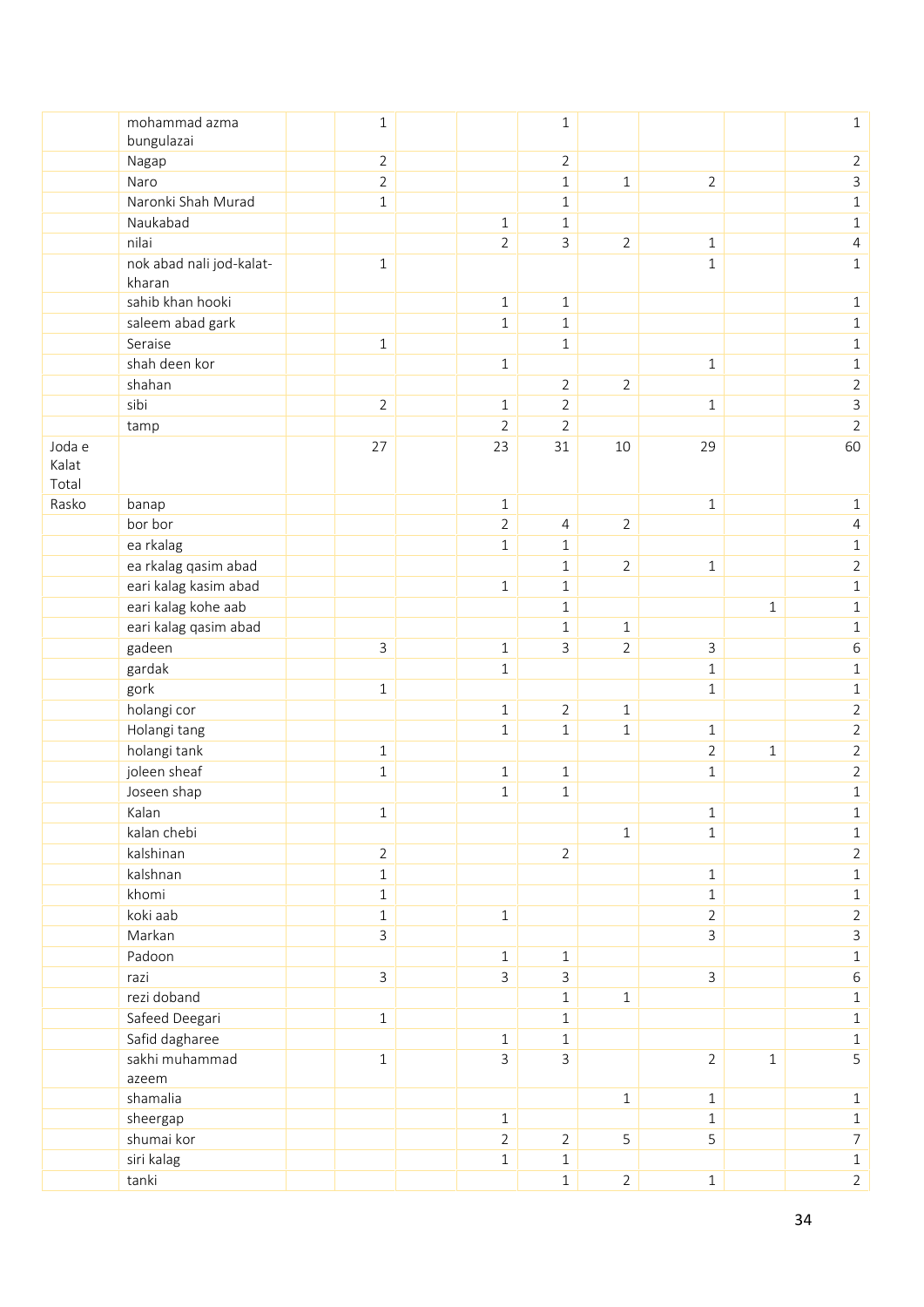| lejjay took<br>Sarawan<br>$1\,$<br>$\mathbf 1$<br>$\mathbf 1$<br>Abdari<br>$\mathbf 1$<br>$1\,$<br>$1\,$<br>albat<br>$\overline{2}$<br>$\mathbf{1}$<br>$\mathbf 1$<br>$\overline{2}$<br>Barshonki<br>$\overline{2}$<br>$\overline{2}$<br>$\overline{2}$<br>Gar baj<br>$\mathbf{1}$<br>$\mathbf{1}$<br>$\mathbf{1}$<br>gardina<br>$\mathbf{1}$<br>$\mathbf 1$<br>$\mathbf 1$<br>halmarag<br>$\mathbf{1}$<br>$\mathbf{1}$<br>$1\,$<br>hookami<br>$\overline{2}$<br>$1\,$<br>$\mathbf{1}$<br>$\overline{2}$<br>khukap<br>$\mathbf{1}$<br>$\mathbf{1}$<br>$\mathbf{1}$<br>killi azad gaz<br>$\mathbf{1}$<br>$\mathbf{1}$<br>$1\,$<br>Killi Banj Topian<br>$\overline{2}$<br>$\mathbf{1}$<br>$\mathsf{3}$<br>3<br>killi Darey khan<br>$\overline{2}$<br>$\overline{2}$<br>$\overline{2}$<br>killi gharib abad topain<br>$\overline{2}$<br>$\mathbf 1$<br>$\overline{2}$<br>$\mathbf{1}$<br>killi haji Faqeer<br>$\overline{2}$<br>$\mathbf{1}$<br>$\overline{2}$<br>$\mathbf{1}$<br>Mohammad<br>killi kareem bukhsh<br>$\mathbf{1}$<br>$\mathbf{1}$<br>$\mathbf{1}$<br>meer husean<br>killi landan<br>$\overline{2}$<br>$\overline{2}$<br>$\overline{2}$<br>killi Mohammad Topian<br>$1\,$<br>$\mathbf{1}$<br>$1\,$<br>killi Rozi Jhal<br>$\mathsf{3}$<br>$\mathbf{1}$<br>4<br>4<br>Killi Tall<br>$\mathbf{1}$<br>$\mathbf{1}$<br>$\mathbf{1}$<br>Koh parosh<br>$\mathbf{1}$<br>$\mathbf{1}$<br>$\mathbf{1}$<br>kroso Kanian<br>$\mathbf 1$<br>$\mathbf{1}$<br>$\mathbf{1}$<br>$\overline{7}$<br>$\overline{7}$<br>$\overline{2}$<br>lejjay<br>$\mathbf 1$<br>4<br>Machi<br>$\,1\,$<br>$1\,$<br>$1\,$<br>mashi<br>$\mathbf{1}$<br>$1\,$<br>$\mathbf{1}$<br>mir muhammad hussain<br>$\mathbf{1}$<br>1<br>$\mathbf{1}$<br>$\mathbf{1}$<br>$\overline{2}$<br>shikari bent<br>noroz kalat<br>$\mathsf{3}$<br>$\mathsf{3}$<br>$\mathbf 1$<br>$\mathbf{1}$<br>4<br>padeen<br>$1\,$<br>$\mathbf{1}$<br>$\mathbf 1$<br>patkan<br>$\ensuremath{\mathsf{3}}$<br>$\overline{2}$<br>$\mathbf 1$<br>$1\,$<br>$\mathbf{1}$<br>4<br>Sadeeq Abad<br>$\,1\,$<br>$\mathbf{1}$<br>$\mathbf{1}$<br>sarawan<br>$\overline{2}$<br>3<br>5<br>$\mathbf{1}$<br>$1\,$<br>6<br>shoohap<br>$\overline{2}$<br>$\mathbf{1}$<br>$\mathbf 1$<br>$\overline{2}$<br>shuri<br>$1\,$<br>$\mathbf{1}$<br>$1\,$<br>tasoolan<br>$\,1\,$<br>$1\,$<br>$\mathbf 1$<br>tazinah<br>$\mathbf{1}$<br>$\mathbf{1}$<br>$\mathbf{1}$<br>Thal teer dor<br>$1\,$<br>$1\,$<br>$\mathbf{1}$<br>Yalmark<br>$\overline{2}$<br>$\overline{2}$<br>$\mathbf 1$<br>$\mathbf{1}$<br>5<br>5<br>$1\,$<br>6<br>zarozai<br>$\mathbf{1}$<br>39<br>$\overline{7}$<br>46<br>74<br>Sarawan<br>28<br>28<br>Total<br>Toh Mulk<br>abdul qadoos godano<br>$1\,$<br>$1\,$<br>$1\,$<br>abdul samad<br>$\mathbf 1$<br>$\mathbf{1}$<br>$1\,$<br>abdullah beari<br>$\mathbf 1$<br>$1\,$<br>$1\,$<br>Badhur zai Cher gardan<br>$\mathbf{1}$<br>$\mathbf{1}$<br>$1\,$<br>bahaderzai cheargardan<br>$\overline{2}$<br>$1\,$<br>$\overline{2}$<br>$1\,$<br>baidban Haji Musa Khan<br>$\mathbf 1$<br>$1\,$<br>$\,1$<br>dadoazai<br>$\mathbf 1$<br>$\mathbf{1}$<br>$1\,$<br>dadozai<br>$\overline{2}$<br>$\overline{2}$<br>$\mathbf 1$<br>$1\,$ | Rasko<br>Total |                  | 20 | 24    | 33 | 19 | 33      | 3 | 66    |
|---------------------------------------------------------------------------------------------------------------------------------------------------------------------------------------------------------------------------------------------------------------------------------------------------------------------------------------------------------------------------------------------------------------------------------------------------------------------------------------------------------------------------------------------------------------------------------------------------------------------------------------------------------------------------------------------------------------------------------------------------------------------------------------------------------------------------------------------------------------------------------------------------------------------------------------------------------------------------------------------------------------------------------------------------------------------------------------------------------------------------------------------------------------------------------------------------------------------------------------------------------------------------------------------------------------------------------------------------------------------------------------------------------------------------------------------------------------------------------------------------------------------------------------------------------------------------------------------------------------------------------------------------------------------------------------------------------------------------------------------------------------------------------------------------------------------------------------------------------------------------------------------------------------------------------------------------------------------------------------------------------------------------------------------------------------------------------------------------------------------------------------------------------------------------------------------------------------------------------------------------------------------------------------------------------------------------------------------------------------------------------------------------------------------------------------------------------------------------------------------------------------------------------------------------------------------------------------------------------------------------------------------------------------------------------------------------------------------------------------------------------------------------------------------------------------------------------------------------------------------------------------------------------------------------------------------------------------------------------------------------------------------------------------------------------------------------------------------------------------------------------------------------------|----------------|------------------|----|-------|----|----|---------|---|-------|
|                                                                                                                                                                                                                                                                                                                                                                                                                                                                                                                                                                                                                                                                                                                                                                                                                                                                                                                                                                                                                                                                                                                                                                                                                                                                                                                                                                                                                                                                                                                                                                                                                                                                                                                                                                                                                                                                                                                                                                                                                                                                                                                                                                                                                                                                                                                                                                                                                                                                                                                                                                                                                                                                                                                                                                                                                                                                                                                                                                                                                                                                                                                                                         |                |                  |    |       |    |    |         |   |       |
|                                                                                                                                                                                                                                                                                                                                                                                                                                                                                                                                                                                                                                                                                                                                                                                                                                                                                                                                                                                                                                                                                                                                                                                                                                                                                                                                                                                                                                                                                                                                                                                                                                                                                                                                                                                                                                                                                                                                                                                                                                                                                                                                                                                                                                                                                                                                                                                                                                                                                                                                                                                                                                                                                                                                                                                                                                                                                                                                                                                                                                                                                                                                                         |                |                  |    |       |    |    |         |   |       |
|                                                                                                                                                                                                                                                                                                                                                                                                                                                                                                                                                                                                                                                                                                                                                                                                                                                                                                                                                                                                                                                                                                                                                                                                                                                                                                                                                                                                                                                                                                                                                                                                                                                                                                                                                                                                                                                                                                                                                                                                                                                                                                                                                                                                                                                                                                                                                                                                                                                                                                                                                                                                                                                                                                                                                                                                                                                                                                                                                                                                                                                                                                                                                         |                |                  |    |       |    |    |         |   |       |
|                                                                                                                                                                                                                                                                                                                                                                                                                                                                                                                                                                                                                                                                                                                                                                                                                                                                                                                                                                                                                                                                                                                                                                                                                                                                                                                                                                                                                                                                                                                                                                                                                                                                                                                                                                                                                                                                                                                                                                                                                                                                                                                                                                                                                                                                                                                                                                                                                                                                                                                                                                                                                                                                                                                                                                                                                                                                                                                                                                                                                                                                                                                                                         |                |                  |    |       |    |    |         |   |       |
|                                                                                                                                                                                                                                                                                                                                                                                                                                                                                                                                                                                                                                                                                                                                                                                                                                                                                                                                                                                                                                                                                                                                                                                                                                                                                                                                                                                                                                                                                                                                                                                                                                                                                                                                                                                                                                                                                                                                                                                                                                                                                                                                                                                                                                                                                                                                                                                                                                                                                                                                                                                                                                                                                                                                                                                                                                                                                                                                                                                                                                                                                                                                                         |                |                  |    |       |    |    |         |   |       |
|                                                                                                                                                                                                                                                                                                                                                                                                                                                                                                                                                                                                                                                                                                                                                                                                                                                                                                                                                                                                                                                                                                                                                                                                                                                                                                                                                                                                                                                                                                                                                                                                                                                                                                                                                                                                                                                                                                                                                                                                                                                                                                                                                                                                                                                                                                                                                                                                                                                                                                                                                                                                                                                                                                                                                                                                                                                                                                                                                                                                                                                                                                                                                         |                |                  |    |       |    |    |         |   |       |
|                                                                                                                                                                                                                                                                                                                                                                                                                                                                                                                                                                                                                                                                                                                                                                                                                                                                                                                                                                                                                                                                                                                                                                                                                                                                                                                                                                                                                                                                                                                                                                                                                                                                                                                                                                                                                                                                                                                                                                                                                                                                                                                                                                                                                                                                                                                                                                                                                                                                                                                                                                                                                                                                                                                                                                                                                                                                                                                                                                                                                                                                                                                                                         |                |                  |    |       |    |    |         |   |       |
|                                                                                                                                                                                                                                                                                                                                                                                                                                                                                                                                                                                                                                                                                                                                                                                                                                                                                                                                                                                                                                                                                                                                                                                                                                                                                                                                                                                                                                                                                                                                                                                                                                                                                                                                                                                                                                                                                                                                                                                                                                                                                                                                                                                                                                                                                                                                                                                                                                                                                                                                                                                                                                                                                                                                                                                                                                                                                                                                                                                                                                                                                                                                                         |                |                  |    |       |    |    |         |   |       |
|                                                                                                                                                                                                                                                                                                                                                                                                                                                                                                                                                                                                                                                                                                                                                                                                                                                                                                                                                                                                                                                                                                                                                                                                                                                                                                                                                                                                                                                                                                                                                                                                                                                                                                                                                                                                                                                                                                                                                                                                                                                                                                                                                                                                                                                                                                                                                                                                                                                                                                                                                                                                                                                                                                                                                                                                                                                                                                                                                                                                                                                                                                                                                         |                |                  |    |       |    |    |         |   |       |
|                                                                                                                                                                                                                                                                                                                                                                                                                                                                                                                                                                                                                                                                                                                                                                                                                                                                                                                                                                                                                                                                                                                                                                                                                                                                                                                                                                                                                                                                                                                                                                                                                                                                                                                                                                                                                                                                                                                                                                                                                                                                                                                                                                                                                                                                                                                                                                                                                                                                                                                                                                                                                                                                                                                                                                                                                                                                                                                                                                                                                                                                                                                                                         |                |                  |    |       |    |    |         |   |       |
|                                                                                                                                                                                                                                                                                                                                                                                                                                                                                                                                                                                                                                                                                                                                                                                                                                                                                                                                                                                                                                                                                                                                                                                                                                                                                                                                                                                                                                                                                                                                                                                                                                                                                                                                                                                                                                                                                                                                                                                                                                                                                                                                                                                                                                                                                                                                                                                                                                                                                                                                                                                                                                                                                                                                                                                                                                                                                                                                                                                                                                                                                                                                                         |                |                  |    |       |    |    |         |   |       |
|                                                                                                                                                                                                                                                                                                                                                                                                                                                                                                                                                                                                                                                                                                                                                                                                                                                                                                                                                                                                                                                                                                                                                                                                                                                                                                                                                                                                                                                                                                                                                                                                                                                                                                                                                                                                                                                                                                                                                                                                                                                                                                                                                                                                                                                                                                                                                                                                                                                                                                                                                                                                                                                                                                                                                                                                                                                                                                                                                                                                                                                                                                                                                         |                |                  |    |       |    |    |         |   |       |
|                                                                                                                                                                                                                                                                                                                                                                                                                                                                                                                                                                                                                                                                                                                                                                                                                                                                                                                                                                                                                                                                                                                                                                                                                                                                                                                                                                                                                                                                                                                                                                                                                                                                                                                                                                                                                                                                                                                                                                                                                                                                                                                                                                                                                                                                                                                                                                                                                                                                                                                                                                                                                                                                                                                                                                                                                                                                                                                                                                                                                                                                                                                                                         |                |                  |    |       |    |    |         |   |       |
|                                                                                                                                                                                                                                                                                                                                                                                                                                                                                                                                                                                                                                                                                                                                                                                                                                                                                                                                                                                                                                                                                                                                                                                                                                                                                                                                                                                                                                                                                                                                                                                                                                                                                                                                                                                                                                                                                                                                                                                                                                                                                                                                                                                                                                                                                                                                                                                                                                                                                                                                                                                                                                                                                                                                                                                                                                                                                                                                                                                                                                                                                                                                                         |                |                  |    |       |    |    |         |   |       |
|                                                                                                                                                                                                                                                                                                                                                                                                                                                                                                                                                                                                                                                                                                                                                                                                                                                                                                                                                                                                                                                                                                                                                                                                                                                                                                                                                                                                                                                                                                                                                                                                                                                                                                                                                                                                                                                                                                                                                                                                                                                                                                                                                                                                                                                                                                                                                                                                                                                                                                                                                                                                                                                                                                                                                                                                                                                                                                                                                                                                                                                                                                                                                         |                |                  |    |       |    |    |         |   |       |
|                                                                                                                                                                                                                                                                                                                                                                                                                                                                                                                                                                                                                                                                                                                                                                                                                                                                                                                                                                                                                                                                                                                                                                                                                                                                                                                                                                                                                                                                                                                                                                                                                                                                                                                                                                                                                                                                                                                                                                                                                                                                                                                                                                                                                                                                                                                                                                                                                                                                                                                                                                                                                                                                                                                                                                                                                                                                                                                                                                                                                                                                                                                                                         |                |                  |    |       |    |    |         |   |       |
|                                                                                                                                                                                                                                                                                                                                                                                                                                                                                                                                                                                                                                                                                                                                                                                                                                                                                                                                                                                                                                                                                                                                                                                                                                                                                                                                                                                                                                                                                                                                                                                                                                                                                                                                                                                                                                                                                                                                                                                                                                                                                                                                                                                                                                                                                                                                                                                                                                                                                                                                                                                                                                                                                                                                                                                                                                                                                                                                                                                                                                                                                                                                                         |                |                  |    |       |    |    |         |   |       |
|                                                                                                                                                                                                                                                                                                                                                                                                                                                                                                                                                                                                                                                                                                                                                                                                                                                                                                                                                                                                                                                                                                                                                                                                                                                                                                                                                                                                                                                                                                                                                                                                                                                                                                                                                                                                                                                                                                                                                                                                                                                                                                                                                                                                                                                                                                                                                                                                                                                                                                                                                                                                                                                                                                                                                                                                                                                                                                                                                                                                                                                                                                                                                         |                |                  |    |       |    |    |         |   |       |
|                                                                                                                                                                                                                                                                                                                                                                                                                                                                                                                                                                                                                                                                                                                                                                                                                                                                                                                                                                                                                                                                                                                                                                                                                                                                                                                                                                                                                                                                                                                                                                                                                                                                                                                                                                                                                                                                                                                                                                                                                                                                                                                                                                                                                                                                                                                                                                                                                                                                                                                                                                                                                                                                                                                                                                                                                                                                                                                                                                                                                                                                                                                                                         |                |                  |    |       |    |    |         |   |       |
|                                                                                                                                                                                                                                                                                                                                                                                                                                                                                                                                                                                                                                                                                                                                                                                                                                                                                                                                                                                                                                                                                                                                                                                                                                                                                                                                                                                                                                                                                                                                                                                                                                                                                                                                                                                                                                                                                                                                                                                                                                                                                                                                                                                                                                                                                                                                                                                                                                                                                                                                                                                                                                                                                                                                                                                                                                                                                                                                                                                                                                                                                                                                                         |                |                  |    |       |    |    |         |   |       |
|                                                                                                                                                                                                                                                                                                                                                                                                                                                                                                                                                                                                                                                                                                                                                                                                                                                                                                                                                                                                                                                                                                                                                                                                                                                                                                                                                                                                                                                                                                                                                                                                                                                                                                                                                                                                                                                                                                                                                                                                                                                                                                                                                                                                                                                                                                                                                                                                                                                                                                                                                                                                                                                                                                                                                                                                                                                                                                                                                                                                                                                                                                                                                         |                |                  |    |       |    |    |         |   |       |
|                                                                                                                                                                                                                                                                                                                                                                                                                                                                                                                                                                                                                                                                                                                                                                                                                                                                                                                                                                                                                                                                                                                                                                                                                                                                                                                                                                                                                                                                                                                                                                                                                                                                                                                                                                                                                                                                                                                                                                                                                                                                                                                                                                                                                                                                                                                                                                                                                                                                                                                                                                                                                                                                                                                                                                                                                                                                                                                                                                                                                                                                                                                                                         |                |                  |    |       |    |    |         |   |       |
|                                                                                                                                                                                                                                                                                                                                                                                                                                                                                                                                                                                                                                                                                                                                                                                                                                                                                                                                                                                                                                                                                                                                                                                                                                                                                                                                                                                                                                                                                                                                                                                                                                                                                                                                                                                                                                                                                                                                                                                                                                                                                                                                                                                                                                                                                                                                                                                                                                                                                                                                                                                                                                                                                                                                                                                                                                                                                                                                                                                                                                                                                                                                                         |                |                  |    |       |    |    |         |   |       |
|                                                                                                                                                                                                                                                                                                                                                                                                                                                                                                                                                                                                                                                                                                                                                                                                                                                                                                                                                                                                                                                                                                                                                                                                                                                                                                                                                                                                                                                                                                                                                                                                                                                                                                                                                                                                                                                                                                                                                                                                                                                                                                                                                                                                                                                                                                                                                                                                                                                                                                                                                                                                                                                                                                                                                                                                                                                                                                                                                                                                                                                                                                                                                         |                |                  |    |       |    |    |         |   |       |
|                                                                                                                                                                                                                                                                                                                                                                                                                                                                                                                                                                                                                                                                                                                                                                                                                                                                                                                                                                                                                                                                                                                                                                                                                                                                                                                                                                                                                                                                                                                                                                                                                                                                                                                                                                                                                                                                                                                                                                                                                                                                                                                                                                                                                                                                                                                                                                                                                                                                                                                                                                                                                                                                                                                                                                                                                                                                                                                                                                                                                                                                                                                                                         |                |                  |    |       |    |    |         |   |       |
|                                                                                                                                                                                                                                                                                                                                                                                                                                                                                                                                                                                                                                                                                                                                                                                                                                                                                                                                                                                                                                                                                                                                                                                                                                                                                                                                                                                                                                                                                                                                                                                                                                                                                                                                                                                                                                                                                                                                                                                                                                                                                                                                                                                                                                                                                                                                                                                                                                                                                                                                                                                                                                                                                                                                                                                                                                                                                                                                                                                                                                                                                                                                                         |                |                  |    |       |    |    |         |   |       |
|                                                                                                                                                                                                                                                                                                                                                                                                                                                                                                                                                                                                                                                                                                                                                                                                                                                                                                                                                                                                                                                                                                                                                                                                                                                                                                                                                                                                                                                                                                                                                                                                                                                                                                                                                                                                                                                                                                                                                                                                                                                                                                                                                                                                                                                                                                                                                                                                                                                                                                                                                                                                                                                                                                                                                                                                                                                                                                                                                                                                                                                                                                                                                         |                |                  |    |       |    |    |         |   |       |
|                                                                                                                                                                                                                                                                                                                                                                                                                                                                                                                                                                                                                                                                                                                                                                                                                                                                                                                                                                                                                                                                                                                                                                                                                                                                                                                                                                                                                                                                                                                                                                                                                                                                                                                                                                                                                                                                                                                                                                                                                                                                                                                                                                                                                                                                                                                                                                                                                                                                                                                                                                                                                                                                                                                                                                                                                                                                                                                                                                                                                                                                                                                                                         |                |                  |    |       |    |    |         |   |       |
|                                                                                                                                                                                                                                                                                                                                                                                                                                                                                                                                                                                                                                                                                                                                                                                                                                                                                                                                                                                                                                                                                                                                                                                                                                                                                                                                                                                                                                                                                                                                                                                                                                                                                                                                                                                                                                                                                                                                                                                                                                                                                                                                                                                                                                                                                                                                                                                                                                                                                                                                                                                                                                                                                                                                                                                                                                                                                                                                                                                                                                                                                                                                                         |                |                  |    |       |    |    |         |   |       |
|                                                                                                                                                                                                                                                                                                                                                                                                                                                                                                                                                                                                                                                                                                                                                                                                                                                                                                                                                                                                                                                                                                                                                                                                                                                                                                                                                                                                                                                                                                                                                                                                                                                                                                                                                                                                                                                                                                                                                                                                                                                                                                                                                                                                                                                                                                                                                                                                                                                                                                                                                                                                                                                                                                                                                                                                                                                                                                                                                                                                                                                                                                                                                         |                |                  |    |       |    |    |         |   |       |
|                                                                                                                                                                                                                                                                                                                                                                                                                                                                                                                                                                                                                                                                                                                                                                                                                                                                                                                                                                                                                                                                                                                                                                                                                                                                                                                                                                                                                                                                                                                                                                                                                                                                                                                                                                                                                                                                                                                                                                                                                                                                                                                                                                                                                                                                                                                                                                                                                                                                                                                                                                                                                                                                                                                                                                                                                                                                                                                                                                                                                                                                                                                                                         |                |                  |    |       |    |    |         |   |       |
|                                                                                                                                                                                                                                                                                                                                                                                                                                                                                                                                                                                                                                                                                                                                                                                                                                                                                                                                                                                                                                                                                                                                                                                                                                                                                                                                                                                                                                                                                                                                                                                                                                                                                                                                                                                                                                                                                                                                                                                                                                                                                                                                                                                                                                                                                                                                                                                                                                                                                                                                                                                                                                                                                                                                                                                                                                                                                                                                                                                                                                                                                                                                                         |                |                  |    |       |    |    |         |   |       |
|                                                                                                                                                                                                                                                                                                                                                                                                                                                                                                                                                                                                                                                                                                                                                                                                                                                                                                                                                                                                                                                                                                                                                                                                                                                                                                                                                                                                                                                                                                                                                                                                                                                                                                                                                                                                                                                                                                                                                                                                                                                                                                                                                                                                                                                                                                                                                                                                                                                                                                                                                                                                                                                                                                                                                                                                                                                                                                                                                                                                                                                                                                                                                         |                |                  |    |       |    |    |         |   |       |
|                                                                                                                                                                                                                                                                                                                                                                                                                                                                                                                                                                                                                                                                                                                                                                                                                                                                                                                                                                                                                                                                                                                                                                                                                                                                                                                                                                                                                                                                                                                                                                                                                                                                                                                                                                                                                                                                                                                                                                                                                                                                                                                                                                                                                                                                                                                                                                                                                                                                                                                                                                                                                                                                                                                                                                                                                                                                                                                                                                                                                                                                                                                                                         |                |                  |    |       |    |    |         |   |       |
|                                                                                                                                                                                                                                                                                                                                                                                                                                                                                                                                                                                                                                                                                                                                                                                                                                                                                                                                                                                                                                                                                                                                                                                                                                                                                                                                                                                                                                                                                                                                                                                                                                                                                                                                                                                                                                                                                                                                                                                                                                                                                                                                                                                                                                                                                                                                                                                                                                                                                                                                                                                                                                                                                                                                                                                                                                                                                                                                                                                                                                                                                                                                                         |                |                  |    |       |    |    |         |   |       |
|                                                                                                                                                                                                                                                                                                                                                                                                                                                                                                                                                                                                                                                                                                                                                                                                                                                                                                                                                                                                                                                                                                                                                                                                                                                                                                                                                                                                                                                                                                                                                                                                                                                                                                                                                                                                                                                                                                                                                                                                                                                                                                                                                                                                                                                                                                                                                                                                                                                                                                                                                                                                                                                                                                                                                                                                                                                                                                                                                                                                                                                                                                                                                         |                |                  |    |       |    |    |         |   |       |
|                                                                                                                                                                                                                                                                                                                                                                                                                                                                                                                                                                                                                                                                                                                                                                                                                                                                                                                                                                                                                                                                                                                                                                                                                                                                                                                                                                                                                                                                                                                                                                                                                                                                                                                                                                                                                                                                                                                                                                                                                                                                                                                                                                                                                                                                                                                                                                                                                                                                                                                                                                                                                                                                                                                                                                                                                                                                                                                                                                                                                                                                                                                                                         |                |                  |    |       |    |    |         |   |       |
|                                                                                                                                                                                                                                                                                                                                                                                                                                                                                                                                                                                                                                                                                                                                                                                                                                                                                                                                                                                                                                                                                                                                                                                                                                                                                                                                                                                                                                                                                                                                                                                                                                                                                                                                                                                                                                                                                                                                                                                                                                                                                                                                                                                                                                                                                                                                                                                                                                                                                                                                                                                                                                                                                                                                                                                                                                                                                                                                                                                                                                                                                                                                                         |                |                  |    |       |    |    |         |   |       |
|                                                                                                                                                                                                                                                                                                                                                                                                                                                                                                                                                                                                                                                                                                                                                                                                                                                                                                                                                                                                                                                                                                                                                                                                                                                                                                                                                                                                                                                                                                                                                                                                                                                                                                                                                                                                                                                                                                                                                                                                                                                                                                                                                                                                                                                                                                                                                                                                                                                                                                                                                                                                                                                                                                                                                                                                                                                                                                                                                                                                                                                                                                                                                         |                |                  |    |       |    |    |         |   |       |
|                                                                                                                                                                                                                                                                                                                                                                                                                                                                                                                                                                                                                                                                                                                                                                                                                                                                                                                                                                                                                                                                                                                                                                                                                                                                                                                                                                                                                                                                                                                                                                                                                                                                                                                                                                                                                                                                                                                                                                                                                                                                                                                                                                                                                                                                                                                                                                                                                                                                                                                                                                                                                                                                                                                                                                                                                                                                                                                                                                                                                                                                                                                                                         |                |                  |    |       |    |    |         |   |       |
|                                                                                                                                                                                                                                                                                                                                                                                                                                                                                                                                                                                                                                                                                                                                                                                                                                                                                                                                                                                                                                                                                                                                                                                                                                                                                                                                                                                                                                                                                                                                                                                                                                                                                                                                                                                                                                                                                                                                                                                                                                                                                                                                                                                                                                                                                                                                                                                                                                                                                                                                                                                                                                                                                                                                                                                                                                                                                                                                                                                                                                                                                                                                                         |                |                  |    |       |    |    |         |   |       |
|                                                                                                                                                                                                                                                                                                                                                                                                                                                                                                                                                                                                                                                                                                                                                                                                                                                                                                                                                                                                                                                                                                                                                                                                                                                                                                                                                                                                                                                                                                                                                                                                                                                                                                                                                                                                                                                                                                                                                                                                                                                                                                                                                                                                                                                                                                                                                                                                                                                                                                                                                                                                                                                                                                                                                                                                                                                                                                                                                                                                                                                                                                                                                         |                |                  |    |       |    |    |         |   |       |
|                                                                                                                                                                                                                                                                                                                                                                                                                                                                                                                                                                                                                                                                                                                                                                                                                                                                                                                                                                                                                                                                                                                                                                                                                                                                                                                                                                                                                                                                                                                                                                                                                                                                                                                                                                                                                                                                                                                                                                                                                                                                                                                                                                                                                                                                                                                                                                                                                                                                                                                                                                                                                                                                                                                                                                                                                                                                                                                                                                                                                                                                                                                                                         |                |                  |    |       |    |    |         |   |       |
|                                                                                                                                                                                                                                                                                                                                                                                                                                                                                                                                                                                                                                                                                                                                                                                                                                                                                                                                                                                                                                                                                                                                                                                                                                                                                                                                                                                                                                                                                                                                                                                                                                                                                                                                                                                                                                                                                                                                                                                                                                                                                                                                                                                                                                                                                                                                                                                                                                                                                                                                                                                                                                                                                                                                                                                                                                                                                                                                                                                                                                                                                                                                                         |                |                  |    |       |    |    |         |   |       |
|                                                                                                                                                                                                                                                                                                                                                                                                                                                                                                                                                                                                                                                                                                                                                                                                                                                                                                                                                                                                                                                                                                                                                                                                                                                                                                                                                                                                                                                                                                                                                                                                                                                                                                                                                                                                                                                                                                                                                                                                                                                                                                                                                                                                                                                                                                                                                                                                                                                                                                                                                                                                                                                                                                                                                                                                                                                                                                                                                                                                                                                                                                                                                         |                |                  |    |       |    |    |         |   |       |
|                                                                                                                                                                                                                                                                                                                                                                                                                                                                                                                                                                                                                                                                                                                                                                                                                                                                                                                                                                                                                                                                                                                                                                                                                                                                                                                                                                                                                                                                                                                                                                                                                                                                                                                                                                                                                                                                                                                                                                                                                                                                                                                                                                                                                                                                                                                                                                                                                                                                                                                                                                                                                                                                                                                                                                                                                                                                                                                                                                                                                                                                                                                                                         |                |                  |    |       |    |    |         |   |       |
|                                                                                                                                                                                                                                                                                                                                                                                                                                                                                                                                                                                                                                                                                                                                                                                                                                                                                                                                                                                                                                                                                                                                                                                                                                                                                                                                                                                                                                                                                                                                                                                                                                                                                                                                                                                                                                                                                                                                                                                                                                                                                                                                                                                                                                                                                                                                                                                                                                                                                                                                                                                                                                                                                                                                                                                                                                                                                                                                                                                                                                                                                                                                                         |                |                  |    |       |    |    |         |   |       |
|                                                                                                                                                                                                                                                                                                                                                                                                                                                                                                                                                                                                                                                                                                                                                                                                                                                                                                                                                                                                                                                                                                                                                                                                                                                                                                                                                                                                                                                                                                                                                                                                                                                                                                                                                                                                                                                                                                                                                                                                                                                                                                                                                                                                                                                                                                                                                                                                                                                                                                                                                                                                                                                                                                                                                                                                                                                                                                                                                                                                                                                                                                                                                         |                |                  |    |       |    |    |         |   |       |
|                                                                                                                                                                                                                                                                                                                                                                                                                                                                                                                                                                                                                                                                                                                                                                                                                                                                                                                                                                                                                                                                                                                                                                                                                                                                                                                                                                                                                                                                                                                                                                                                                                                                                                                                                                                                                                                                                                                                                                                                                                                                                                                                                                                                                                                                                                                                                                                                                                                                                                                                                                                                                                                                                                                                                                                                                                                                                                                                                                                                                                                                                                                                                         |                |                  |    |       |    |    |         |   |       |
|                                                                                                                                                                                                                                                                                                                                                                                                                                                                                                                                                                                                                                                                                                                                                                                                                                                                                                                                                                                                                                                                                                                                                                                                                                                                                                                                                                                                                                                                                                                                                                                                                                                                                                                                                                                                                                                                                                                                                                                                                                                                                                                                                                                                                                                                                                                                                                                                                                                                                                                                                                                                                                                                                                                                                                                                                                                                                                                                                                                                                                                                                                                                                         |                |                  |    |       |    |    |         |   |       |
|                                                                                                                                                                                                                                                                                                                                                                                                                                                                                                                                                                                                                                                                                                                                                                                                                                                                                                                                                                                                                                                                                                                                                                                                                                                                                                                                                                                                                                                                                                                                                                                                                                                                                                                                                                                                                                                                                                                                                                                                                                                                                                                                                                                                                                                                                                                                                                                                                                                                                                                                                                                                                                                                                                                                                                                                                                                                                                                                                                                                                                                                                                                                                         |                | daho shaheedabad |    | $\,1$ |    |    | $\,1\,$ |   | $\,1$ |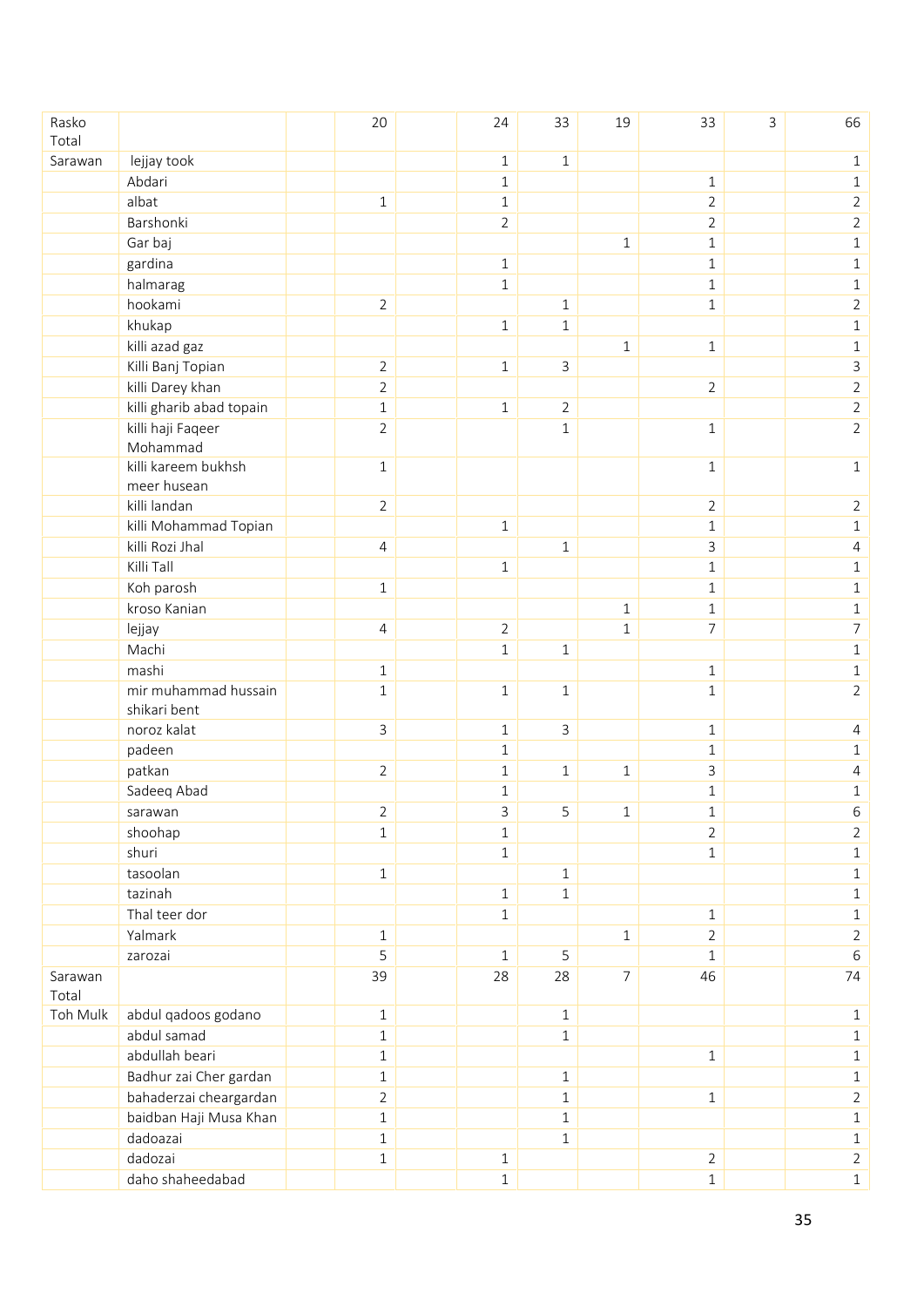|                          | Darakzai            | $\mathbf 1$    | $\mathbf{1}$   | $\mathbf{1}$   |              | $\mathbf{1}$   |   | $\overline{2}$ |
|--------------------------|---------------------|----------------|----------------|----------------|--------------|----------------|---|----------------|
|                          | Dareech Mohammad    | $\overline{2}$ |                | $\overline{2}$ |              |                |   | $\overline{2}$ |
|                          | ismail              |                |                |                |              |                |   |                |
|                          | dazo                | $\mathbf{1}$   |                | $1\,$          | $\mathbf{1}$ | $\mathbf{1}$   |   | $\overline{2}$ |
|                          | Ghulam Nabi         |                | $1\,$          | $\mathbf{1}$   |              |                |   | $\mathbf{1}$   |
|                          | ghusa bux to mulik  | 1              |                |                |              | $\mathbf{1}$   |   | 1              |
|                          | godano              | $\mathbf{1}$   | $\mathbf{1}$   | $\mathbf{1}$   |              | $\mathbf{1}$   |   | $\overline{2}$ |
|                          | jangoo              | $1\,$          |                |                |              | $1\,$          |   | $\mathbf{1}$   |
|                          | jongo               | $\overline{2}$ |                |                |              | $\overline{2}$ |   | $\overline{2}$ |
|                          | jungo               | $\mathbf{1}$   |                | $\mathbf{1}$   |              |                |   | $\mathbf{1}$   |
|                          | kili dehlo          | $\mathbf{1}$   | $\mathbf{1}$   | $1\,$          |              | $1\,$          |   | $\overline{2}$ |
|                          | killi abdulkhaliq   |                | $\mathbf{1}$   |                |              | $1\,$          |   | $\mathbf{1}$   |
|                          | Killi Saeedabad     |                | $\overline{2}$ |                |              | $\overline{2}$ |   | $\overline{2}$ |
|                          | La Gasht            | $\mathbf{1}$   |                | $\mathbf{1}$   |              |                |   | $\mathbf{1}$   |
|                          | Meer Abdul haq      | $\overline{2}$ | $\mathbf{1}$   | $\overline{2}$ |              | $\mathbf{1}$   |   | 3              |
|                          | muhammad bilal bazg | $\mathbf{1}$   |                |                |              | $\mathbf{1}$   |   | $\mathbf{1}$   |
|                          | mulla abdullah bazg | $\mathbf{1}$   |                |                |              | $1\,$          |   | $\mathbf{1}$   |
|                          | sargardan           | $\mathbf{1}$   |                | $\mathbf{1}$   |              |                |   | $\mathbf{1}$   |
|                          | shaltak Mubrak      | $\overline{2}$ |                | $\mathbf{1}$   |              | $1\,$          |   | $\overline{2}$ |
|                          | sirgardan           | $\mathbf{1}$   | $\mathbf{1}$   | $\overline{2}$ |              |                |   | $\overline{2}$ |
|                          | Toh MUk             | 1              |                |                |              | $\mathbf{1}$   |   | $\mathbf{1}$   |
|                          | Toh MUlk            | $\mathbf{1}$   |                |                |              | $\mathbf{1}$   |   | $\mathbf{1}$   |
|                          | tokaya faqirzai     | $\overline{2}$ |                | $\mathbf{1}$   |              | $\mathbf{1}$   |   | $\overline{2}$ |
| <b>Toh Mulk</b><br>Total |                     | 33             | 11             | 22             | $\mathbf{1}$ | 23             |   | 45             |
| Grand<br>Total           |                     | 170            | 95             | 151            | 40           | 157            | 3 | 308            |

## **P. Overall assessment of Project performance:**

After the data collection and verification at the field level by CRPs, the overall assessment of the project is based upon the findings of the 334 households interviewed during the Household Survey about the BRSP interventions undertaken in the surveyed villages. Following are the conclusive points to be taken into account as an overall assessment of the project:

- Being part of PPAF (2000 Strategy for Balochistan), the project is well aligned to PPAF mandate as well as to the beneficiaries in the rural communities of Kharan district.
- It was found that the project has contributed well for promoting rapid economic growth among the poor rural communities in the rural areas of Kharan. As such all three livelihood sectors including Livestock, agriculture and Enterprise have been found to be relevant to the needs of the rural communities.
- It was found that communities were satisfied with BRSP performance and wished the continuation of the project in the future.
- The baseline using the PSC data was a strong and appropriate measurable tool, due to which it was easy to determine the achievements and the change in poverty level as influenced by the overall project's interventions.
- The data collected, opinion of respondents and experience of field consultant found that the project has been satisfactory in providing capacity building training to community and that there was a clear endorsement that the community driven development approach had built capacity, created empowerment and fostered a sense of ownership of project activities by the rural communities particularly among the women target groups of the area.
- After analyzing the cumulative results of impact study, it can be fairly said and trust that the project has moved towards the overall goal to reduce poverty, raise income, addressing food insecurity and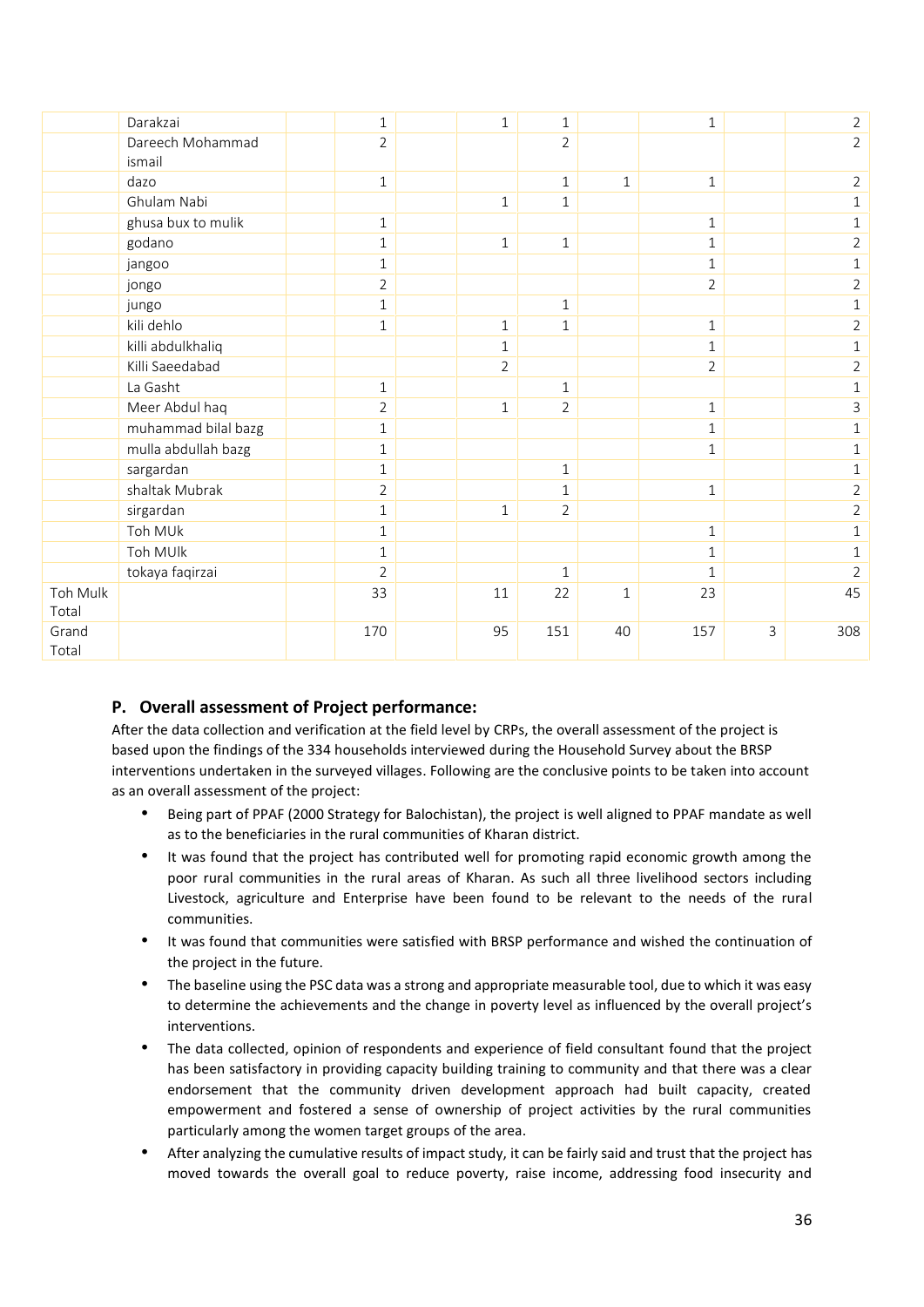vulnerability as an overall mission linked to the vision of BRSP and PPAF strategy for poverty elevation in Balochistan.

- In many instances, women reported that they were generating enough income making them able to send some of their children to school and build better houses. It is well known, that the absence of alternative employment and income generating opportunities aggravate the poverty in rural areas of Kharan district. Under the project, to overcome this problem, strategy was devised to diversify income and create alternative employment opportunities for the beneficiaries. This was done through introduction of various income generating activities by BRSP in livestock, agriculture and enterprise sectors to increase productivity, assets and income of the target HHs.
- As part of the capacity building component, BRSP aimed at empowering women and poorest quintiles in the target areas. The interventions supported to strengthen the participants understanding of their livelihood strategies and their capability to become better entrepreneurs.
- The project design of engaging communities through a participatory demand-driven approach to develop alternatives to improve their living conditions through raising their income, as well as increase the services provided to the communities and strengthen their social and economic status of women were notable as revealed from data analysis collected from the field.
- The household survey revealed positive changes with regards to gender equality and support for women's empowerment. Women have also started to engage in non-farm activities as a result of the income generating activities which add assets and income to the household. Significant changes were also noticed as self-confidence gained by women to participate more actively in HH decision making and engage in village development as well.
- The project hassufficiently engaged the communities in development driven process and in the training and capacity building for communities and other stakeholders. Moreover, profitability, growth and sustainability of livelihoods focused were also sufficiently emphasized during implementation. As a result, a number of livelihoods activities were identified and established that were economically viable with potential for further growth and expansion.
- The CRPs are proving a good HR being nurtured at the union council level. If properly supported, guide and trained, they can now sufficiently be engaged in monitoring of project activities and impact studies of Project in the field areas.
- The PSC is a best, effective, efficient and appropriate tool for used in baseline and endline of poverty ranking and assessment as it now is being used by most of the development organizations and is recognized and accepted by donor organizations as well such as UN Agencies, World Bank and the ADB.

## **Q. Conclusions/Lessons Learnt:**

The following main lessons have been drawn from the Impact Study:

- In terms of outreach, BRSP managed to reach even the remotest and far off areas in Kharan where it is hard to reach.
- The design of the project in terms of wide range of activities, huge number of program participants and the number of union councils targeted, which probably made managing the project more difficult.
- The Village Development Plans are good enough for village level and group level interventions; however they cannot identify the needs of a household, which should also be done.
- In few areas, it seems a saturation of trained and skilled entrepreneurs in the village and as a result most of them could not find proper entrepreneurship opportunities due to limited scope in local market.
- The provision of sheep and goats remained the best intervention for women empowerment as it helped them to earn, save at the same time and increase their assets as well.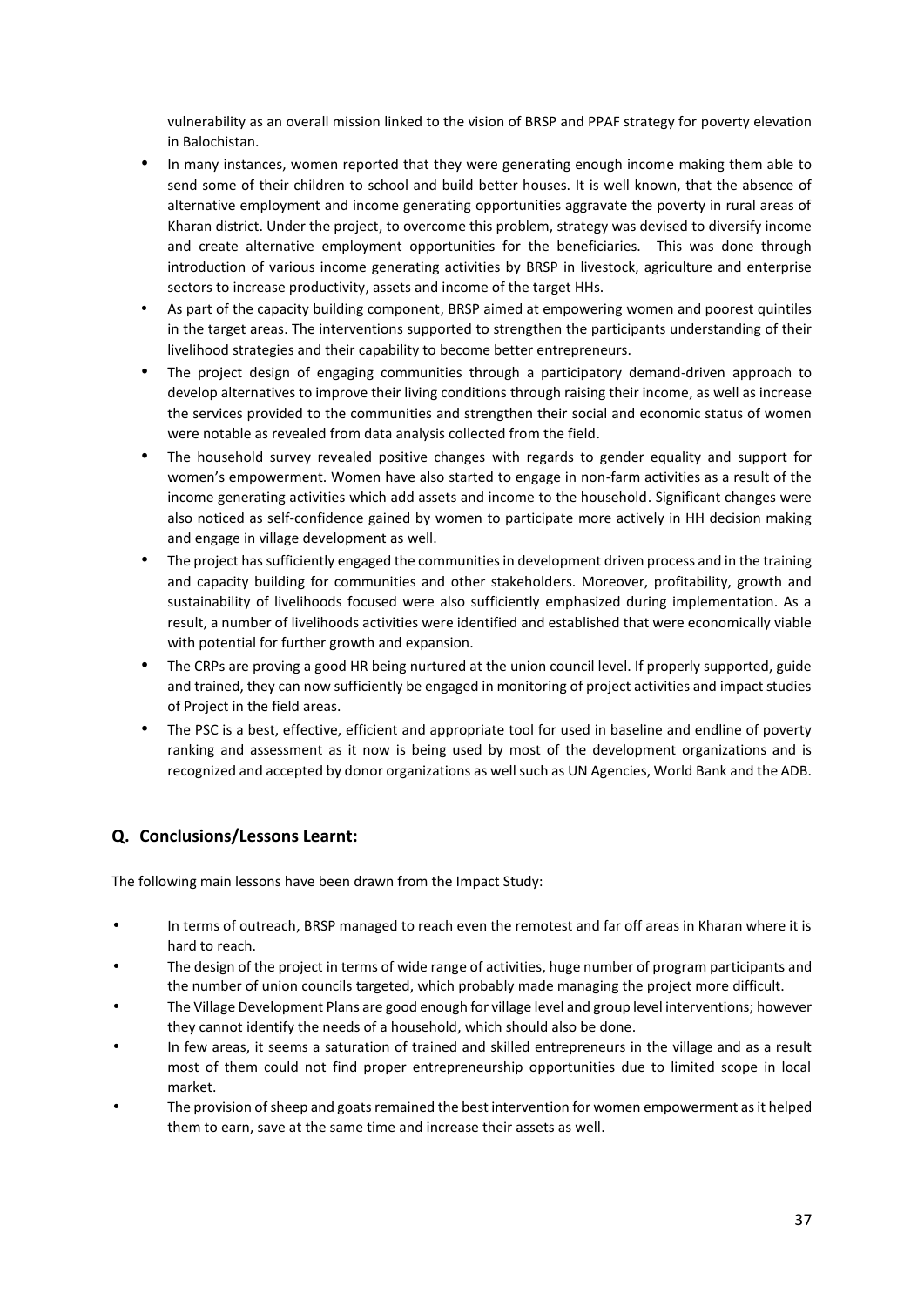## **R. Recommendations:**

Following recommendations are derived from field experiences gained by CRPs, field consultant and feedback given by the beneficiaries for improving program design and bringing more efficiency and effectiveness in the deliverables:

- Strong follow up mechanisms should be established with livestock, social welfare and agriculture department so that entrepreneurs are assisted in terms of services provided by the line agencies.
- Improved technologies should be introduced to the project area, such as small scale irrigation schemes to improve crop production and food security. Animal health care clinics with aim at increasing production, improved farm management practices and introduction of high yielding seed varieties and crops can be viable options for increasing income of poor HHs on sustainable basis.
- The regular availability of high yielding seed varieties to farmers and chicks to women farmers should be ensured locally by BRSP or through the involvement of LSOs.
- Households should prepared a micro investment plan (MIP) for household level needs based upon which interventions should be undertaken which direct benefit a household.
- Kitchen gardening can be promoted to produce seasonal vegetables which are adequate for daily use in the HHs and save expenditure of the poor HHs on buying the raw food
- Effective collaboration with NGOs and other similar project in the area of gender equality and women's empowerment should be strengthened in order to gain and build on others experiences as well as a proper gender strategy by BRSP should also be formulated.
- Environmental related capacity building amongst the communities should be built by BRSP including the promotion of improved management of pasture development and grazing areas.
- Social mobilizers must attend the regularly all meetings of the CIGs for at least six months to ensure and observe their maturity level before they are left to meet and decide their issues independently.
- As a principle, at the most not more than two CO members should be trained in a single trade within the same village to avoid saturation and unemployment in the area.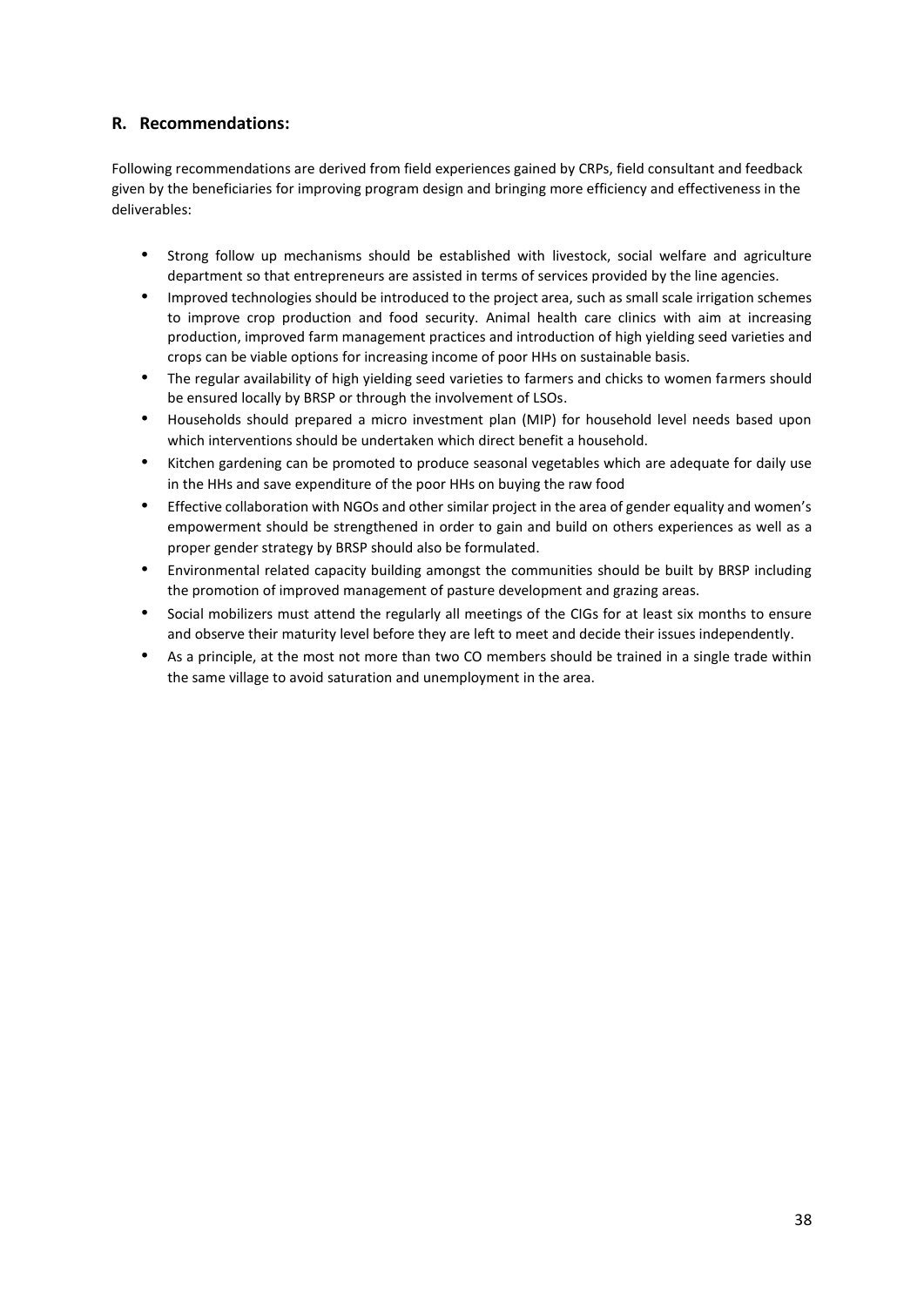## **Annex-A**

## **"INDIVIDUAL BENEFICIARY SURVEY QUESTIONNAIRE"**

#### **GRADUATION SURVEY ON LEP Project (LIVELIHOOD ENHANCEMENT AND PROTECTION)**

## **A. RESPONDENT INFORMATION**

| Name of Beneficiary        | Sex (M/F)               |        |
|----------------------------|-------------------------|--------|
| Any Disability (Yes/No)    | If Yes (Please Specify) |        |
| <b>Respondent Name</b>     | Relation of responden   |        |
| (if other than Beneficiary | with the beneficiary    |        |
| Mohalla/Hamlet             | Village                 |        |
| UC                         | <b>District</b>         | Kharan |
| CNIC # of Beneficiary      | Contact No.             |        |

#### **B. BENEFICIARY'S HOUSEHOLD/FAMILY INFORMATION:**

**B.1.** How many individuals live in this household?

| <b>Males</b> | <b>Females</b> | <b>tal</b> |
|--------------|----------------|------------|
|              |                |            |

#### **C. ORGANIZATIONAL KNOWLEDGE & STATUS OF INTERVENTION**

**C.1.** Do you have any knowledge/information about PPAF (Pakistan Poverty Alleviation Fund) and BRSP (Balochistan Rural Support Program)? *(Please tick an option)*

| BRSP 1.Yes                 | PPAF 1.Yes | 2.No<br>2.No |                                                                                           |  |
|----------------------------|------------|--------------|-------------------------------------------------------------------------------------------|--|
|                            |            |              | <b>C.1-A</b> If Yes, since how long? (Please check the box)                               |  |
| <b>PPAF</b><br><b>BRSP</b> |            |              | $\Box$ (1 year) $\Box$ (2 years) $\Box$ (3 years)<br>$(1$ year) $(2)$ years) $(3)$ years) |  |

#### **C.1.1 UNDERSTANDING AND OPINION ABOUT POVERTY:**

C.1.1.1 In your opinion who is a poor? (Multiple choices can be selected)

| a. A poor is a person who does not have basic needs to fulfill                    |  |
|-----------------------------------------------------------------------------------|--|
| b. A poor is a person who does not have a proper source of income                 |  |
| c. A poor is a person who is poor from the ancestors                              |  |
| d. A poor is a person who can not sufficiently feed his family                    |  |
| e. A poor is a person who is poor as it is written in his fate                    |  |
| A poor is a person who does not have opportunities for income<br>f.<br>generation |  |
| Any other:<br>g.                                                                  |  |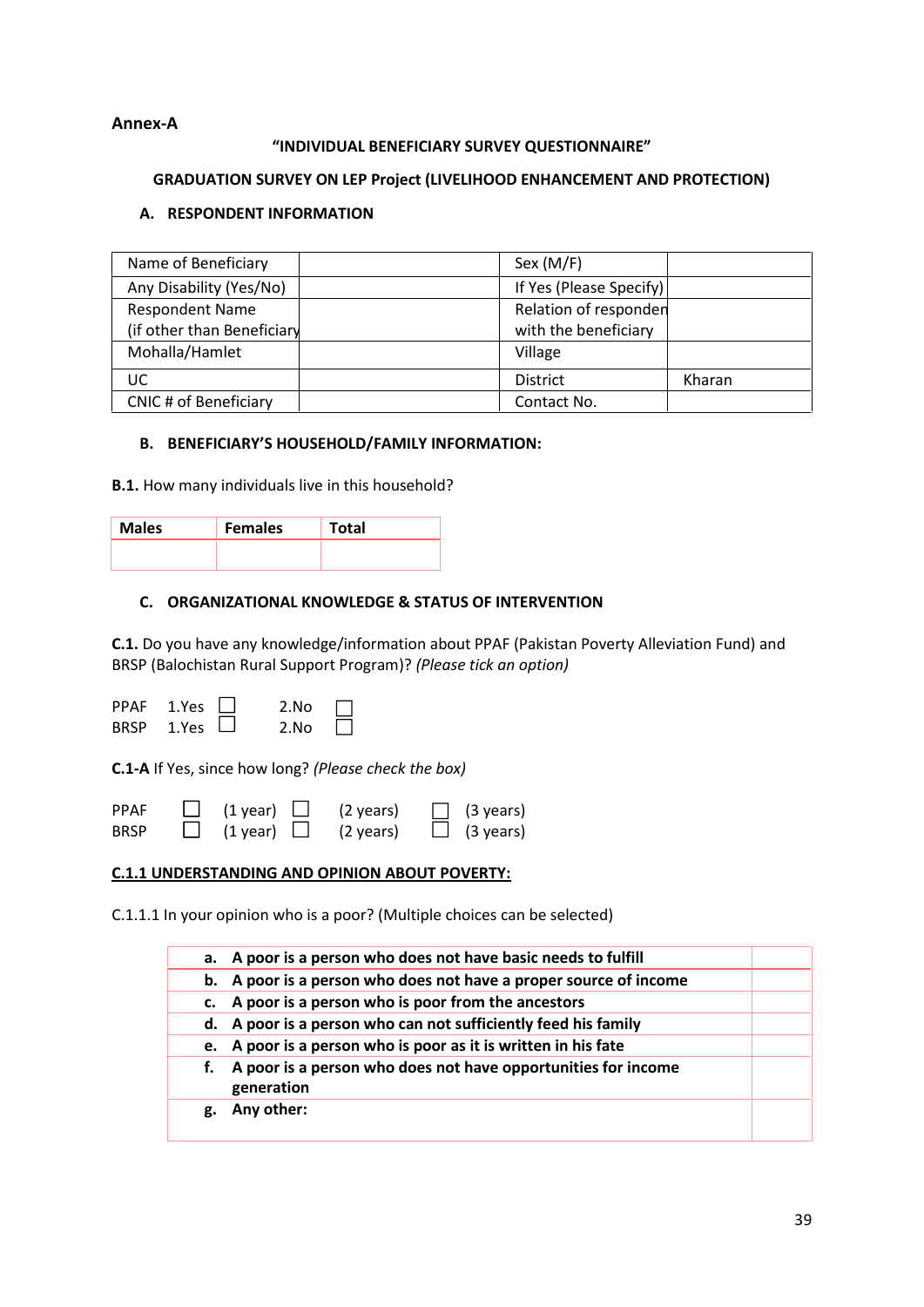**C.2.** Have you fully been engaged in the process, specified below? *(Please tick an option)*

| <b>Activities</b>                                                      | Yes | No |
|------------------------------------------------------------------------|-----|----|
| <b>PSC Ranking done</b>                                                |     |    |
| You were fully involved with the project team while developing the LIP |     |    |
| <b>Trainings attended</b>                                              |     |    |
| CIG's membership attained                                              |     |    |
| <b>Assets received</b>                                                 |     |    |

**C.3.** Which sector you proposed at the start for the improvement of your livelihood? (*Please tick one sector*)

| Livestock   |  |
|-------------|--|
| Agriculture |  |
| Enterprise  |  |

## **D. ASSETS & SUPPORT:**

**D.1** What kind of asset have you received from BRSP?

\_\_\_\_\_\_\_\_\_\_\_\_\_\_\_\_\_\_\_\_\_\_\_\_\_\_\_\_\_\_\_\_\_\_\_\_\_

| <b>D.2</b> Did you get the same asset as you proposed for your livelihoods improvement?                                             |
|-------------------------------------------------------------------------------------------------------------------------------------|
| 1. Yes                                                                                                                              |
| 2. No                                                                                                                               |
| <b>D.2-A</b> If yes, what is the level of your satisfaction with the quality of the asset you received? (Please<br>tick one option) |
| $2$ = Satisfied to some extent<br>$1 =$ Fully satisfied:<br>$3 = Not satisfied$                                                     |
| <b>D.2-B</b> In case you are not satisfied with the quality of asset, please mention reason for that:                               |
| A. Asset physical quality/health was not good $\Box$<br>B. Asset was not relevant to my need/trade                                  |
| C. Asset was not fit with the social/environmental/market need of the area                                                          |
| Other reason(s):                                                                                                                    |
| <b>D.3</b> Are you having the same asset now?                                                                                       |
| 1. Yes                                                                                                                              |
|                                                                                                                                     |
| 2. No                                                                                                                               |
| <b>D.4</b> If yes, what is the current status of the asset? (Please tick one option)                                                |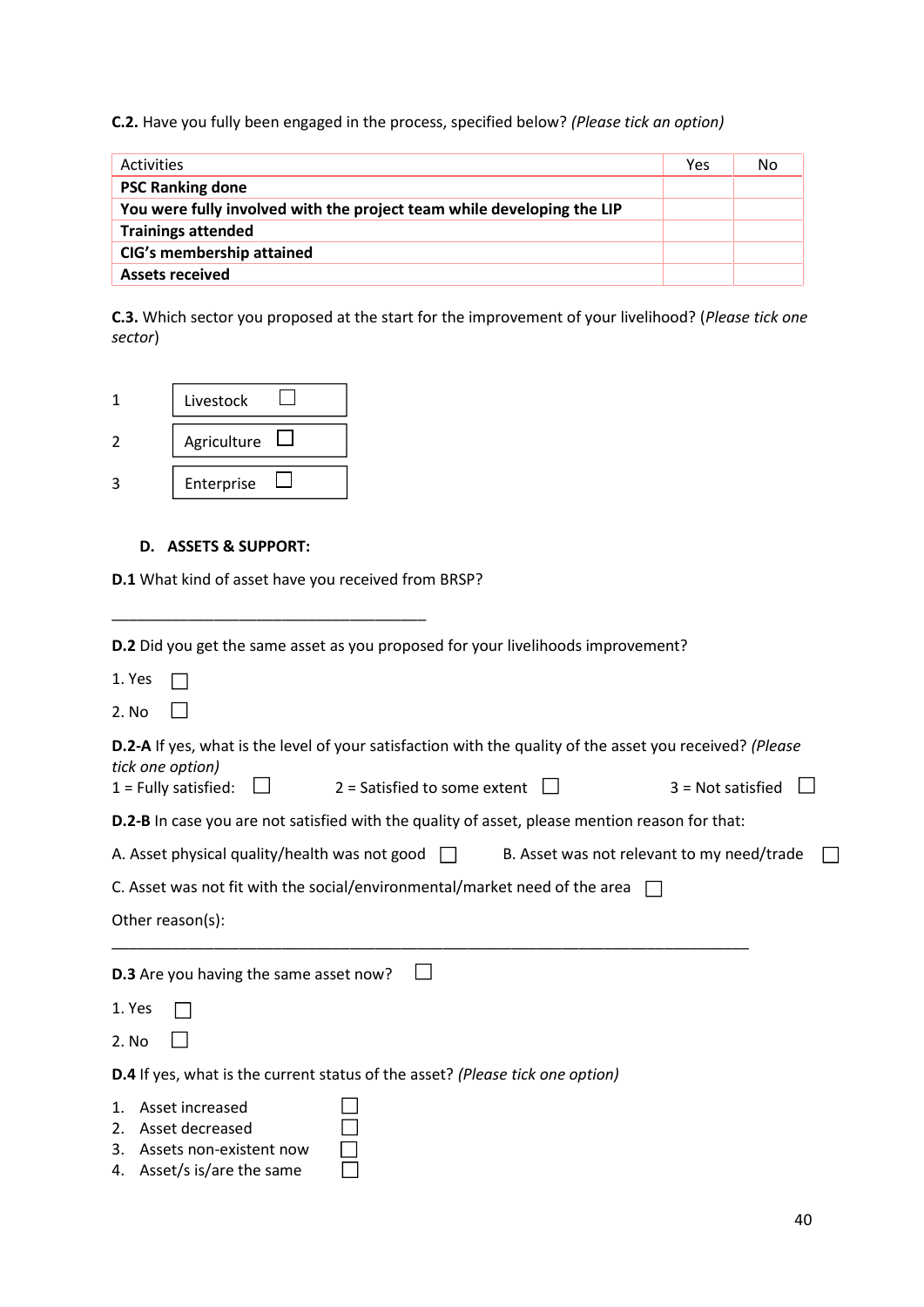| D.4-A Please give number of assets increased and specify why?                                                                                                             |
|---------------------------------------------------------------------------------------------------------------------------------------------------------------------------|
|                                                                                                                                                                           |
| D.4-B Reason for increase (Multiple options can be selected):                                                                                                             |
| A. The training received helped me to increase the asset<br>B. The assets raised my income therefore I was able to purchase more asset                                    |
| D.4-C Please give number of assets decreased or non-existent and specify why?                                                                                             |
|                                                                                                                                                                           |
| Reason for decreased/non-existent (Multiple options can be selected):                                                                                                     |
| a. The assets were not healthy/good physically<br>b. The assets perished due to low quality/physical health<br>I fulfilled other HH needs by selling out the assets<br>c. |
| Е.<br><b>QUALITY AND USEFULNESS OF TRAINING:</b>                                                                                                                          |
| E.1 Did you get the required skilled/livelihoods training related to your proposed sector?                                                                                |
| 1. Yes<br>2. No<br>$3.$ If yes,                                                                                                                                           |
| <b>E.2</b> Are you satisfied with the quality and relevance of training?                                                                                                  |
| 1. Yes<br>2. No<br>yes, what is the degree of usefulness of the training? (Please tick one option)<br>3. If                                                               |
| $\Box$ 2 = Good 3 = $\Box$ Satisfactory 4 = Poor<br>$1 =$ Very Good                                                                                                       |
| <b>E.3</b> Have you utilized the acquired training skills of your relevant sector after its completion?                                                                   |
| 1. Yes                                                                                                                                                                    |

2. No  $\Box$ 

| 3. If yes, how effective the training is for your income generation activities ?(Please tick one option) |
|----------------------------------------------------------------------------------------------------------|
|----------------------------------------------------------------------------------------------------------|

|               |  | 1 = Very effective $\Box$ 2 = Effective $\Box$ 3 = Least Effective $\Box$ |  |  |
|---------------|--|---------------------------------------------------------------------------|--|--|
| Not effective |  |                                                                           |  |  |

## **F. BENEFITS AND IMPORTANCE OF COMMON INTEREST GROUP (CIG):**

**F.1** Are you a member of CIG (Common Interest Group)?

| T. | PS    |  |
|----|-------|--|
|    | 2. No |  |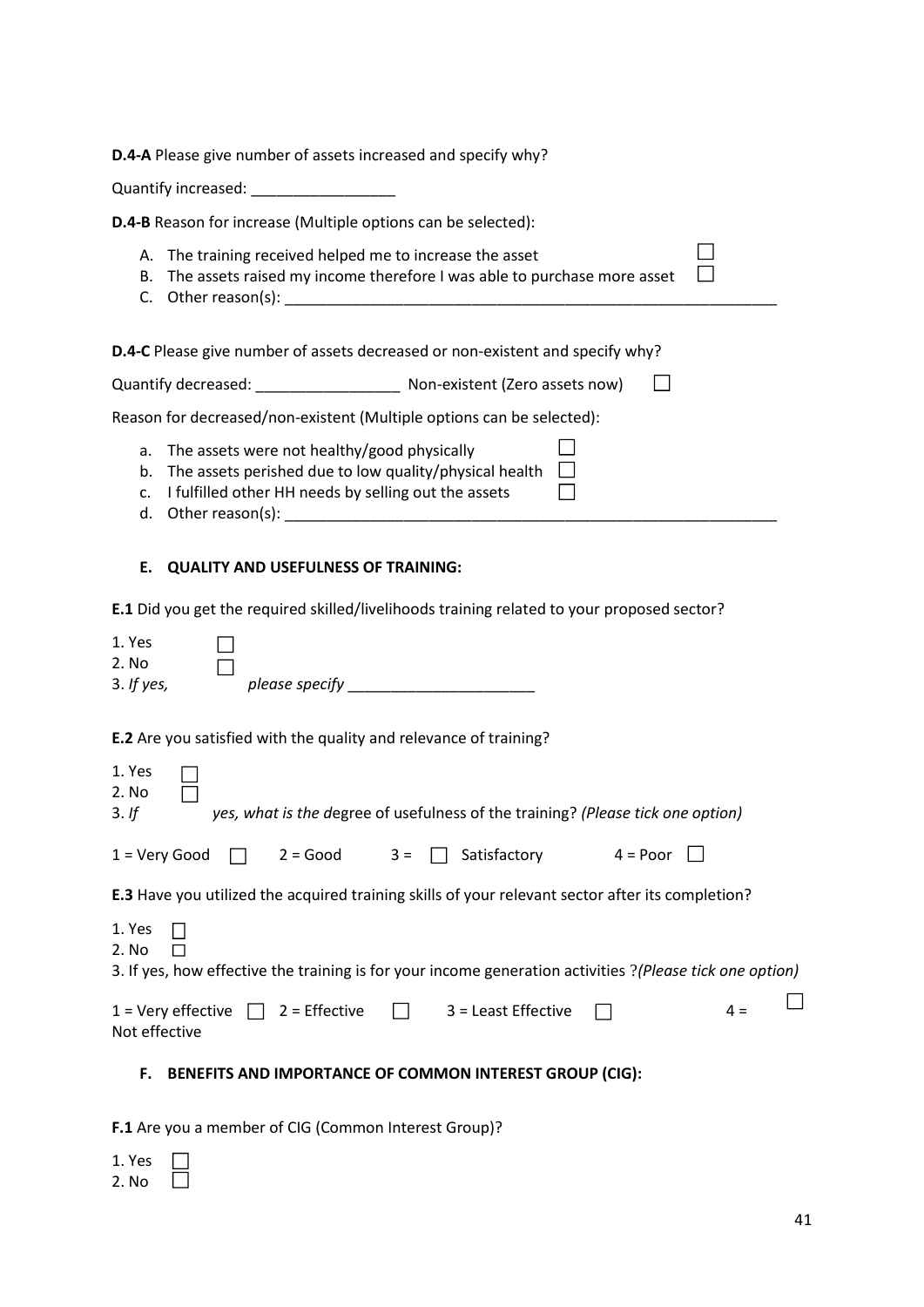**F.2** Does the CIG hold regular meetings to discuss and work for common interest around livelihoods?

| 3. Infrequent $\Box$<br>1. Highly regular $\Box$ 2. Regular to some extent $\Box$<br>4. Highly infrequent $\Box$<br>5. Not held since long<br>$\mathbb{R}^n$                                                                                                                                                                                                                                         |  |
|------------------------------------------------------------------------------------------------------------------------------------------------------------------------------------------------------------------------------------------------------------------------------------------------------------------------------------------------------------------------------------------------------|--|
| <b>F.2-A</b> In case the CIG Does not hold regular meetings, please mention the reasons:<br>1. CIG is not beneficial $\Box$<br>2. We don't have time $\Box$<br>3. We are not clear on the<br>purpose of CIG                                                                                                                                                                                          |  |
| 4. There is conflict among members $\Box$<br>5. Any<br>other: when the contract of the contract of the contract of the contract of the contract of the contract of the contract of the contract of the contract of the contract of the contract of the contract of the contract of th                                                                                                                |  |
| <b>F.3</b> Do you think the CIG is beneficial for improving livelihoods of the group members?                                                                                                                                                                                                                                                                                                        |  |
| 1. Highly beneficial $\Box$<br>2. Beneficial to some extent    <br>3. Limitedly beneficial                                                                                                                                                                                                                                                                                                           |  |
| 4. Not beneficial at all                                                                                                                                                                                                                                                                                                                                                                             |  |
| F. 3-A In case of option 1,2 please describe the reasons (multiple options can be selected):<br>1. CIG members are trained enough to pursue their common agenda $\Box$<br>2. We are<br>supported by BRSP to keep the $\Box$ CIG functional 4. CIG share new ideas on how to<br>improve productions<br>5. CIG's supported its members in developing new linkages with markets<br>$\Box$<br>Any other: |  |
| <b>F. 3-B</b> In case of option 3, 4, please give reasons why:                                                                                                                                                                                                                                                                                                                                       |  |

#### **G. HH LIVELIHOODS / EXPENDITURE STATUS**

**G.1** Did the program assist you to improve the wellbeing of your family and was the asset helpful in increasing income level of household??

1. Yes  $\Box$ 

 $\overline{\phantom{a}}$ 

**G.1-A** If yes, average approximate increase in HH income *(Rs. /month)* due to assets provision? *(Please Calculate)*

| Monthly Net Income - Monthly Expenditure = | Income (Gain/Loss) |
|--------------------------------------------|--------------------|
|                                            |                    |

#### **H. OVERALL CHANGE IN HOUSEHOLD LIVING CONDITIONS AND EXPENSES:**

**H.1** Please explain the expenses and provision of the following HH items to HH members, if improved after the intervention: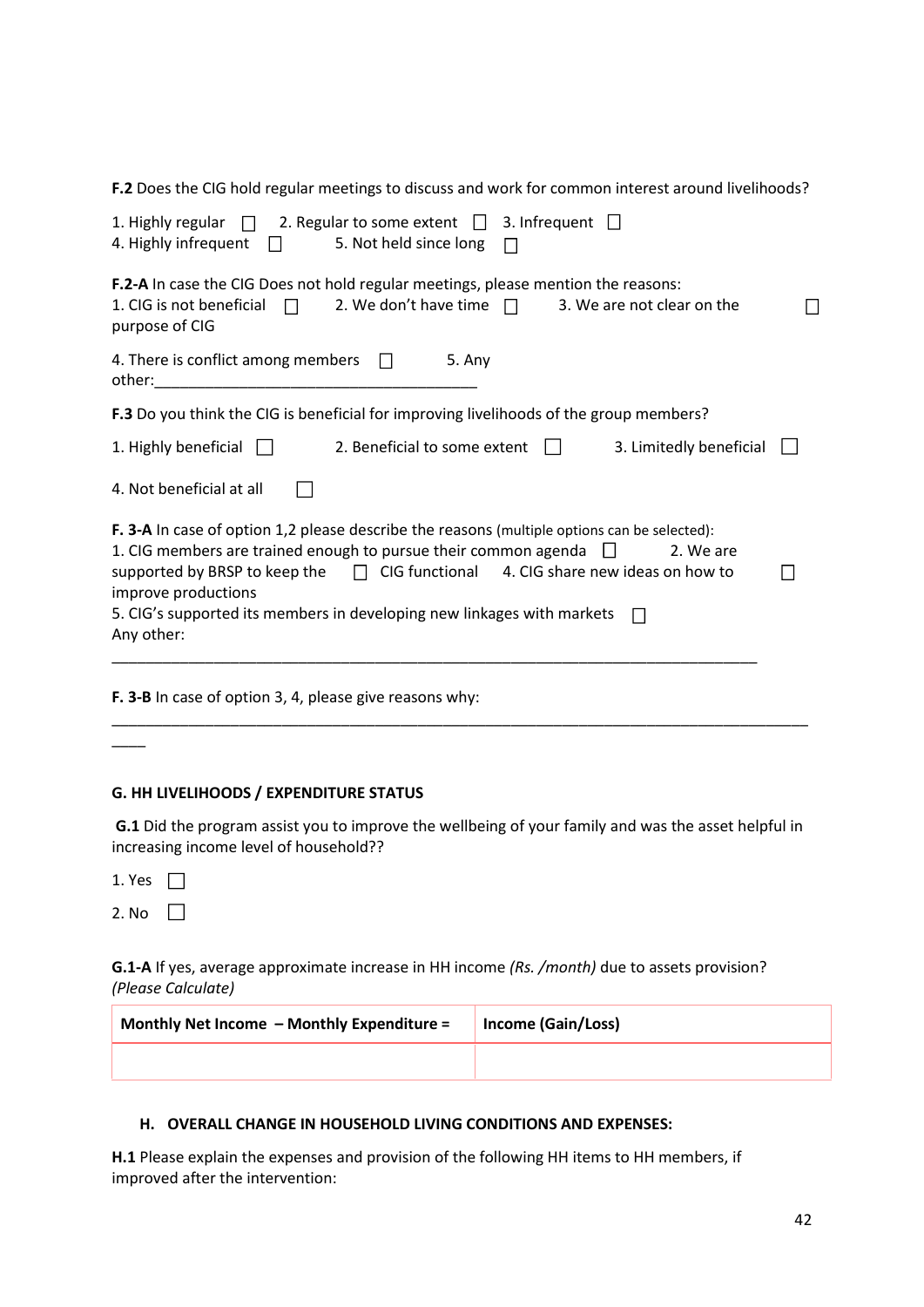| #                       | Item                                                                                            | After provision of assets, training and membership of CIG<br>(Please tick on only one option) |                    |                          |                           | Reason (If got    |         |
|-------------------------|-------------------------------------------------------------------------------------------------|-----------------------------------------------------------------------------------------------|--------------------|--------------------------|---------------------------|-------------------|---------|
|                         |                                                                                                 | Got<br>worsen                                                                                 | Remain<br>the same | Improved a<br>little-bit | Improved<br>substantially | Improved<br>a lot | worsen) |
| $\mathbf{1}$            | Main food (Meat,<br>vegetables, Rice, beans,<br>cereals, etc) Maize, Beans,<br>Oil, Sugar, etc) |                                                                                               |                    |                          |                           |                   |         |
| $\overline{2}$          | Other foods (Milk, tea,<br>fruit, etc)                                                          |                                                                                               |                    |                          |                           |                   |         |
| $\overline{\mathbf{3}}$ | Household Items (Soap,<br>Washing Powder,<br>Matches, Candles,<br>Kerosene, etc)                |                                                                                               |                    |                          |                           |                   |         |
| 5                       | Fuel (Charcoal, Wood,<br>Cooking Gas etc)                                                       |                                                                                               |                    |                          |                           |                   |         |
| 6                       | Water                                                                                           |                                                                                               |                    |                          |                           |                   |         |
| $\overline{\mathbf{z}}$ | Education (stationery,<br>fees, pocket money,<br>Uniforms, etc)                                 |                                                                                               |                    |                          |                           |                   |         |
| 8                       | Health (Medicine, Doctor,<br>etc)                                                               |                                                                                               |                    |                          |                           |                   |         |
| 9                       | Clothing and shoes                                                                              |                                                                                               |                    |                          |                           |                   |         |
| $\mathbf{1}$<br>0       | Quality of physical<br>infrastructure of<br>home/space                                          |                                                                                               |                    |                          |                           |                   |         |

## **H.2 If the beneficiary is a Woman:**

What change in your own situation/status has occurred after the project and asset provision?

| #            | Item                                                                                                 | After provision of assets, training and membership of CIG<br>(Please tick on only one option) |                        |                          |                           |                   | Reason (If got |
|--------------|------------------------------------------------------------------------------------------------------|-----------------------------------------------------------------------------------------------|------------------------|--------------------------|---------------------------|-------------------|----------------|
|              |                                                                                                      | Got<br>worsen                                                                                 | No<br>change at<br>all | Improved a<br>little-bit | Improved<br>substantially | Improved<br>a lot | worsen)        |
| 1            | I have now the ownership<br>of assets                                                                |                                                                                               |                        |                          |                           |                   |                |
| $\mathbf{2}$ | I can now participate in<br>family related decision<br>making (wellbeing,<br>education, health, etc. |                                                                                               |                        |                          |                           |                   |                |
| 3            | The level of honor &<br>respect in family                                                            |                                                                                               |                        |                          |                           |                   |                |
| 5            | I can now spend cash with<br>my own decision                                                         |                                                                                               |                        |                          |                           |                   |                |
| 6            | My mobility outside the<br>home                                                                      |                                                                                               |                        |                          |                           |                   |                |
| 7            | My confidence level has<br>now became                                                                |                                                                                               |                        |                          |                           |                   |                |

## **I. Lessons learned and best practices:**

**I.1** What initiatives/steps you have taken by your own-self (with the support of BRSP) to improve your income/livelihoods:

\_\_\_\_\_\_\_\_\_\_\_\_\_\_\_\_\_\_\_\_\_\_\_\_\_\_\_\_\_\_\_\_\_\_\_\_\_\_\_\_\_\_\_\_\_\_\_\_\_\_\_\_\_\_\_\_\_\_\_\_\_\_\_\_\_\_\_\_\_\_\_\_\_\_\_\_\_\_\_\_\_\_